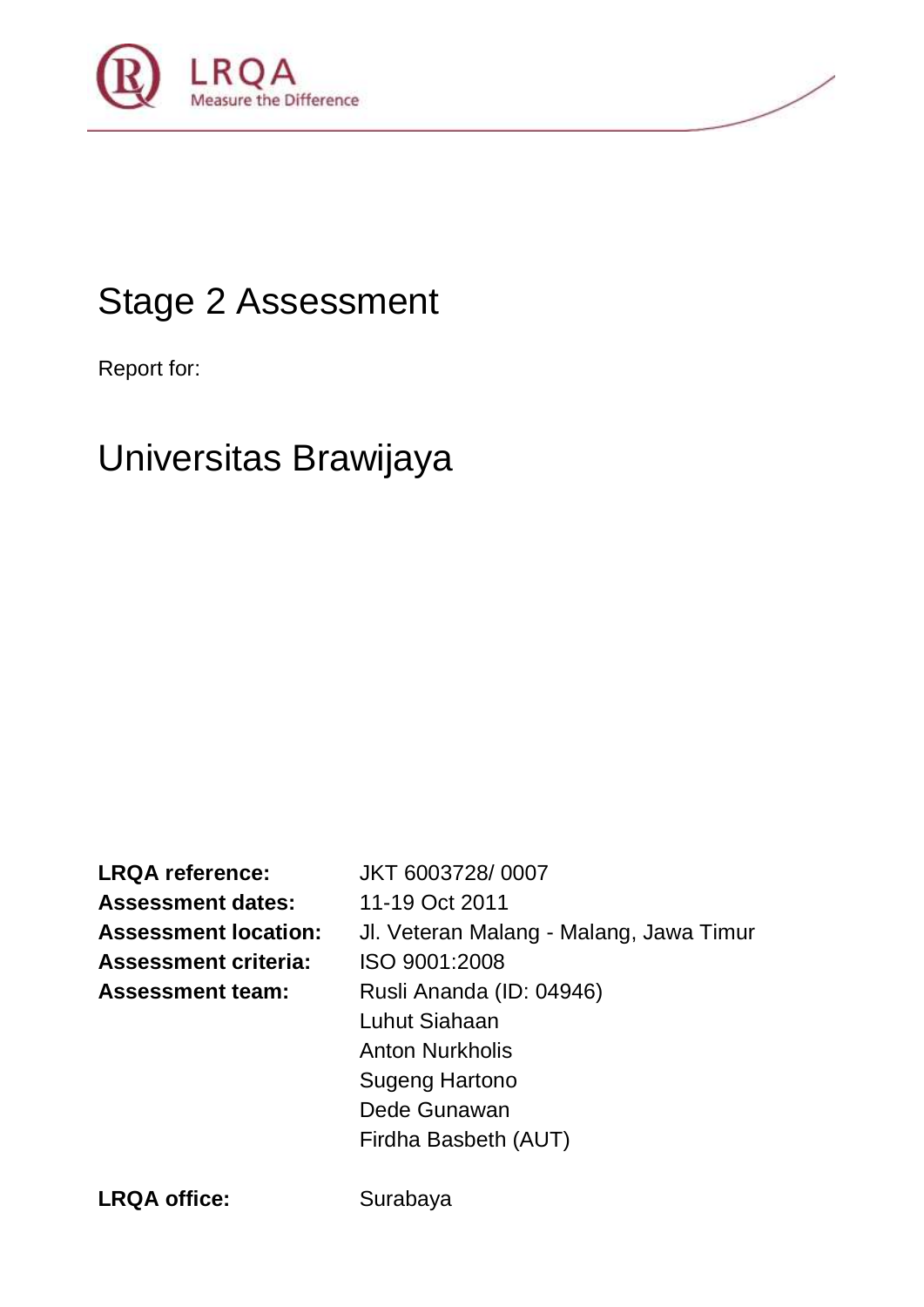

### **Contents**

| 1.  |                                                                   |  |
|-----|-------------------------------------------------------------------|--|
| 2.  |                                                                   |  |
| 3.  |                                                                   |  |
| 4.  |                                                                   |  |
| 5.  |                                                                   |  |
| 6.  |                                                                   |  |
| 7.  |                                                                   |  |
| 8.  |                                                                   |  |
| 9.  |                                                                   |  |
| 10. | Continual improvement tracking log ([ISO 9001:2008], [Malang]) 56 |  |
| 11. |                                                                   |  |
| 12. |                                                                   |  |

| Attachments |  |
|-------------|--|
| QA Register |  |

| This report was presented to and accepted by: |              |  |  |
|-----------------------------------------------|--------------|--|--|
| Mr. Prof. Dr. Ir. Yogi Sugito<br>Name:        |              |  |  |
| Job title:                                    | Rector of UB |  |  |

Lloyd's Register Quality Assurance Limited, its affiliates and subsidiaries and their respective officers, employees or agents are, individually and collectively, referred to in this clause as "LRQA". LRQA assumes no responsibility and shall not be liable to any person for any loss, damage or expense caused by reliance on the information or advice in this document or howsoever provided, unless that person has signed a contract with the relevant LRQA entity for the provision of this information or advice and in that case any responsibility or liability is exclusively on the terms and conditions set out in that contract.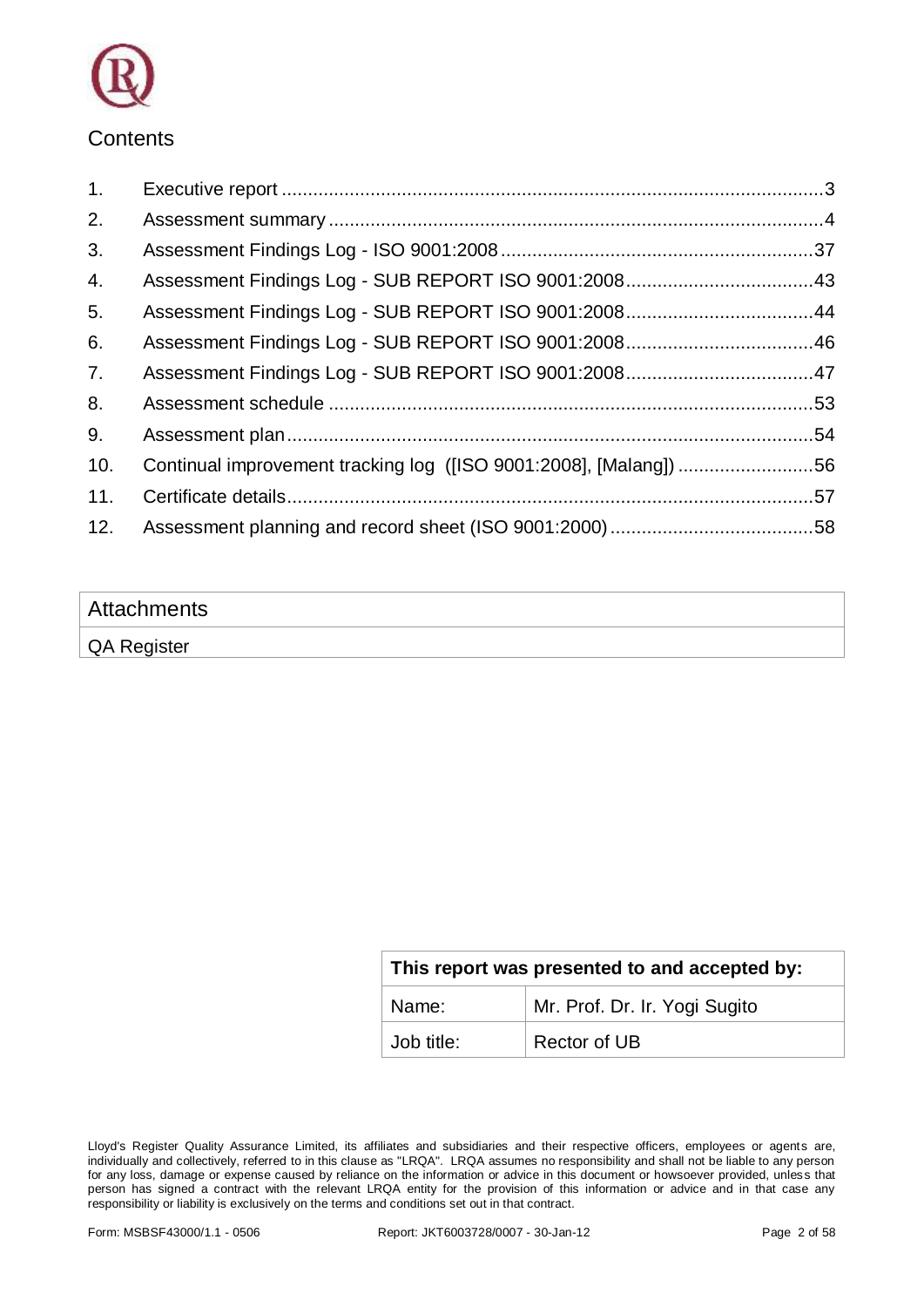### <span id="page-2-0"></span>**1. Executive report**

#### **Assessment outcome:**

Stage 2 assessment was completed. Some Potential Findings (Major, Minor, and observation) were identified related to company system documentation and implementation against ISO 9001:2008 requirement.

This assessment was conducted by Rusli Ananda as TL and accompanied by several members (Mr. Dede Gunawan, Mr. Sugeng Hartono, Mr. Anton Nurkholis, Mr. Luhut Siahaan and also Mrs. Firdha as AUT).

The assessment was done at Universitas Brawijaya (Brawijaya University) on 11-19 Oct 2011 with scope certification **"Provision of higher education academic service (graduated degree and post graduated degree) including all supporting activities".** 

**Based on sampling taken during assessment, it was summarized the typical discrepancy as follow.**

- **Strategic planning formulation and deployment including evaluation.**
- **Management review meeting, particularly agenda of discussion and minute of meeting generation.**
- **Internal audit**
- **Documentation of mandatory procedures**
- **Document control and record control**
- **Teaching learning, particularly on curriculum development, control and final score composition.**
- **Infrastructure and work environment such as lighting of classroom, safety, cleanliness and road traffic management.**
- **Analysis of data and corrective action plan.**

Though a lot of discrepancy noted with grading NC minor, no major NC issued in this visit. Regarding to this result, therefore, organization was recommended to gain certification of ISO 9001:2008 and subjected to surveillance visit.

Next visit will take 12 man days with specific area planned prior to visit conducted.

#### **System effectiveness and continual improvement:**

Several system benefits and improvements have been highlighted by organisation in terms of quality system documentation and system implementation in helping all personnel in performing their tasks. Awareness of people in running quality system based on ISO 9001:2008 requirement well improved comparing to previous visit.

#### **Areas for management attention:**

All aspect and process that relates to minor NC noted in this finding log.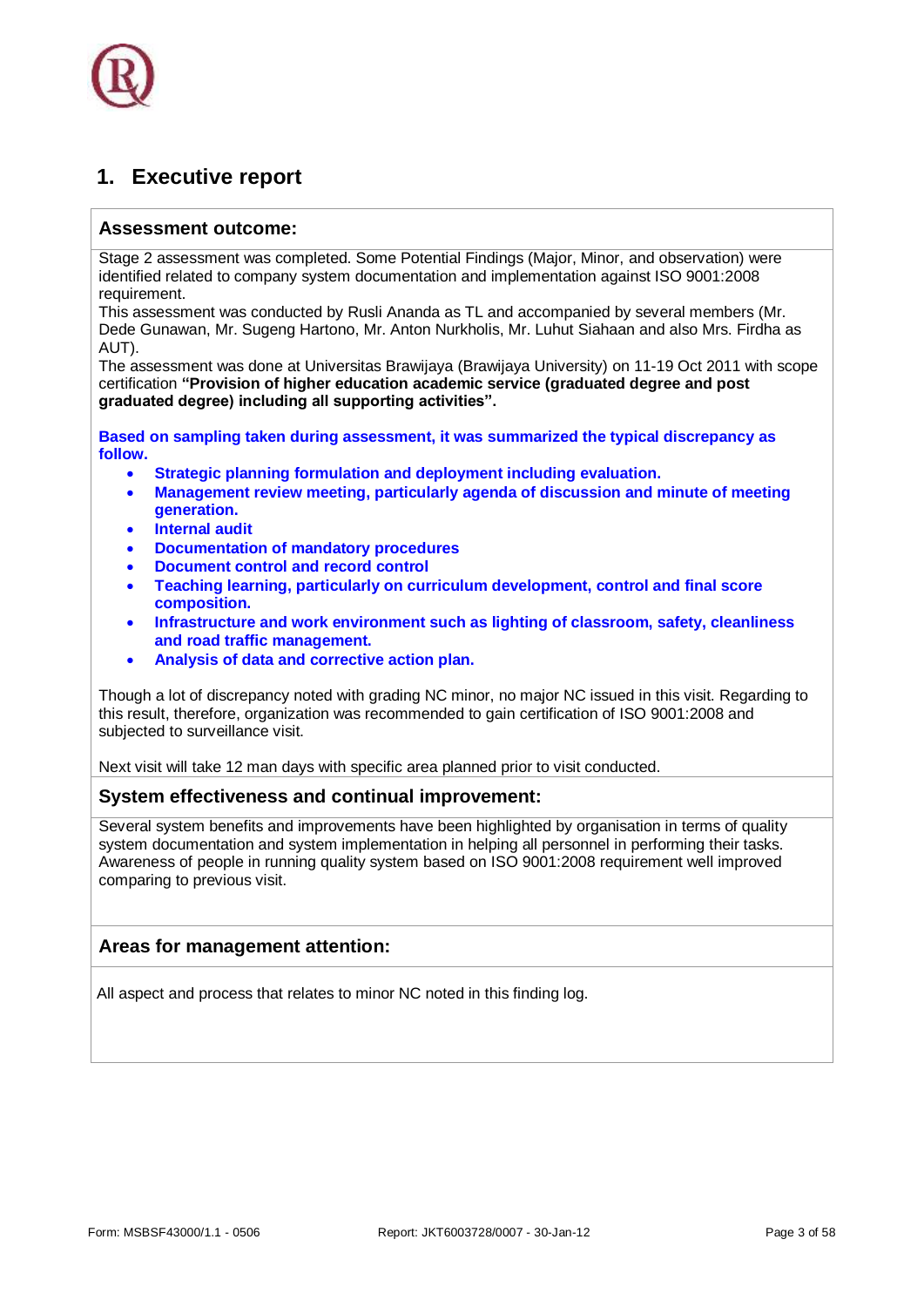### <span id="page-3-0"></span>**2. Assessment summary**

#### **Introduction:**

The stage 2 assessment was conducted on 11-19 Oct 2011 covered relevant organization quality system documentation and some system implementation (Quality Manual, Procedures, and other relevant documentation). Detail of finding as reported on the following process table and audit finding log. Opening and Closing meeting was held in organization premises and attended by its Management and staff.

Assessor: | Rusli Ananda (Assessor-ID:04946),

| Mr. M. Bisri and other team. | <b>Assessment of:</b> | Top Management interview |  | Auditee(s):   Mr. Prof Yogi Sugito (Rector)<br>Mr. Prof Bambang Suharto (1st<br>Deputy Rector).<br>Mr. Prof. Soebarinoto (PJM) |
|------------------------------|-----------------------|--------------------------|--|--------------------------------------------------------------------------------------------------------------------------------|
|------------------------------|-----------------------|--------------------------|--|--------------------------------------------------------------------------------------------------------------------------------|

#### **Audit trails and sources of evidence:**

Strategic planning of Universitas Brawijaya (RENSTRA 2006 – 2011 and continued to RENSTRA 2011- 2015).

#### **Evaluation and conclusions:**

#### **Top Management Interview.**

Management interview was done to know overall strategic planning of UB to achieve their vision which was stated as "**World Class Entrepreneurial University**".

It was explained by Prof Yogi Sugito (Rector of UB) that all planned arrangement of UB to achieve their vision was already documented at RENSTRA 2006 – 2011 and continued to RENSTRA 2011-2015. It was also presented design of quality management system by Mr. M. Bisri (Deputy Head of PJM UB) that was used to manage overall process of teaching learning, research and community development at UB. In general, it can be concluded as following.

- Top level planning has been defined and established in a documented record namely Renstra UB 2006-2011 and 2011 to 2015.
	- Vision and mission organization has been explained; commitment of Management to implement management system has demonstrated.
	- Strategy has been set and documented in "RENSTRA"; this strategy was deployed from DIKTI's RENSTRA, alignment of strategy was showed. Program and performance indicator was developed.
- Internal communication within university was defined and established.
- People development for academic and supporting process was also defined and established.
- Planning and objective was available. Relevant documented procedure was maintained.
- Open mind and cooperative during assessment
- Quality awareness improved from previous visit.
- Continual improvement demonstrated such as accreditation with "A"grade increased.
- Integrated management system that conceptually very good.
- Competency of people that delivered teaching learning process.

#### Improvement Notes

Improvement need to be done regarding to indicator of "entrepreneur university" which become of university vision (a world class entrepreneur university). At current practice, the success indicator still on proxy indicator such as developing sense of business to student, not exact indicator such as percentage of alumni those become entrepreneur.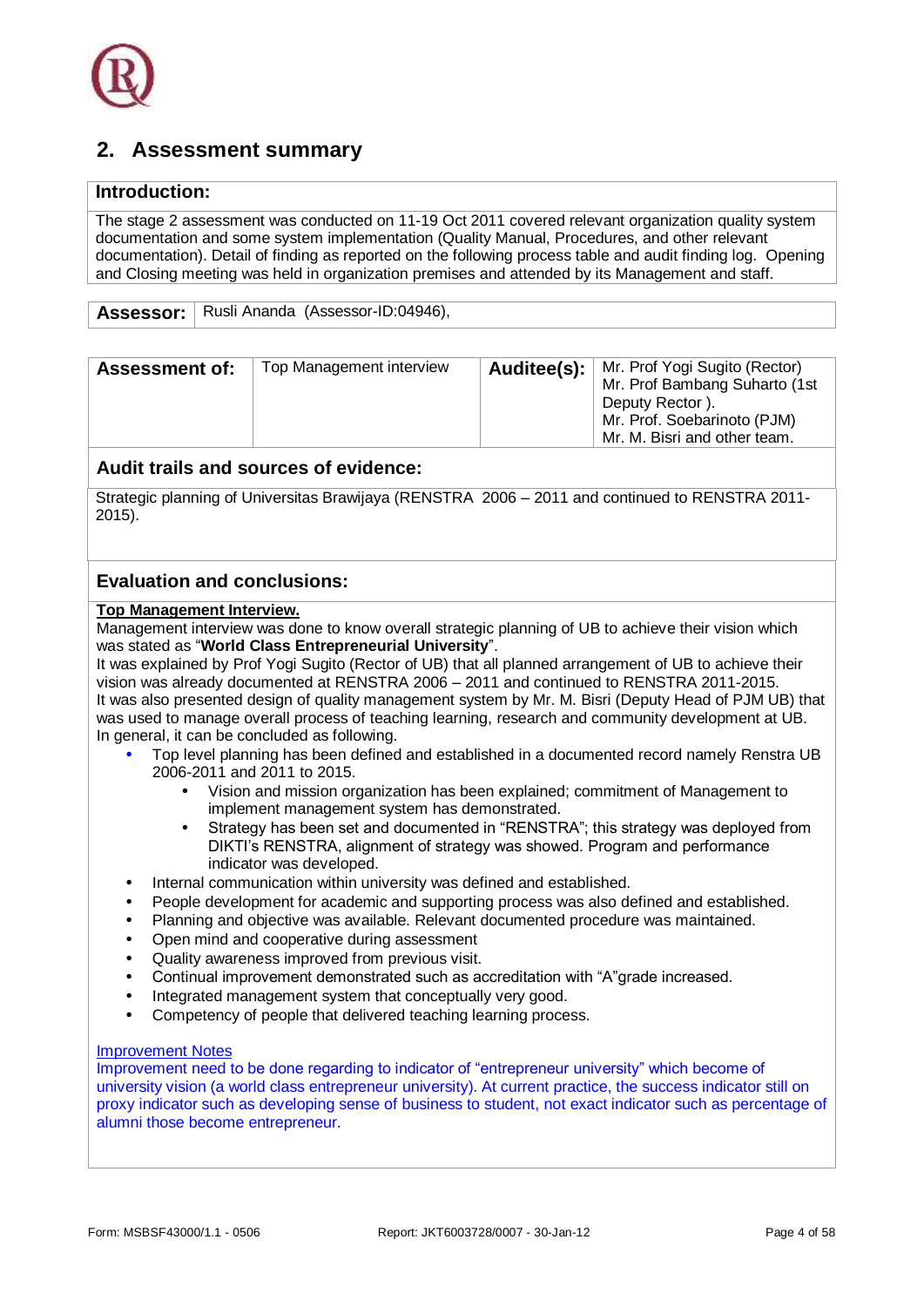

| <b>Assessment of:</b> | Fakultas Kedokteran<br>Jurusan FK-PD<br>Jurusan FK-Gizi |  | <b>Auditee(s):</b>   Mr. Prof. Karyono (Dean)<br>FK Team (dr Sri Andini, Dr Sri<br>Winarsih, dr Subandi, Dr dr<br>Endang Sri W). |
|-----------------------|---------------------------------------------------------|--|----------------------------------------------------------------------------------------------------------------------------------|
|-----------------------|---------------------------------------------------------|--|----------------------------------------------------------------------------------------------------------------------------------|

Renstra FK / Business process mapping / Audit report /

Review Implementation of Quality Manual, Procedure , Work Instruction , Forms and Records, GBJP, SAP, Review Curricula, Lectures competency, Learning and teaching process observation, monitoring performance of lectures and curricula

#### **Evaluation and conclusions:**

- **Fakultas Kedokteran**
	- **There was no evaluation on achievement of Renstra 2007-2012 though this activity stated as one of mandatory activity.**
	- **Annual program 2011/2012 was not available as record of strategy deployment from University to faculty. (Note: Later, organization has completed it).**
	- **It was also observed that "entrepreneurship" that was defined as one of vision of university has not included yet into Faculty Renstra. There was no aspect that deployed and refers to this aspect. In overall, strategy deployment from University to faculty and PS has not been done properly.**
	- Not all of form that relates to man power recruitment has been established and controlled based on ISO standard. See man power plan identification, Man power recapitulation.
- **Ilmu Gizi**
	- **Criteria to accept student at PBL phase has not been define in current Manual Procedure. This criterion was available on Student Guideline document but this document has not included yet as one of official document of this faculty.**
	- **There was no clear mechanism to manage final score resulting from remedial and short semester program. See final score of certain student for major AnFis and BioKimol that change from E to C without proper record of remedial. According to auditee, the respective lecturer has informed to admin staff via phone call.**
	- **Infrastructure has not been controlled in regard to lighting, safety (electrical plug) at Lab BioKimol.**
- **Pendidikan Dokter**
	- There was documented procedure established for managing process within Lab skill. It was observed that such document had no title and document status (no, date effective, revision etc).
	- Stock opname at laboratory need to be done to ensure that inventory of lab in control.
	- **Process of curriculum development has been done with output document called "Pedoman akademik PS PD 2010/2011". It was noted that**
		- **Point of changes in this document has not been identified and recorded as required by ISO 9001:2008 clause 7.3.**
		- **There was no evidence can be demonstrated that input of design curriculum was available (such as feedback from user, student, evaluation of previous curriculum implementation).**
		- **Pedoman akademik has not been identified as quality record that shall be maintained.**
		- **Academic year 2011-2012 has been on going but Pedoman Akademik still use 2010/2011 period.**

#### **Note: Later, PD has completed this document.**

- Survey on customer satisfaction was completed but need to be considered to include some aspect that relates to KHS issue, FRS process etc.
- Absenteeism of lecturer was available but need to be analyzed for further action.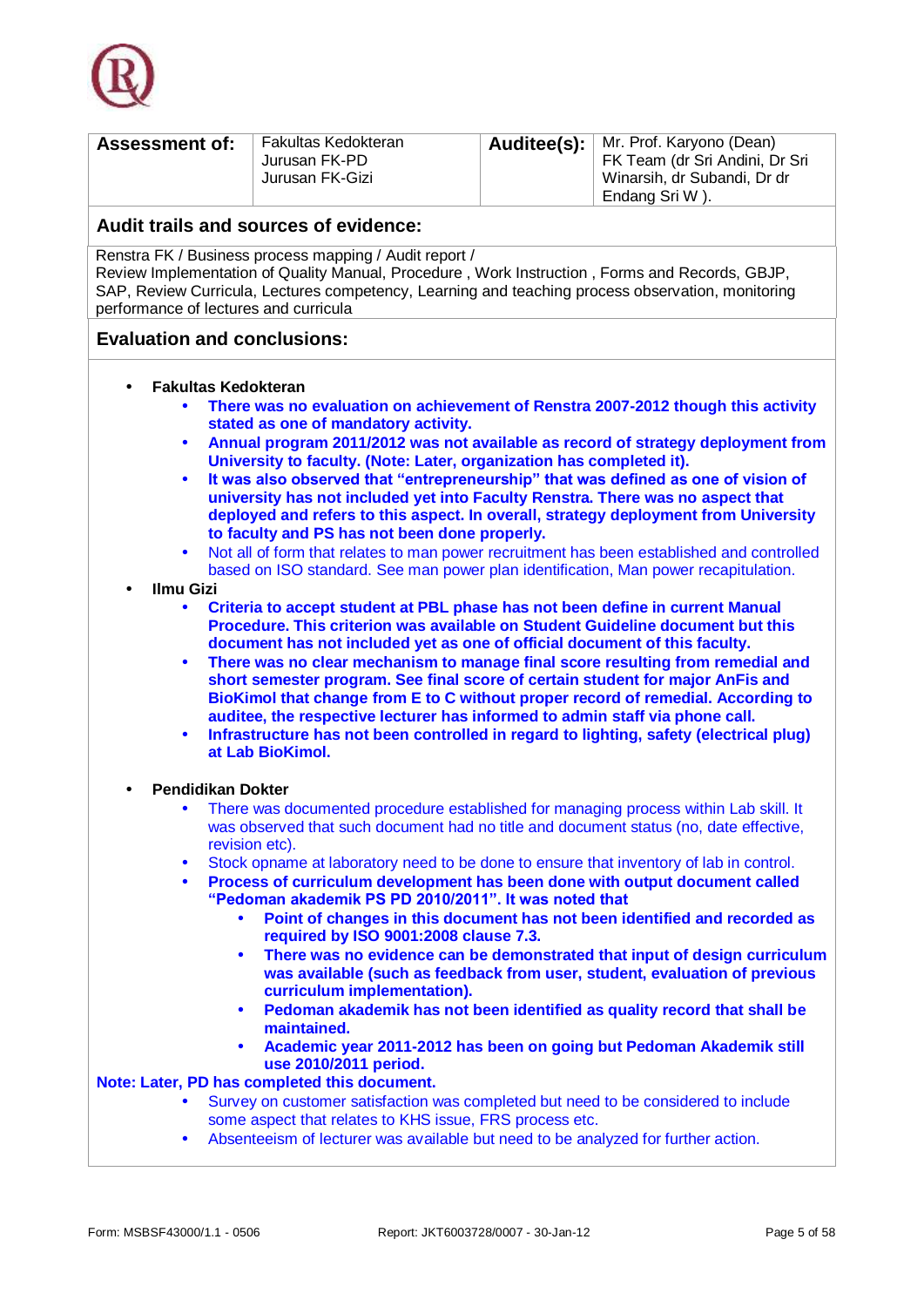

| Jurusan FK-Farmasi                                                                                                                                                                                                                                                                                                                                                                                                                                                                                                                                                                                                                                                                                                                                                                                                                                                                                                                                                                                                                                                                                                                                                                                                                                                                                                                                                                                                                                                                                                                                                                                                                                                                                                                                                                                                                                                                                                                                                                                                                                                                                                                                                                                                                                                                                                                       |                                       |  | Mr. Dr. Bambang |  |  |
|------------------------------------------------------------------------------------------------------------------------------------------------------------------------------------------------------------------------------------------------------------------------------------------------------------------------------------------------------------------------------------------------------------------------------------------------------------------------------------------------------------------------------------------------------------------------------------------------------------------------------------------------------------------------------------------------------------------------------------------------------------------------------------------------------------------------------------------------------------------------------------------------------------------------------------------------------------------------------------------------------------------------------------------------------------------------------------------------------------------------------------------------------------------------------------------------------------------------------------------------------------------------------------------------------------------------------------------------------------------------------------------------------------------------------------------------------------------------------------------------------------------------------------------------------------------------------------------------------------------------------------------------------------------------------------------------------------------------------------------------------------------------------------------------------------------------------------------------------------------------------------------------------------------------------------------------------------------------------------------------------------------------------------------------------------------------------------------------------------------------------------------------------------------------------------------------------------------------------------------------------------------------------------------------------------------------------------------|---------------------------------------|--|-----------------|--|--|
|                                                                                                                                                                                                                                                                                                                                                                                                                                                                                                                                                                                                                                                                                                                                                                                                                                                                                                                                                                                                                                                                                                                                                                                                                                                                                                                                                                                                                                                                                                                                                                                                                                                                                                                                                                                                                                                                                                                                                                                                                                                                                                                                                                                                                                                                                                                                          | Audit trails and sources of evidence: |  |                 |  |  |
| Renstra FK / Business process mapping / Audit report / Pedoman akademik<br>Review Implementation of Quality Manual, Procedure, Work Instruction, Forms and Records, GBJP,<br>SAP, Review Curricula, Lectures competency, Learning and teaching process observation, monitoring<br>performance of lectures and curricula                                                                                                                                                                                                                                                                                                                                                                                                                                                                                                                                                                                                                                                                                                                                                                                                                                                                                                                                                                                                                                                                                                                                                                                                                                                                                                                                                                                                                                                                                                                                                                                                                                                                                                                                                                                                                                                                                                                                                                                                                  |                                       |  |                 |  |  |
| <b>Evaluation and conclusions:</b>                                                                                                                                                                                                                                                                                                                                                                                                                                                                                                                                                                                                                                                                                                                                                                                                                                                                                                                                                                                                                                                                                                                                                                                                                                                                                                                                                                                                                                                                                                                                                                                                                                                                                                                                                                                                                                                                                                                                                                                                                                                                                                                                                                                                                                                                                                       |                                       |  |                 |  |  |
| <b>FK- Kebidanan</b><br>(+) Management review was completed with clear agenda; minute of meeting was<br>generated with complete action plan, person in charge an due date of action. Verification<br>was also done to evaluate effectiveness of action taken.<br>There was no defined method to measure and analyze customer satisfaction<br>$\bullet$<br>perception though organization has conducted "student hearing" on last Sept 2011.<br>this was not compliance to ISO 9001:2008 requirement clause 8.2.1.<br>Organization has defined quality objective that relate to customer satisfaction;<br>$\bullet$<br>however, measurement of this objective has not been done. See quality objective of<br>customer satisfaction that was set at 80%.<br>Class observation was done and there was no discrepancy found unless<br>$\bullet$<br>recommendation to compile lecture material immediately, not waiting until lecture<br>period finished.<br><b>FK-Farmasi</b><br>Not all mandatory documented procedure has been established such as Internal<br>$\bullet$<br>audit.<br>MRM that required by ISO standard has not been completed. There was regular<br>$\bullet$<br>review but no action planned, due date and person in charge documented in official<br>minute of meeting. (Note: Later, minute of meeting was prepared).<br>Quality objective has been defined but monitoring of actual result has not been<br>$\bullet$<br>completed. See all quality objectives such as ratio of lecturer and student,<br>percentage of lecturer with S2 and S3 degree etc.<br>"Pedoman akademik" that was defined as reference to conduct teaching and<br>$\bullet$<br>learning process has not been established for 2011/2011 academic year. Latest<br>"Pedoman Akademic" was established for 2009/2010 period.<br>Kurikulum 2011/2012 was defined to have 143 SKS for graduate level though<br>$\bullet$<br>Pedoman Akademik 2009/2010 has stated 144 SKS as minimum credit to get S1<br>strata.<br>There was no academic advisor appointed for the new student 2011/2012 period<br>$\bullet$<br>though "Pedoman academic" has stated that appointment of them.<br>Not all RPKPS have been developed that cover all period of academic year. See<br>$\bullet$<br>RPKPS from 6th semester to 8th semester that was not developed yet. |                                       |  |                 |  |  |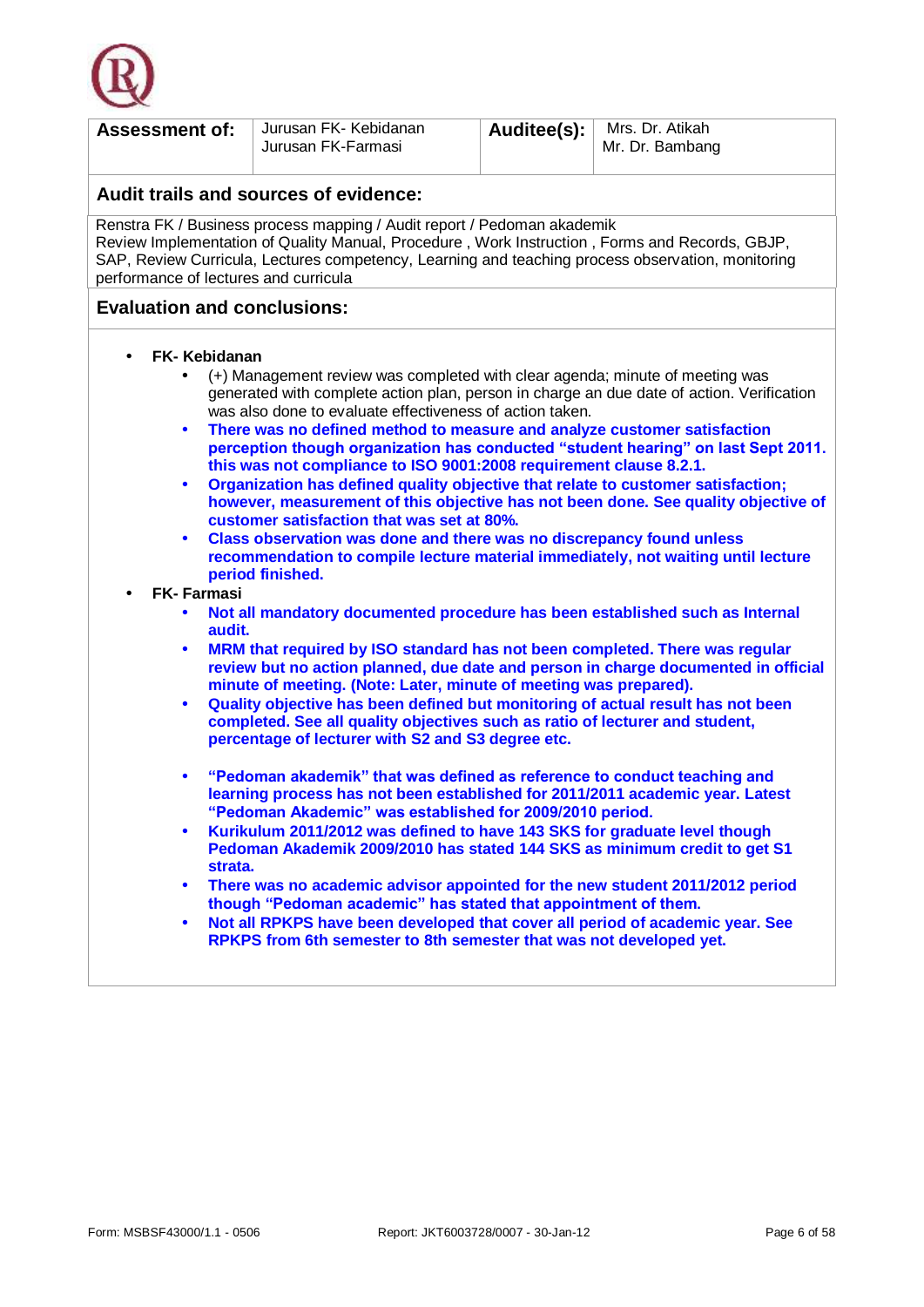

| <b>Assessment of:</b>                                                                                                                                                                                                                                                                                                                                                                                                                                                                                                                                                                                                                                                                                                                                                                                                                                                                                                                                                                                                                                                                            | Jurusan FK-Keperawatan<br>Jurusan FK - PDG | Auditee(s): | dr Subandi,<br>dr. Setyo |  |  |
|--------------------------------------------------------------------------------------------------------------------------------------------------------------------------------------------------------------------------------------------------------------------------------------------------------------------------------------------------------------------------------------------------------------------------------------------------------------------------------------------------------------------------------------------------------------------------------------------------------------------------------------------------------------------------------------------------------------------------------------------------------------------------------------------------------------------------------------------------------------------------------------------------------------------------------------------------------------------------------------------------------------------------------------------------------------------------------------------------|--------------------------------------------|-------------|--------------------------|--|--|
|                                                                                                                                                                                                                                                                                                                                                                                                                                                                                                                                                                                                                                                                                                                                                                                                                                                                                                                                                                                                                                                                                                  | Audit trails and sources of evidence:      |             |                          |  |  |
| Renstra FK / Business process mapping / Audit report / Pedoman akademik<br>Review Implementation of Quality Manual, Procedure, Work Instruction, Forms and Records, GBJP,<br>SAP, Review Curricula, Lectures competency, Learning and teaching process observation, monitoring<br>performance of lectures and curricula                                                                                                                                                                                                                                                                                                                                                                                                                                                                                                                                                                                                                                                                                                                                                                          |                                            |             |                          |  |  |
| <b>Evaluation and conclusions:</b>                                                                                                                                                                                                                                                                                                                                                                                                                                                                                                                                                                                                                                                                                                                                                                                                                                                                                                                                                                                                                                                               |                                            |             |                          |  |  |
| FK-Keperawatan<br>$\bullet$<br>Composition of final score that consist of examination and assignment was not<br>always consistently followed. See English for Nurse subject that has 60% for exam,<br>5% for Present and 35 for assignment while Pedoman Akademik stated 70% for<br>examination and 30% for assignment (for subject that has no laboratory practice).<br>Validation for test material has not been done though the manual procedure<br>$\bullet$<br>required it. The validation was only completed for answer sheet from student. (Note<br>: Later, this document was completed).<br>FK - Gigi<br>$\bullet$<br>Academic advisor has not been defined and established for new student (academic<br>year 2011/2012). According to auditee, this process was responsibility of Dean of<br>Faculty. On the other hand, Pedoman Akademik stated that this activity was<br>responsibility of Head of PS.<br>Some documented procedure has not been developed yet such as internal audit,<br>$\bullet$<br>doc control etc. Manual mutu was available but still not officially released. |                                            |             |                          |  |  |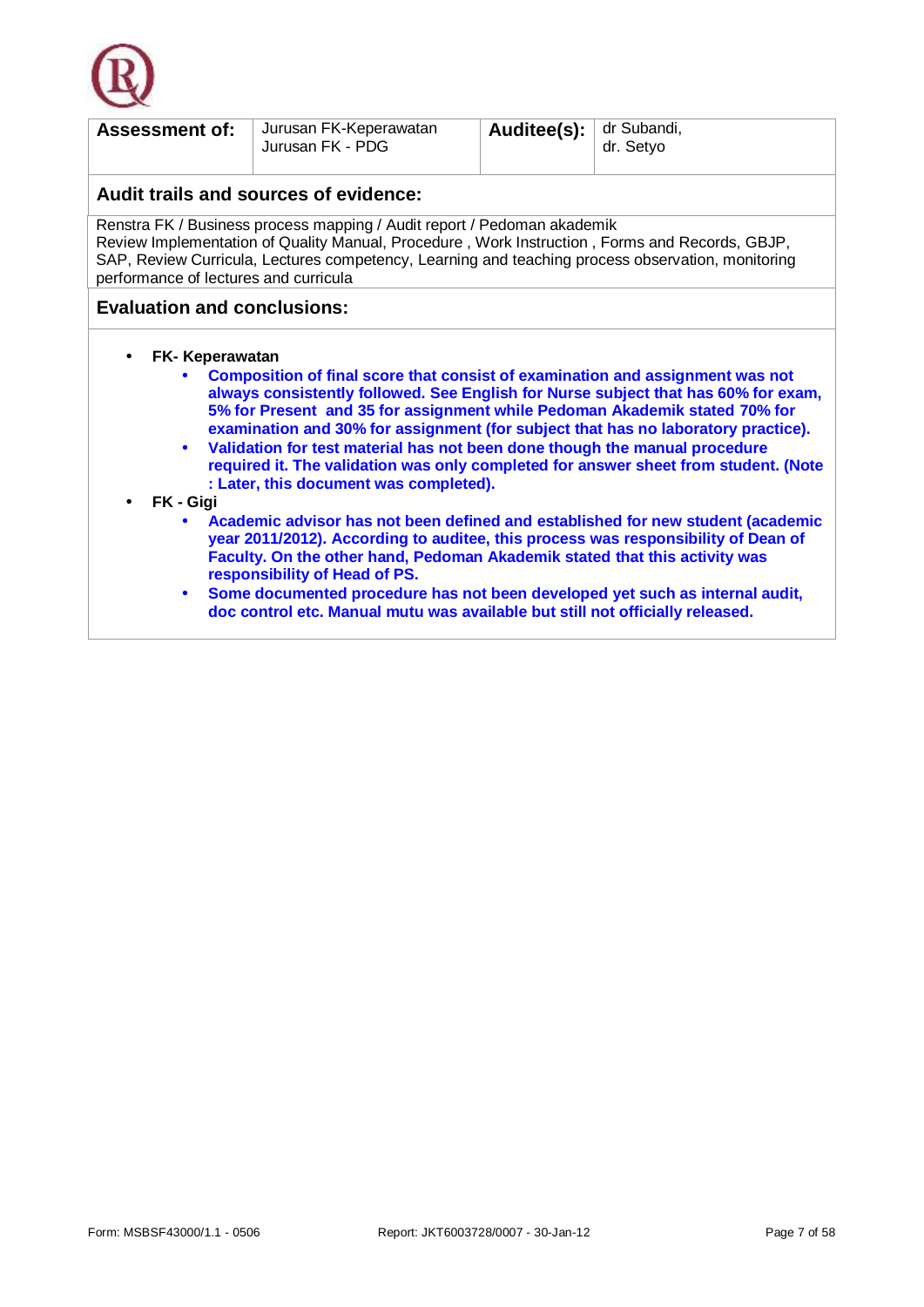

| <b>Assessment of:</b>                                                                                                                            | LP <sub>3</sub><br><b>LSIH</b>                                                                                                                                                                                                                                          | Auditee(s): | Prof Agus Suman and Team<br>Mr. Nur Hidayat / Ms. Fathia                                                                                                                                    |  |  |  |
|--------------------------------------------------------------------------------------------------------------------------------------------------|-------------------------------------------------------------------------------------------------------------------------------------------------------------------------------------------------------------------------------------------------------------------------|-------------|---------------------------------------------------------------------------------------------------------------------------------------------------------------------------------------------|--|--|--|
|                                                                                                                                                  | <b>JPC</b>                                                                                                                                                                                                                                                              |             | Mr. Prof Arief                                                                                                                                                                              |  |  |  |
|                                                                                                                                                  | Audit trails and sources of evidence:                                                                                                                                                                                                                                   |             |                                                                                                                                                                                             |  |  |  |
|                                                                                                                                                  | SK no 20/SK/98/ Organization structure / Annual program / Training plan and evaluation.<br>MP Pelayanan Lab / Report Analysis / Calibration report / Quality Objectives /<br>MP Rekrutment / Invoice / JPC Report                                                       |             |                                                                                                                                                                                             |  |  |  |
| <b>Evaluation and conclusions:</b>                                                                                                               |                                                                                                                                                                                                                                                                         |             |                                                                                                                                                                                             |  |  |  |
| LP <sub>3</sub>                                                                                                                                  |                                                                                                                                                                                                                                                                         |             |                                                                                                                                                                                             |  |  |  |
| maintained.                                                                                                                                      | (+) Planning and objective was available. Relevant documented procedure was                                                                                                                                                                                             |             |                                                                                                                                                                                             |  |  |  |
| $\bullet$                                                                                                                                        | need analysis that still done based on information received during Management<br>meeting. There was no specific mechanism to identify training need from other                                                                                                          |             | Input of process has not been defined and identified with specific flow. See training                                                                                                       |  |  |  |
|                                                                                                                                                  | faculty or bureau within university.                                                                                                                                                                                                                                    |             |                                                                                                                                                                                             |  |  |  |
| $\bullet$                                                                                                                                        | Quality objective was not always controlled. See evaluation of KBK that was not<br>completed yet. (Note: Later, LP3 has been completed the manual procedure to<br>evaluate KBK, evaluation report still not done yet).                                                  |             |                                                                                                                                                                                             |  |  |  |
| $\bullet$                                                                                                                                        | Not all of quality objective was under control of LP 3. See quality objective that<br>related to teaching learning that use multimedia which is the control is belong to                                                                                                |             |                                                                                                                                                                                             |  |  |  |
| <b>LSIH</b>                                                                                                                                      | respective faculty or lecturer.                                                                                                                                                                                                                                         |             |                                                                                                                                                                                             |  |  |  |
|                                                                                                                                                  | There was no control to external document that was used as official reference for<br>organization to conduct the process of business. See ISO 17025, SNI 01-2891<br>standard etc.                                                                                       |             |                                                                                                                                                                                             |  |  |  |
| Not all part of documented procedure, particularly flow chart, that legible. Quality of<br>$\bullet$<br>copy was poor. See all manual procedure. |                                                                                                                                                                                                                                                                         |             |                                                                                                                                                                                             |  |  |  |
| Work instruction that contain coding method for sample analysis has not been<br>$\bullet$<br>officially issued.                                  |                                                                                                                                                                                                                                                                         |             |                                                                                                                                                                                             |  |  |  |
| $\bullet$                                                                                                                                        | paper to process order receiving and review.                                                                                                                                                                                                                            |             | For simplification purpose and efficient use of paper, it may consider combining process of<br>order receiving and review into one sheet of paper. At current practice, it needs 4 pages of |  |  |  |
| $\bullet$                                                                                                                                        | Work environment was not always controlled to ensure that it will not impact to<br>quality analysis. There was no standard for temperature and humidity of                                                                                                              |             |                                                                                                                                                                                             |  |  |  |
| $\bullet$                                                                                                                                        | Laboratory.<br>An acceptance criterion has not been defined to judge whether the calibrated                                                                                                                                                                             |             |                                                                                                                                                                                             |  |  |  |
|                                                                                                                                                  | equipment status is OK or not. See distillation and titration unit that was reported<br>has uncertainty level 0.02 PH and not decided yet whether this level is acceptable                                                                                              |             | or not. It needs to be reviewed whether the uncertainty due to warm temperature (24                                                                                                         |  |  |  |
|                                                                                                                                                  | <b>Celsius degree).</b><br>Expiry period for reagent that used for analyzing the sample was not defined yet.                                                                                                                                                            |             |                                                                                                                                                                                             |  |  |  |
| <b>JPC</b><br>$\bullet$                                                                                                                          | (+) Customer satisfaction measurement has been done to stakeholder such as student<br>and employer. Employer that used organization service was interviewed by assessor to<br>know their perception and satisfaction. It was demonstrated during assessment that client |             |                                                                                                                                                                                             |  |  |  |
|                                                                                                                                                  | (PT Bumi Tama) has given their testimony of satisfaction related to simple bureaucracy,<br>cooperation and support including proper infrastructure.                                                                                                                     |             |                                                                                                                                                                                             |  |  |  |
| $\bullet$                                                                                                                                        | Manual procedure has not been defined for process of quotation and invoicing. It<br>was observed some invoicing to certain client could not be evidenced. See client<br>Honda Prospect Motor, Kalbe Nutritional.                                                        |             |                                                                                                                                                                                             |  |  |  |
| $\bullet$                                                                                                                                        | It may consider documenting client testimony and uploading it to JPC website as one of<br>marketing tool.                                                                                                                                                               |             |                                                                                                                                                                                             |  |  |  |
| $\bullet$<br>search.                                                                                                                             | JPC could also improve the website to enable it to be appeared at 1st page on Google                                                                                                                                                                                    |             |                                                                                                                                                                                             |  |  |  |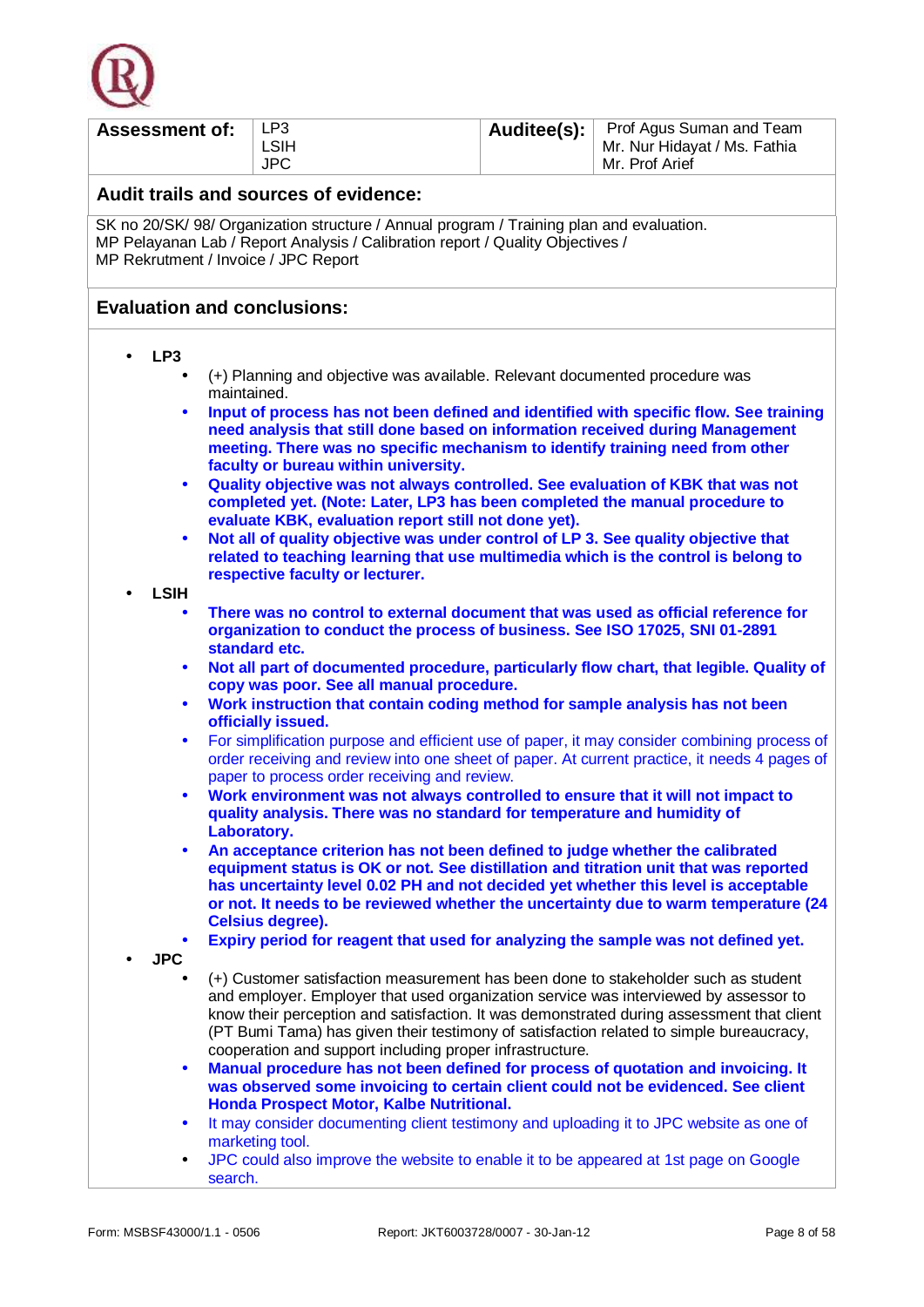

#### **Assessor: Dede Gunawan (ID 04315)/ Firdha Basbeth (New Assessor)**

| <b>Assessment of:</b> | Faculty of Economy | Auditee(s):   Gugus Irianto, SE,MSA,<br>PhD.Akt (Dean) Dr. Khusnul<br>Ashar, SE, MA (Vice Dean)<br>other lector and staff |
|-----------------------|--------------------|---------------------------------------------------------------------------------------------------------------------------|
|                       |                    |                                                                                                                           |

#### **Audit trails and sources of evidence:**

**Interview** Quality Manual, Procedure , Work Instruction , Objective achievement

#### **Evaluation and conclusions:**

The faculty have a clear vision, mission, objectives and target set for 2010 to 2014 and program to achieve its objectives and target. The faculty has three missions and set of objectives and program to translate the vision into daily action. There is a comprehensive draft Renstra 2011 – 2021 based on SWOT and Balanced Scorecard strategy, including data analysis of indicators achievement from 2007 to 2009. .

The business process and organization structure has been defined including supporting functions for administration and GJM. There are two new study program has been developed and operated newly in 2011, Finance Banking and Economics Syariah. This new study program has been legalized by (asked for doc).

BPSI has developed an information application SISKA (Sistem Informasi Akademik) to capture student's feedback in desktop and web base (http://siska.fe.unibraw.ac.id)),

There are some points for improvement highlighted below:

- **1. There was no performance indicator directly linked to satisfy the mission of research. The research productivity performance indicator could be the number of publications, citations, grants, and awards, number of licenses, patents, and invention disclosures; royalty income, etc. The objective is represented indirectly by the number of Program Study which has been accredited by BAN PT.**
- **2. BPSI has developed an information application SISKA (Sistem Informasi Akademik) to capture student's feedback in desktop and web base [\(http://siska.fe.unibraw.ac.id\)\)](http://siska.fe.unibraw.ac.id)/), however there was no standard service to manage student feed back (response time, effectiveness of the response, etc). A minor non conformity note was issued, (see findings log).**
- **3. Auditor competencies were not stated in the new procedure of Internal Audit 002000403 dated on 16 Sept 2011. It was previously mentioned in the old procedure. There are two findings during the Internal Audit, without verification written in Lampiran 2 Klarifikasi dan Rencana Tindakan Koreksi.**
- **4. Management review has been conducted; however some of mandatory agendas have not reviewed yet. Minor non conformity note has issued (see finding log)**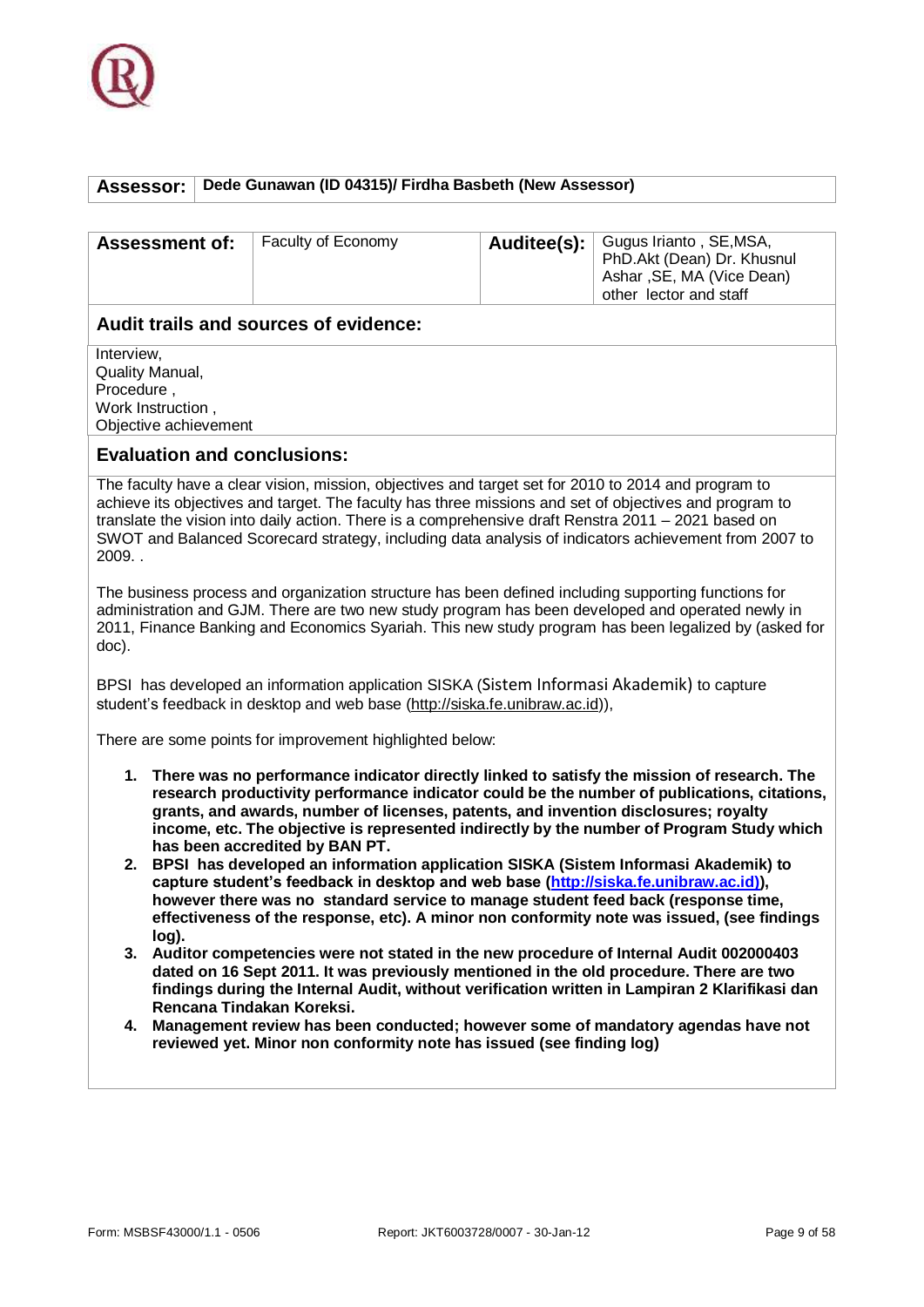

| <b>Assessment of:</b>                                                                                                                                                                                                                                                                                                                                                                                                                                                 |                                                                                                                                             | Jurusan Ilmu Ekonomi                                                                                                                                                                             | Auditee(s): | Bp. Ghozali Maski, Bp Chandra<br>Fajri, Bp Putu Mahardika                                                                                                                                                                                                                                                                                                                                                                              |
|-----------------------------------------------------------------------------------------------------------------------------------------------------------------------------------------------------------------------------------------------------------------------------------------------------------------------------------------------------------------------------------------------------------------------------------------------------------------------|---------------------------------------------------------------------------------------------------------------------------------------------|--------------------------------------------------------------------------------------------------------------------------------------------------------------------------------------------------|-------------|----------------------------------------------------------------------------------------------------------------------------------------------------------------------------------------------------------------------------------------------------------------------------------------------------------------------------------------------------------------------------------------------------------------------------------------|
|                                                                                                                                                                                                                                                                                                                                                                                                                                                                       |                                                                                                                                             | Audit trails and sources of evidence:                                                                                                                                                            |             |                                                                                                                                                                                                                                                                                                                                                                                                                                        |
| Interview with management and staff,<br>performance of lectures and curricula                                                                                                                                                                                                                                                                                                                                                                                         |                                                                                                                                             |                                                                                                                                                                                                  |             | Review Implementation of Quality Manual, Procedure, Work Instruction, Forms and Records, GBJP,<br>SAP, Review Curricula, Lectures competency, Learning and teaching process observation, monitoring                                                                                                                                                                                                                                    |
| <b>Evaluation and conclusions:</b>                                                                                                                                                                                                                                                                                                                                                                                                                                    |                                                                                                                                             |                                                                                                                                                                                                  |             |                                                                                                                                                                                                                                                                                                                                                                                                                                        |
| to performance indicators.                                                                                                                                                                                                                                                                                                                                                                                                                                            |                                                                                                                                             |                                                                                                                                                                                                  |             | The faculty have clear visions, mission, Strategic Plan (Renstra), objectives and target set for 2009 to<br>2013 and program to achieve its objectives and target. The faculty has three missions to provide high<br>quality of education, research by providing output that published for the development of Economic science<br>and, services to community through research. The Quality Objectives has been defined: and translated |
|                                                                                                                                                                                                                                                                                                                                                                                                                                                                       |                                                                                                                                             | Internal Audit has been conducted from Faculty in June 2011 and the findings have been closed.<br>Record for both meeting is available. Syllabus and SAPs are available in Jurusan Ilmu Ekonomi. |             | Management Review has been done in 4 <sup>th</sup> May 2011and there was a Rapat Jurusan in 26 <sup>th</sup> of November.                                                                                                                                                                                                                                                                                                              |
|                                                                                                                                                                                                                                                                                                                                                                                                                                                                       |                                                                                                                                             | There are some points for improvement highlighted below:                                                                                                                                         |             |                                                                                                                                                                                                                                                                                                                                                                                                                                        |
|                                                                                                                                                                                                                                                                                                                                                                                                                                                                       | 1. There was no performance indicator or task program linked to the objectives "to<br>provide graduates with the good interpersonal skill". |                                                                                                                                                                                                  |             |                                                                                                                                                                                                                                                                                                                                                                                                                                        |
|                                                                                                                                                                                                                                                                                                                                                                                                                                                                       |                                                                                                                                             | minor non conformity was issued (see finding log).                                                                                                                                               |             | 2. Data Analysis and of monitoring of the measurement was not fully implemented - A                                                                                                                                                                                                                                                                                                                                                    |
| 3. Management Review has been conducted in several meeting during 2011 however feed<br>back, process performance, status of corrective and preventive action was not<br>discussed in the meeting. A minor non conformity was issued. (see findings log). The<br>format of the minutes of meeting could be structured better by adding column of<br>discussion, person in charge, date expected of corrective action plan/taken and the<br>status of items discussion. |                                                                                                                                             |                                                                                                                                                                                                  |             |                                                                                                                                                                                                                                                                                                                                                                                                                                        |
| 4. Positive Note on the method of learning experience / participative method has been<br>implemented in few area such as on the Macro Economics which consist of inter<br>discipline area of geographic, and IT has been coordinate and invites participation<br>student to work on the computer.                                                                                                                                                                     |                                                                                                                                             |                                                                                                                                                                                                  |             |                                                                                                                                                                                                                                                                                                                                                                                                                                        |
| <b>Assessor:</b>                                                                                                                                                                                                                                                                                                                                                                                                                                                      |                                                                                                                                             | Erisman Soediman / Firdha Basbeth (New Assessor)                                                                                                                                                 |             |                                                                                                                                                                                                                                                                                                                                                                                                                                        |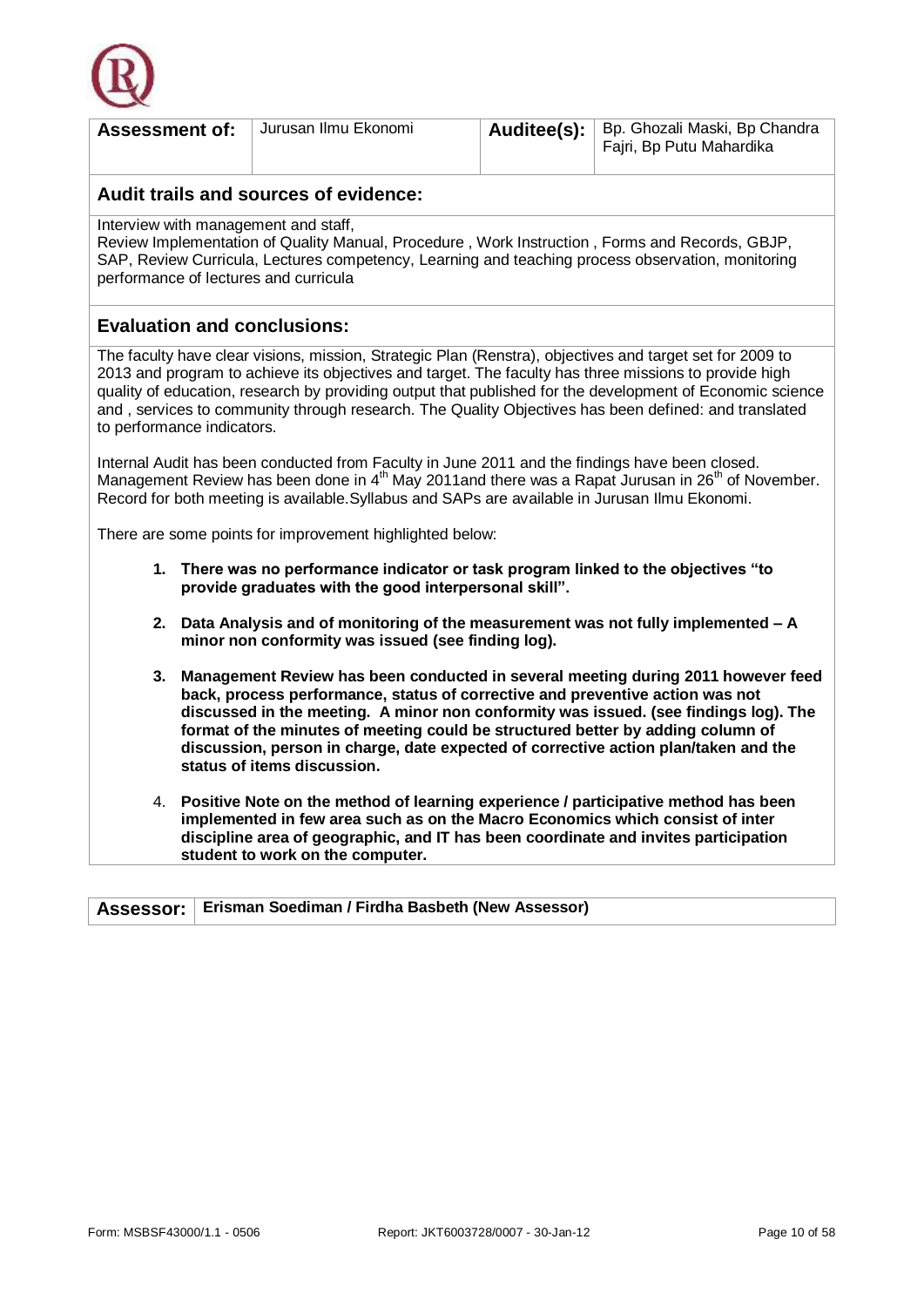

| <b>Assessment of:</b>                                                                                                                                                                                                                                                                | Jurusan Ilmu Management | Auditee(s): | Misbachuddin, Prof Arman,<br>Ratnawati, Fatchur |  |  |
|--------------------------------------------------------------------------------------------------------------------------------------------------------------------------------------------------------------------------------------------------------------------------------------|-------------------------|-------------|-------------------------------------------------|--|--|
| Audit trails and sources of evidence:                                                                                                                                                                                                                                                |                         |             |                                                 |  |  |
| Interview with management and staff,<br>Review Implementation of Quality Manual, Procedure, Work Instruction, Forms and Records, GBJP,<br>SAP, Review Curricula, Lectures competency, Learning and teaching process observation, monitoring<br>performance of lectures and curricula |                         |             |                                                 |  |  |
| <b>Evaluation and conclusions:</b>                                                                                                                                                                                                                                                   |                         |             |                                                 |  |  |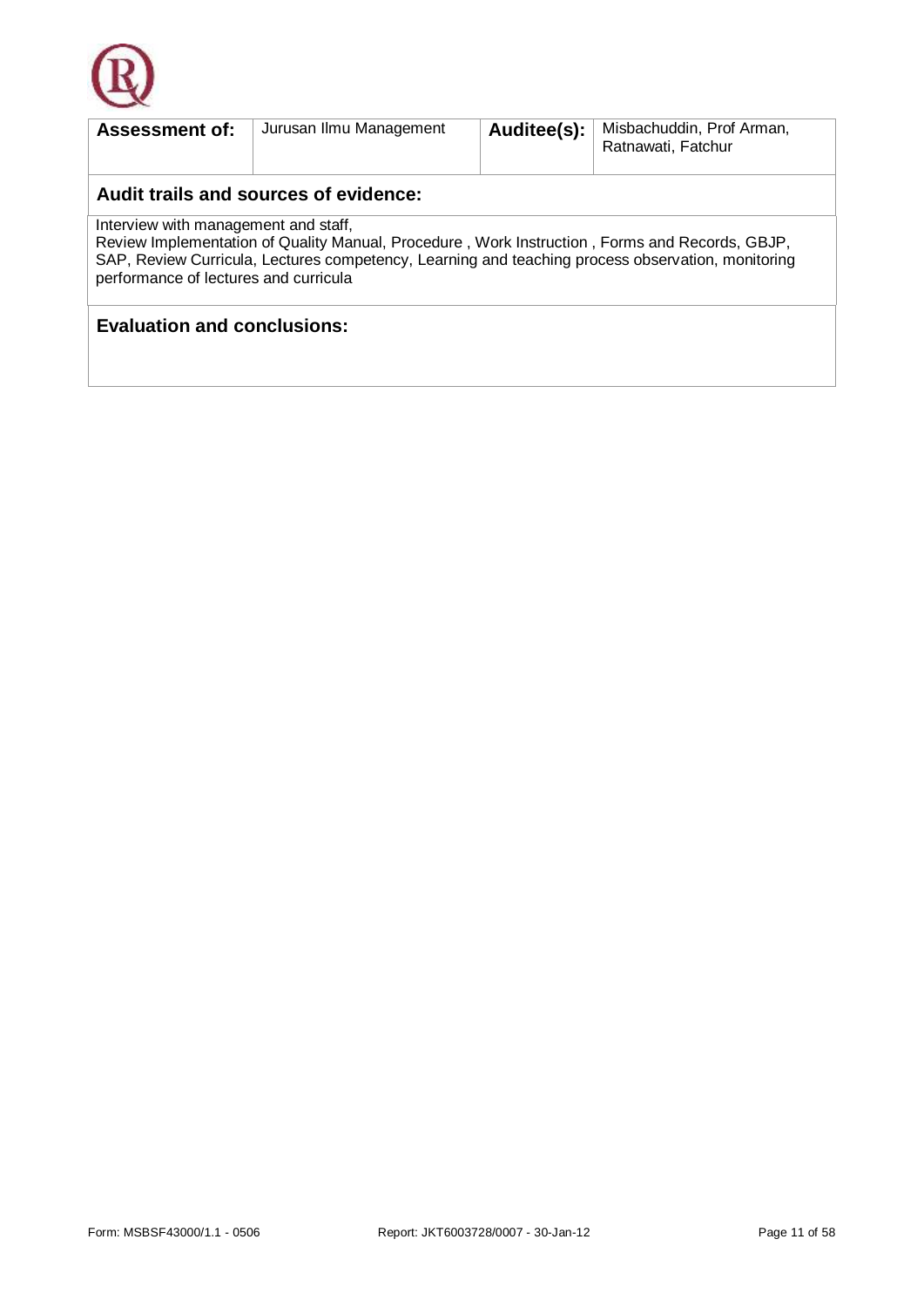

Objectives and target have been clearly defined and aligned with Vission, Mission and Renstra. There are five curricula supported and performance indicators to support the second mission of Jurusan which is to provide graduate with the entrepreneurship skills.

The fourth mission of the organization is to provide rewards to those who have done a great achievement is supported with Program Keria and budget is allocated every year.

Quality Policy and Objectives have been communicated to student in the Ordik Program and Kontrak Perkuliahan.

The number of drop out has been kept low and efforts are taken to help student finish the study on time.

The recruitment process is managed by the faculty according to DIKTI rules. Successful candidates is announced in letter of announcement 007/PENG/2011 Penetapan Kelulusan Dosen Tetap / Asdos. During the audits three sampling was taken : Ikhtiara, Kaideni Isharina, Bayu Ari Pradana and Dian Ari Nugroho, and they are confirmed to all organization's requirements for skill and competencies during the process of recruitment.

There are some areas for improvement highlighted below:

- **1. The data collected from student feedback and tutor evaluation have not been analysed to evaluate the processes where continual improvement can be made. A minor NC was raised for data analysis and evaluation.**
- **2. Management review has been conducted; however some of mandatory agendas have not reviewed yet. Minor non conformity note has issued (see finding log)**
- **3. A Minor NC was issued for quality records system and implementation. (see findings log)**
- **4. There was no tool to monitor the progress and status of new hired lectures (Bayu Ari Pradana and Dian Ari Nugroho) during the process to prepare them to be competent.**
- **5. Teaching and learning process was observed during audits by visiting the administration office and attending classroom where International Business (D9) and Business Ethics (D12) were thought. Some observation were made during the process:** 
	- **a. GBPP was not attached in the file of Daftar Hadir Dosen Semester Ganjil 2011/ 2012 samples Tutor Fatimah M. Appll (external resource) for English subject MKDU**
	- **b. The actual date of teaching process was not the same to date planned for lecture, however there is no correction after the teaching has been completed. For example Misbachuddin (Business Ethics) and Agung (International Business) , Sugeng Pinanda (Business Ethics).**
	- **c. There was no control on the actual duration of the teaching process which has been stated 150 minutes in the teaching plan, samples Misbachuddin (Business Ethics) and Agung (International Business) , Sugeng Pinanda (Business Ethics).**
	- **d. During the visit in D9 and D12, some note was issued:** 
		- **a. The teaching materials presented in the screen were hardly read because of the glare.**
		- **b. The room was too warm and noise from traffic and construction near by was a disturbance.**
		- **c. The room was too big which affected the voice of the tutor. The level of noise from construction outside the classroom was too high. There was no window glass installed.**
		- d. **It was also observed that the lay out of classroom - chair and screen arrangement could be improved for examples to use U shape, V shape, round table group discussion instead of class room type.**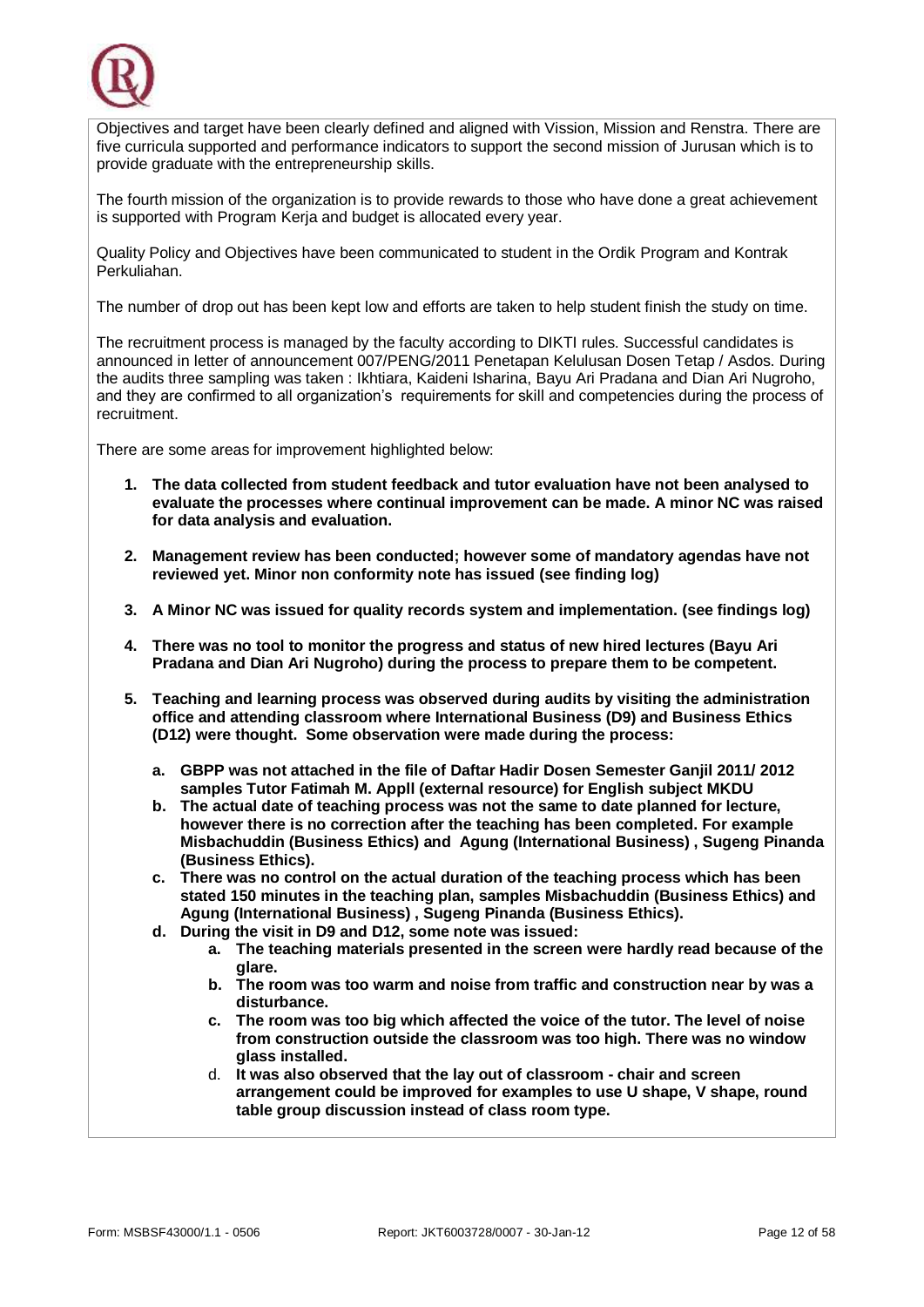

| <b>Assessment of:</b>                                                                                                                                                                                                                                      | PhD Management Program /<br>PDIM (Program Doctor Ilmu<br>Manajemen) | Auditee(s): | Prof Eka Afnan, Ratnawati, Prof<br>Dumilah, |  |
|------------------------------------------------------------------------------------------------------------------------------------------------------------------------------------------------------------------------------------------------------------|---------------------------------------------------------------------|-------------|---------------------------------------------|--|
| Audit trails and sources of evidence:                                                                                                                                                                                                                      |                                                                     |             |                                             |  |
| Interview with management and staff,<br>Review Implementation of Quality Manual, Procedure, Work Instruction, Forms and Records, GBJP,<br>SAP, Review Curricula, Lectures competency, Observing thesis presentation by PhD candidate Nembah<br>FH Ginting, |                                                                     |             |                                             |  |

### **Evaluation and conclusions:**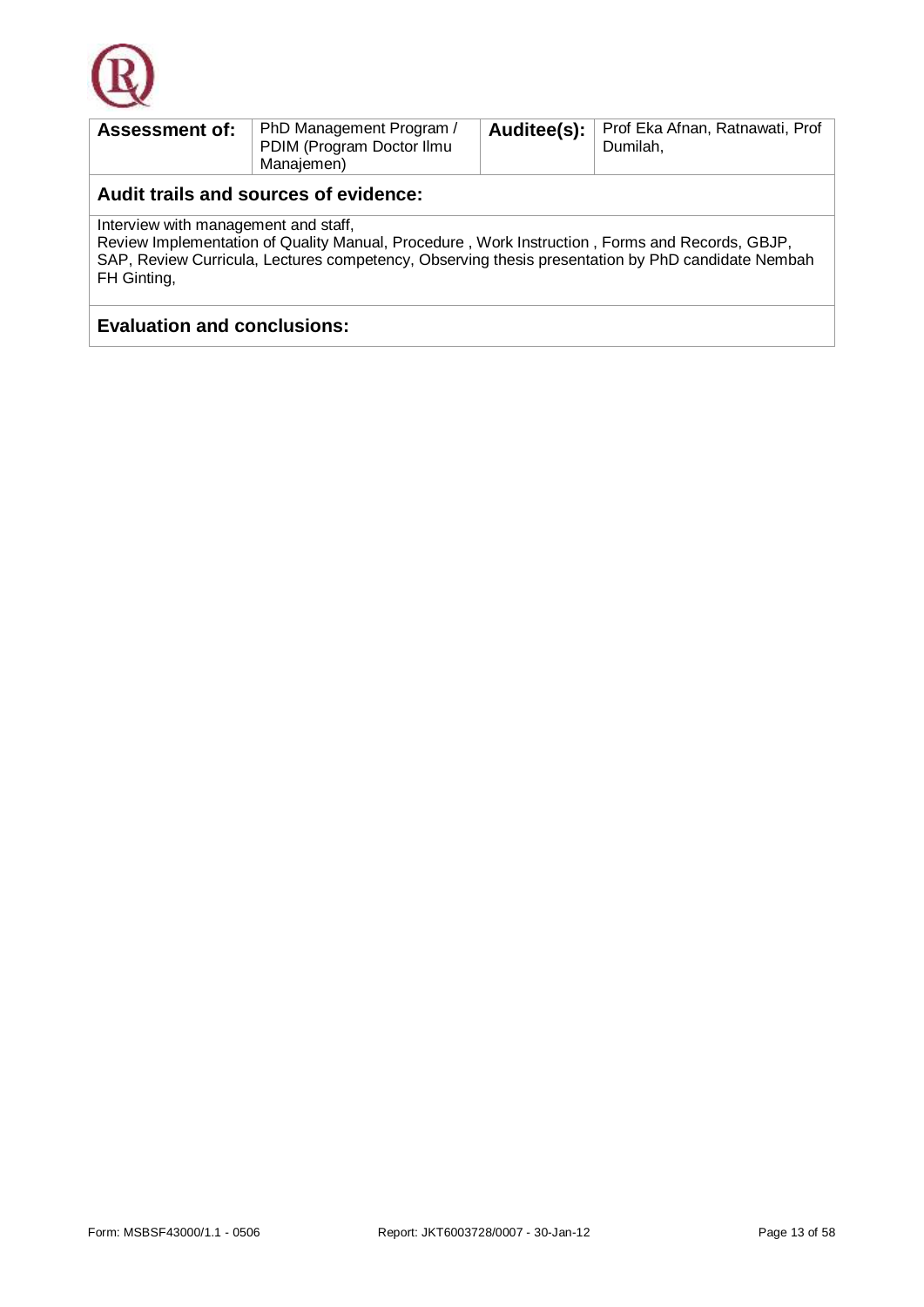

Objectives and target have been clearly defined and aligned with Vission, Mission and Renstra. There are four specific objectives and performance indicators in S3 (PhD) program to support the vision and mission to improve institution interaction with other academics community, to improve quality and competitiveness, to improve the quality of publications, and number of accredited PhD program accredited Journal of Applied Management, and number of PhD program which have A accreditation.

The performance indicators have been set, and monitored for its achievement. Forum Ilmiah have been arranged and entrepreneurship seminar conducted every October.

The PhD program has requirements to fulfil before a student can be accepted, and nine stages of processes to complete the program. Two samples were observed to confirm to the program's procedures and standard requirements: Triyonowati and Nembah FH Ginting.

Feed back from students are captured through the use of questionnaires in Tutor Performance Evaluation specific for PhD program. Open ended questions were added instead of closed end question, and there is an exit interview with the graduate of the PhD program.

There are some areas for improvement highlighted below:

- **1. It was found that the form use in the early process to select promoter and co promoter for Nembah FH Ginting was different from requirement and it was explained that because Nembah came from exchange program from other university and it was suggested that the procedure state the exception of conditions. No form????**
- **2. The data collected from PhD student's feedback and tutor evaluation in Semester Ganjil Year 2010/2011 have not been analysed to evaluate the processes where continual improvement can be made. A minor NC was raised for data analysis and evaluation.**
- **3. Management review has been conducted; however some of mandatory agendas have not reviewed yet. A Minor non conformity note has issued (see finding log).**
- **4. There was no record indicate that a person who has been qualified as a lecture for graduate PhD program (S3), for example** 
	- **a. Form Prof Dr Eka Afnan to Dr. Noermiyati SE, MTM**
	- **b. From Prof Dr Djumilah Zain SE to Dr Mintarti Rahayoe SE ME**
- **5. There was no control document implemented in Daftar Calon Promotor dan Ko Promotor ( no sign, date and number of document).**
- **6. The flow chart is used to describe step of the procedures to complete the PhD management program, however the record associated with every step was not link to procedure, for example doc no 002 02 06039, and record no UPD 6**
- **7. The objective and performance indicator could be changed to another meaningful indicators for example :**
	- **a. The objective to standardize the PhD in 2010 – 2012 by achieving the one (1) of study program in S3 (PhD Management) accredited "A" could be changed since it has achieve in 2010.**
	- b. **The number of graduates with Cum Laude predicate varies in every semester from a range of 13% to 27%. The number of Cum Laude graduate could be considered as a performance indicator to achieve high level of organization competitiveness, instead of timeliness indicator only.**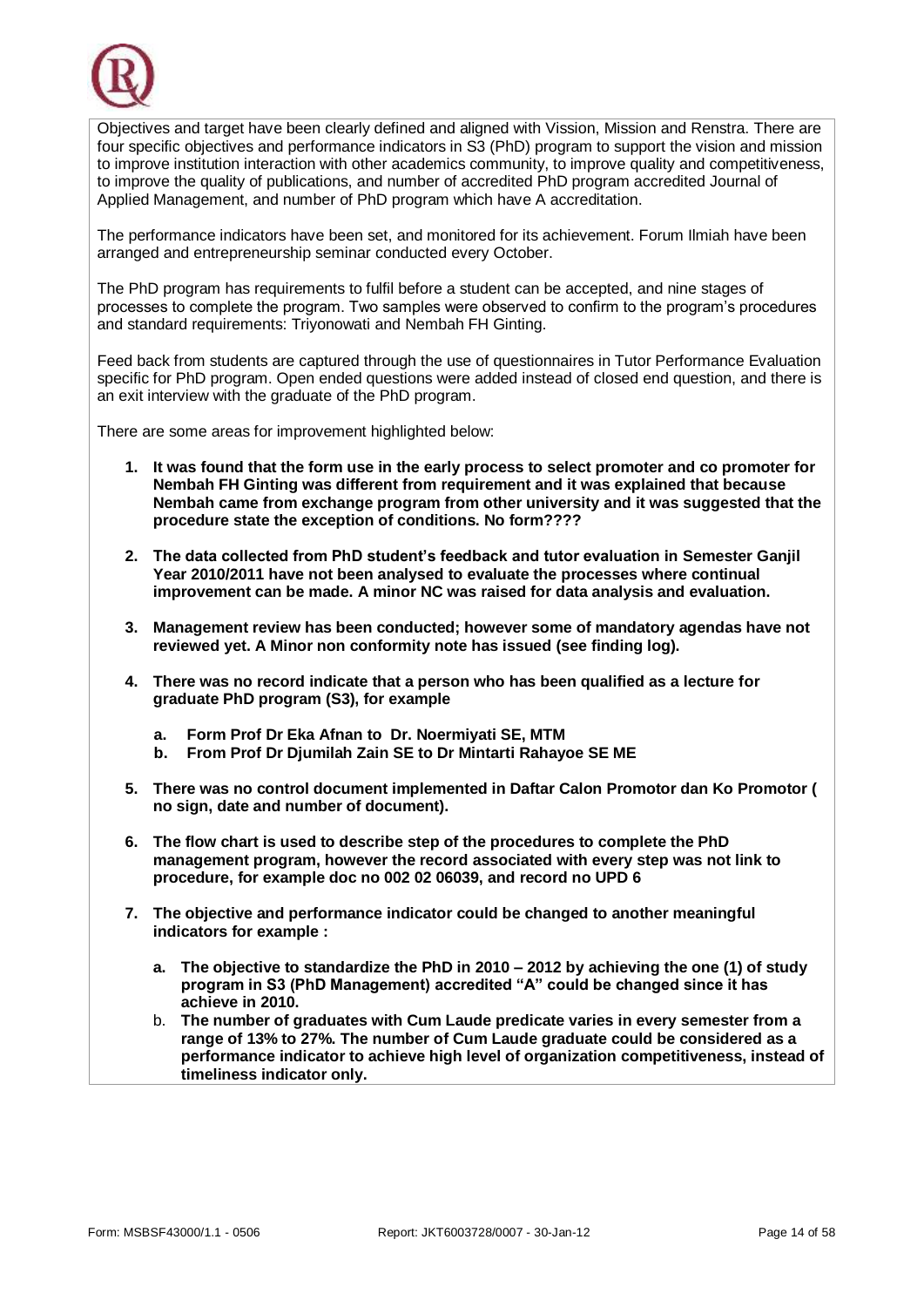

| <b>Assessment of:</b> | PMIE (Program Magister Ilmu | Auditee(s): Dwi Budi Santoso, SE, MS, |
|-----------------------|-----------------------------|---------------------------------------|
|                       | Ekonomi), Magister          | PhD, Prof Dr Munawar SE,              |
|                       | Management of Economics     | DEA.                                  |

Interview with management and staff,

Review Implementation of Quality Manual, Procedure , Work Instruction , Forms and Records, GBJP, SAP, Review Curricula, thesis observation

#### **Evaluation and conclusions:**

Objectives and target have been clearly defined and aligned with Vision, Mission and Renstra. There are specific objectives and performance indicators in S2 (Master Degree) in PMIE to support the vision and mission to provide high quality graduate with deep knowledge in applied economics.

The business process has been defined with the emphasis more in the development of the curricula, and was considered as one of important resources that have been evaluated and up dated by the team. Tracer study and the input from the professional association ISEI (Ikatan Sarjana Ekonomi Indonesia) are two main inputs for the curricula review.

Student profile showed that mainly the students are the government employee who wants to be qualified and have a deep understanding of province and district economics. The process of intake to the program or student selection until end process of study was reviewed and sample was taken to observe the conformity to the procedures. Sample was taken for Sony Kristyanto who enters to program on 4 June 2009, and accepted as a student according to SK dated on 21 July 2009.

There are some areas of improvement as listed below:

- **1. It was said that the evaluation of curricula is every two years or less depending on the urgency, and the output of the evaluation mainly on the content, however there was no changes recorded and evaluation whether the changes leads to improvement.**
- **2. It was found there was no target indicator on percentage of the student in S2 graduate with academic index (IPK) > 3.00. It could be consider putting the number of cum laude to improve the quality of the graduation instead of IPK and time to finish the study.**
- **3. A Minor non conformity was issued for analysis of data that have been collected, and student input on lecture performance or Evaluasi Kinerja Dosen (see findings log)**
- **4. The progress of student's thesis is recorded in the Kartu Bimbingan and there is no evidence that Sony Kristyanto has his Kartu Bimbingan written since it is kept by the tutor.**
- **5. A minor non conformity was issued for the management review process (see findings log)**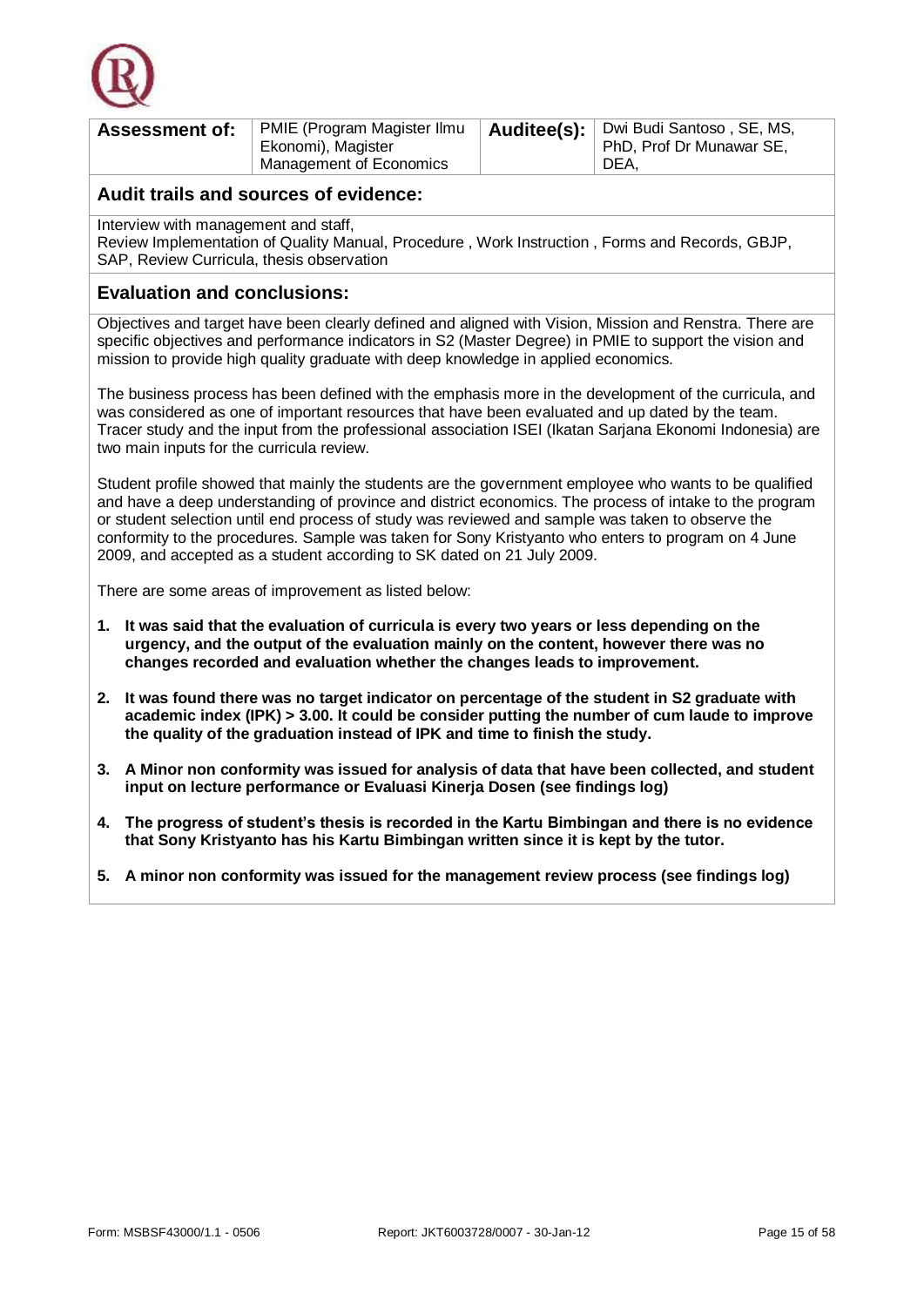

| <b>Assessment of:</b>                | Magister Management (S2<br>Ilmu Manajemen) | Auditee(s): $ $ | Dr. Noermijati SE, MTM, Prof Dr<br>Armanu, Prof Dr. Djumilah<br>Hadiwidjojo, Prof Dr. Eka Afnan,<br>Dr, Rofiaty SE, MM |  |
|--------------------------------------|--------------------------------------------|-----------------|------------------------------------------------------------------------------------------------------------------------|--|
|                                      | Audit trails and sources of evidence:      |                 |                                                                                                                        |  |
| Interview with management and staff, |                                            |                 |                                                                                                                        |  |

Review Implementation of Quality Manual, Procedure , Work Instruction , Forms and Records, GBJP, Review Curricula, thesis observation

#### **Evaluation and conclusions:**

Objectives and target have been clearly defined and aligned with Vision, Mission and Renstra. There are specific objectives and performance indicators in S2 (Magister Management) to support the vision and mission to create interactive learning experience and active networking.

The business process and curriculla has been defined. S2 MM has eight "mata kuliah wajib program " and 4 mata kuliah "wajib minat" which are Marketing, Finance, Resources and Strategic management.

The process of intake to the program or student selection until end process of study was reviewed and sample was taken to observe the conformity to the procedures. There are three steps involved in the process: Submission of proposal, seminar and final test. Sample was taken for Lina Ariana who graduate with IPK 3.41 and her thesis was found in the UB DigiLib – Word of Mouth

Some areas of improvement are listed below:

- **1. There was limited evidence that the learning and teaching process has been conducted in an interactive ways – as its claimed in the mission. It was shown in the GBPP however it is only one supporting document found (Lecture Presence List – Daftar Hadir Dosen semester genap) for of Dr. Noermijati's class in June 12, 2011 which showed that Journal of HR practice was discussed. .**
- **2. A Minor non conformity was issued for analysis of data that have been collected, and student input on lecture performance or Evaluasi Kinerja Dosen (see findings log)**
- 3. **A minor non conformity was issued for the management review process (see findings log)**

**Assessor: Dede Gunawan (ID 04315)/ Firdha Basbeth (New Assessor)**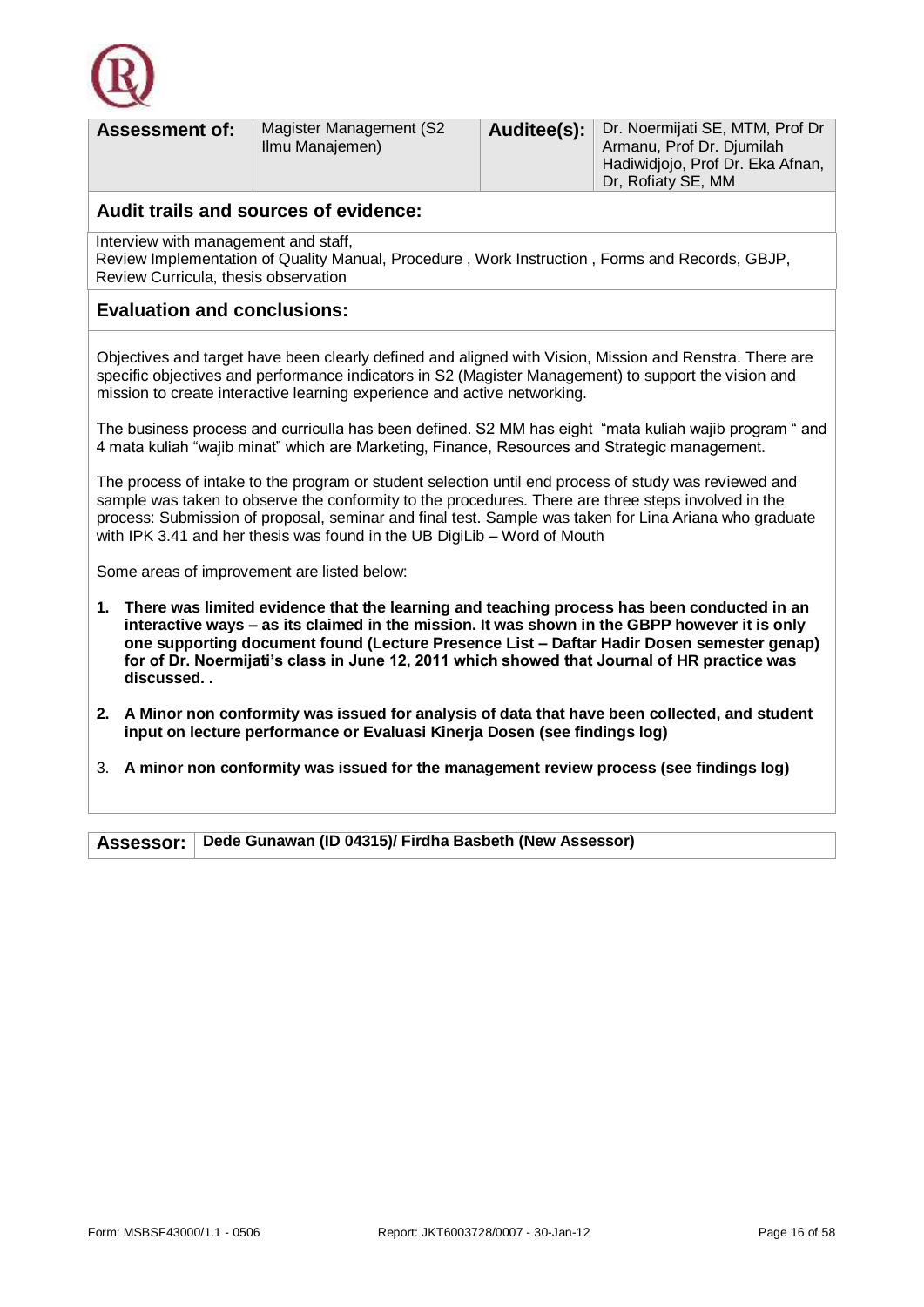

| Jurusan Akutansi<br><b>Assessment of:</b> | Auditee(s):   Dr. Unti Ludigdo, Prof Iwan<br>Triyuwono, Ali Djamhuri PhD,<br>Lutfi Harris MAk, Christine and<br>Reza |
|-------------------------------------------|----------------------------------------------------------------------------------------------------------------------|
|                                           |                                                                                                                      |

Interview with management and staff,

Review Implementation of Quality Manual, Procedure , Work Instruction , Forms and Records, Review Curricula, class and facility observation

#### **Evaluation and conclusions:**

Objectives and target have been clearly defined and aligned with Vision, Mission and Renstra. There are specific objectives and performance indicators in Jurusan Akuntansi to support the vision and mission to provide high quality of accountant, and to support good governance. The link to good governance was shown in the content of curricula and teaching such as Business Ethics (EKA 1101), Forensic Accounting (EKA 1531) and Public Audits (EKA 1314).

The achievement of the objective is evaluated every semester, for example IPK has been monitored in 2010 (avg 3.25) and 2011 (avg 3.28). Number of student graduated with Cum Laude predicate is increase from 10% in 2010 to 16% in 2011-10-18.

The student intakes are managed through four (4) mechanisms: SNMPTN, invitations, Mandiri, and Alih program The output of the learning and teaching process is to produce graduate student with IPK >3.0 TOEFL 475 and time to enter the workplace is 3 month. Murih Yuwono, Eko Suwandono and Dewi Probowati were picked up as a sample and it was observed that Murih has IPK 2.86 (below average), time to finish study 6.86 years, TOEFL score 496 and passed the paper test with B qualification.

Lectures performance collected from questionnaire is evaluated briefly at the end of every semester. Visitation to classroom was conducted to observe teaching and learning process in room E13 Mrs Grace (Akuntansi Keuangan Lanjutan), and room E11 Mrs Endang (Akuntansi Keuangan). Self Access Centre (SAC) has also visited and it was explained that the SAC helped student to improved TOEFL score.

There are room for improvements as listed below:

- **1. The data collection of IPK and Kinerja Dosen during year semester one (1) and two (2) year 2010 and semester one (1) year 2011 has not been analysis in details. A minor Non Conformance was issued (see findings log).**
- **2. A minor non conformity was issued for the management review process (see findings log).**
- **3. It was found for Akuntansi Keuanagan and Akuntansi Keuangan Lanjutan, that syllabus and student and lecture's list of attendance were available, however there was no GBPP attached, and the syllabus for Mrs Endang was different with the new syllabus she had which shows in the material that she had taught.**
- **4. Samples were taken in Ruang Perkuliahan : Bambang Purnomo Sidi, Tuban Priyah, Helmy Adam, Aulia Fuad and there was no syllabus attached for lecture Bambang Purnomo Sidi and Aulia Fuad.**
- **5. It was observed that student's chair arrangement could be improved in Mrs Grace's class. The U shape or work group arrangement could be chose instead of class room type concentrated on the back side of the classroom, especially at the time of visit quiz and case study was discussed.**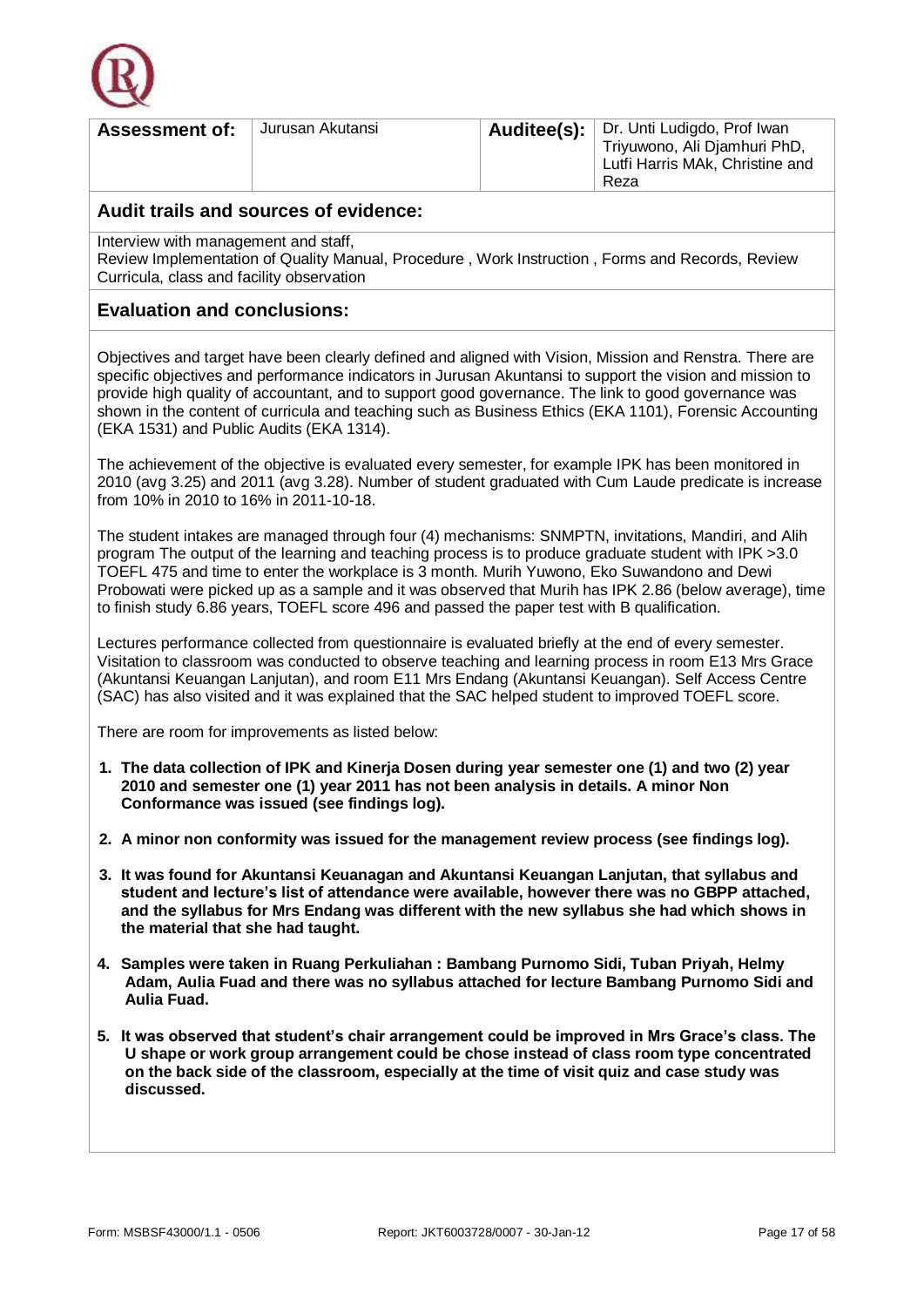

|                                                                                                                                                                                                                                                                                                                                 | <b>Assessment of:</b>              | Poliklinik                                                                                                                                                                                                                                                                                                                   | Auditee(s): | Dr Andarini, Anita and other<br>staff. |  |
|---------------------------------------------------------------------------------------------------------------------------------------------------------------------------------------------------------------------------------------------------------------------------------------------------------------------------------|------------------------------------|------------------------------------------------------------------------------------------------------------------------------------------------------------------------------------------------------------------------------------------------------------------------------------------------------------------------------|-------------|----------------------------------------|--|
|                                                                                                                                                                                                                                                                                                                                 |                                    | Audit trails and sources of evidence:                                                                                                                                                                                                                                                                                        |             |                                        |  |
| Interview with management and staff,<br>Review Implementation of Visi dan mission, Procedures, Work Instruction, Forms and Records,<br>observation to pharmacy, laboratory, and day care facility.                                                                                                                              |                                    |                                                                                                                                                                                                                                                                                                                              |             |                                        |  |
|                                                                                                                                                                                                                                                                                                                                 | <b>Evaluation and conclusions:</b> |                                                                                                                                                                                                                                                                                                                              |             |                                        |  |
| laboratory.                                                                                                                                                                                                                                                                                                                     |                                    | Policlinic was intended to support civitas academia: student and lecture, family and for publics, to give an<br>easy access to the health services. There are three main business of the services : Polyclinic Gigi,<br>Poliklinik Umum, bagian Gizi, one day care and home care. It is supported with pharmacy, and medical |             |                                        |  |
|                                                                                                                                                                                                                                                                                                                                 | confirmed to the requirements.     | Standard service has been defined and it was observed that the staffs was following the procedure<br>written. Staff competence and training has been defined and it was observed that staff competency                                                                                                                       |             |                                        |  |
|                                                                                                                                                                                                                                                                                                                                 |                                    | Areas for improvements are the following:                                                                                                                                                                                                                                                                                    |             |                                        |  |
|                                                                                                                                                                                                                                                                                                                                 | service to community.              | 1. It was not clear whether the Poly clinic has a commercial licence to operate as a medical                                                                                                                                                                                                                                 |             |                                        |  |
| 2. There were two documents used to capture the feed back: questionnaire and suggestion form.<br>The number of respondent who responded to the questionnaire was 10%, and none<br>respondent has returned the suggestion form. It was suggested to increase the number of the<br>respondent by merging two forms into one form. |                                    |                                                                                                                                                                                                                                                                                                                              |             |                                        |  |
|                                                                                                                                                                                                                                                                                                                                 |                                    | 3. The medical waste bin was without lid and not identified and disposed every week to RSU<br>Syaiful Aswan. It was found there that there are no legal document from RSU Syaiful Anwar<br>whether the RSU can collect and discharge medical waste.                                                                          |             |                                        |  |
|                                                                                                                                                                                                                                                                                                                                 |                                    | 4. Some observation on the operations, hygiene and work environments are listed below                                                                                                                                                                                                                                        |             |                                        |  |
| a. Scale calibration was done in PT Artha Multi Medika every 6 months. The latest date of<br>calibration was in June 2011 and there was no evidence that the company has a<br>competency to do the calibration for scale.,                                                                                                      |                                    |                                                                                                                                                                                                                                                                                                                              |             |                                        |  |
| b. There was no analytical balance used to distribute evently the dosage of the medical<br>formula.                                                                                                                                                                                                                             |                                    |                                                                                                                                                                                                                                                                                                                              |             |                                        |  |
| c.                                                                                                                                                                                                                                                                                                                              |                                    | The cylinder gas for Oxygen in the day care room has not been identified                                                                                                                                                                                                                                                     |             |                                        |  |
| It was found that the reagents and some pills and medicine were exceeding the expiry<br>d.<br>date.,                                                                                                                                                                                                                            |                                    |                                                                                                                                                                                                                                                                                                                              |             |                                        |  |
| 5. There were 25 feedback rated C from the customer satisfaction on the "quality of waiting room"<br>and "on time services", however there was no analysis and evaluation from the result of the<br>customer feedback                                                                                                           |                                    |                                                                                                                                                                                                                                                                                                                              |             |                                        |  |
|                                                                                                                                                                                                                                                                                                                                 |                                    |                                                                                                                                                                                                                                                                                                                              |             |                                        |  |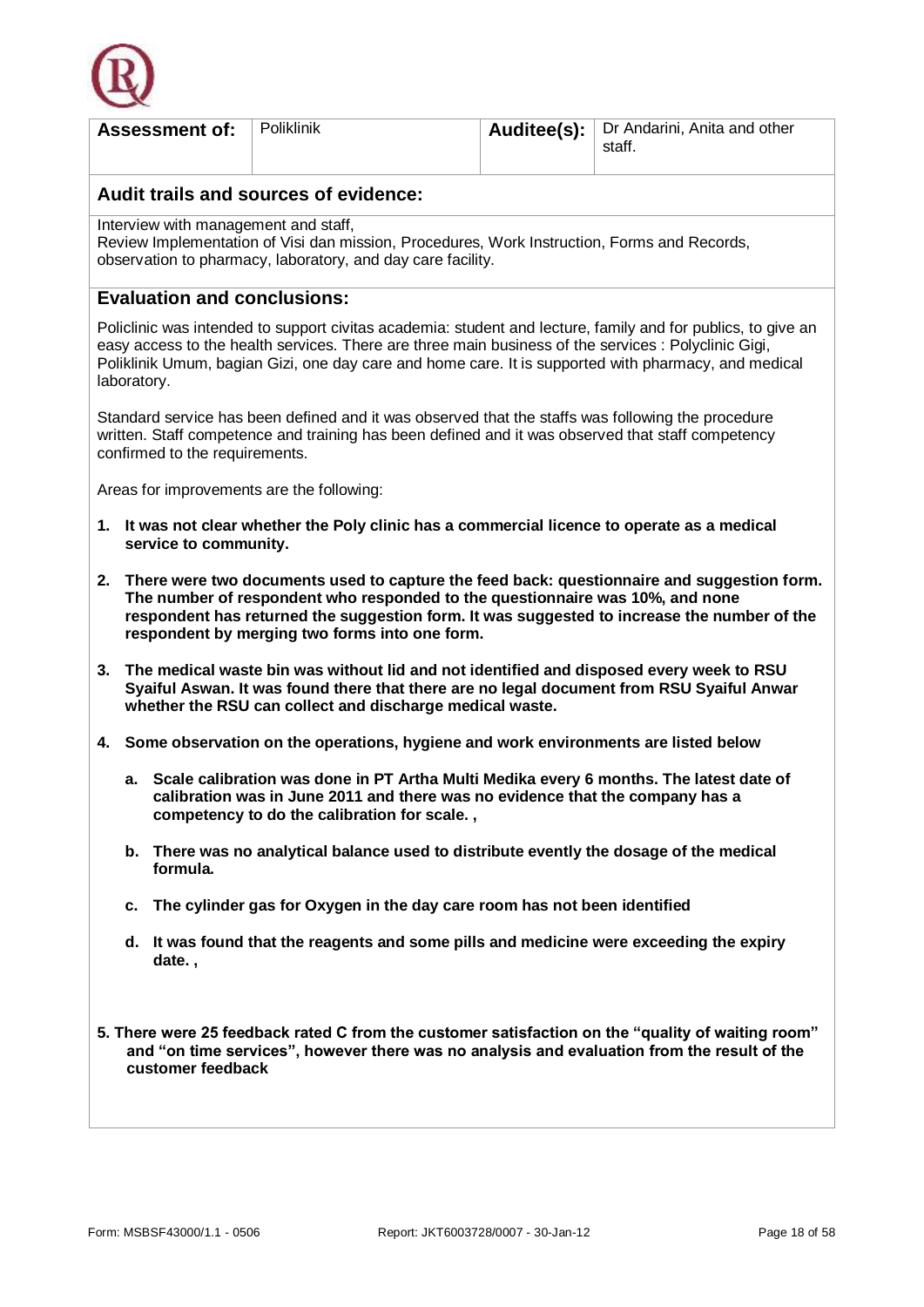

| <b>Assessment of:</b>                 | Pusat Jaminan Mutu (PJM) |  | <b>Auditee(s):</b>   Prof Dr. M. Bisri, and staff |  |  |
|---------------------------------------|--------------------------|--|---------------------------------------------------|--|--|
| Audit trails and sources of evidence: |                          |  |                                                   |  |  |
| Interview with management and staff,  |                          |  |                                                   |  |  |

Internal Quality Audit Accreditation - BAN PT monitoring PJM Program Y 2007-2012

#### **Evaluation and conclusions:**

PJM mainly has three main tasks: to develop internal quality assurance, maintain and improve university accreditation, and to monitor and evaluate the fund and grants received for research purposes. There is a significant improvement on the development of quality assurance indicated by the number of internal audits commenced, and the numbers of programs which has been accredited by the government with A classification.

There are room for improvement in PJM highlighted below:

- **1. A minor non conformity was raised to address issues in the process of Internal Audits (see findings log).**
- **2. The table of auditor competency was not updated, it was found that Prof Dr Diana Arfiati was an auditor to Fakultas Ekonomi in June 15th 2011, however at the time of the audit there was no evidence that Prof Diana qualified as an internal auditor.**
- **3. Routine meeting has been conducted every week and various matters have been discussed, however attendant's satisfaction on training conducted in PJM in 2011 was not captured in the minutes of meeting.**
- **4. The status and importance of the areas to be audited can be considered as an input to the audit program, as well as results of previous audits.**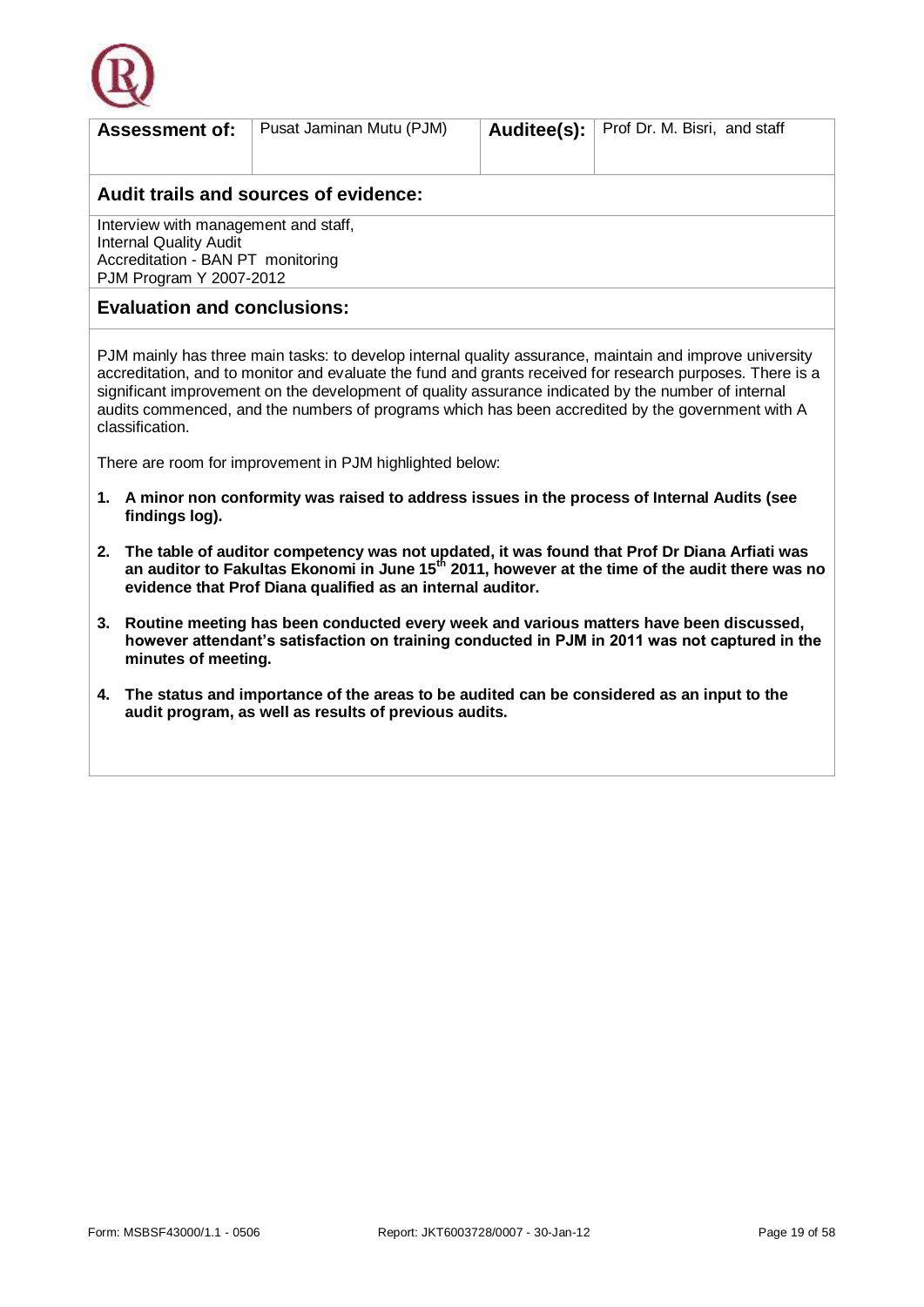

| <b>Assessment of:</b>                                                                                                                                         | Satuan Pengawas Internal                                                                                                                                                                                                                                                                                                                                                                                                                                                     | Auditee(s): | Mr, Choiru, Mr. Osfar, Mr. Lutfi,<br>Mr. Prapto |  |  |
|---------------------------------------------------------------------------------------------------------------------------------------------------------------|------------------------------------------------------------------------------------------------------------------------------------------------------------------------------------------------------------------------------------------------------------------------------------------------------------------------------------------------------------------------------------------------------------------------------------------------------------------------------|-------------|-------------------------------------------------|--|--|
|                                                                                                                                                               | Audit trails and sources of evidence:                                                                                                                                                                                                                                                                                                                                                                                                                                        |             |                                                 |  |  |
| Interview with management and staff,<br>SPI audit program<br>Audit report<br>Followed up monitoring<br>Procedure, Work Instruction, Forms and Records of SPI. |                                                                                                                                                                                                                                                                                                                                                                                                                                                                              |             |                                                 |  |  |
| <b>Evaluation and conclusions:</b>                                                                                                                            |                                                                                                                                                                                                                                                                                                                                                                                                                                                                              |             |                                                 |  |  |
| Findings are:                                                                                                                                                 | The main task of SPI is to do audit internally, to review the effeciveness of audit processes and result at<br>the end of the year, and to accompany third party on the Finance Audit from Kantor Akuntan Publik.<br>There are five areas of internal audits: Human Resources (SDM), Facility (Sarana dan Prasarana), Civil<br>and Buildings, Finance and Information Technology. Different standard of audits were used as a standard<br>requirements in the audit process. |             |                                                 |  |  |
|                                                                                                                                                               | 1. A minor non conformity was issued for audit program and auditor competency documentation,<br>see findings log.                                                                                                                                                                                                                                                                                                                                                            |             |                                                 |  |  |
| 2.                                                                                                                                                            | There was no tool to effectively monitor the root causes of findings have been defined, and<br>corrective - preventive action has been taken on time and properly.                                                                                                                                                                                                                                                                                                           |             |                                                 |  |  |
| A system to up-date the new regulations can be considered to have as it is a used as a<br>3.<br>reference or standard on the internal audit process.          |                                                                                                                                                                                                                                                                                                                                                                                                                                                                              |             |                                                 |  |  |
| 4.                                                                                                                                                            | A minor non conformity was issued for document control, see findings log.                                                                                                                                                                                                                                                                                                                                                                                                    |             |                                                 |  |  |
| 5.                                                                                                                                                            | It was found that findings no 606 on Sarana and Prasarana Audits about process of provision<br>of cars was mixed with other findings for different issues. The use of different form for<br>different findings could be considered to be implemented for better monitoring.                                                                                                                                                                                                  |             |                                                 |  |  |

| <b>Assessor:</b>      | Anton Nurkholis (ID 05891) |                                                                                                                                                                                     |
|-----------------------|----------------------------|-------------------------------------------------------------------------------------------------------------------------------------------------------------------------------------|
| <b>Assessment of:</b> | BAAK                       | Auditee(s):   Mrs. Welming; Mr. Bagus; Mr.<br>Baryo; Mrs. Heni; Mrs. Sistri; Mr.<br>Richard; Mr. Syukro; Mr. Cucu;<br>Mr. Wiryanto; Mrs. Hernani and<br>Team<br>Guide: Mr. Barinoto |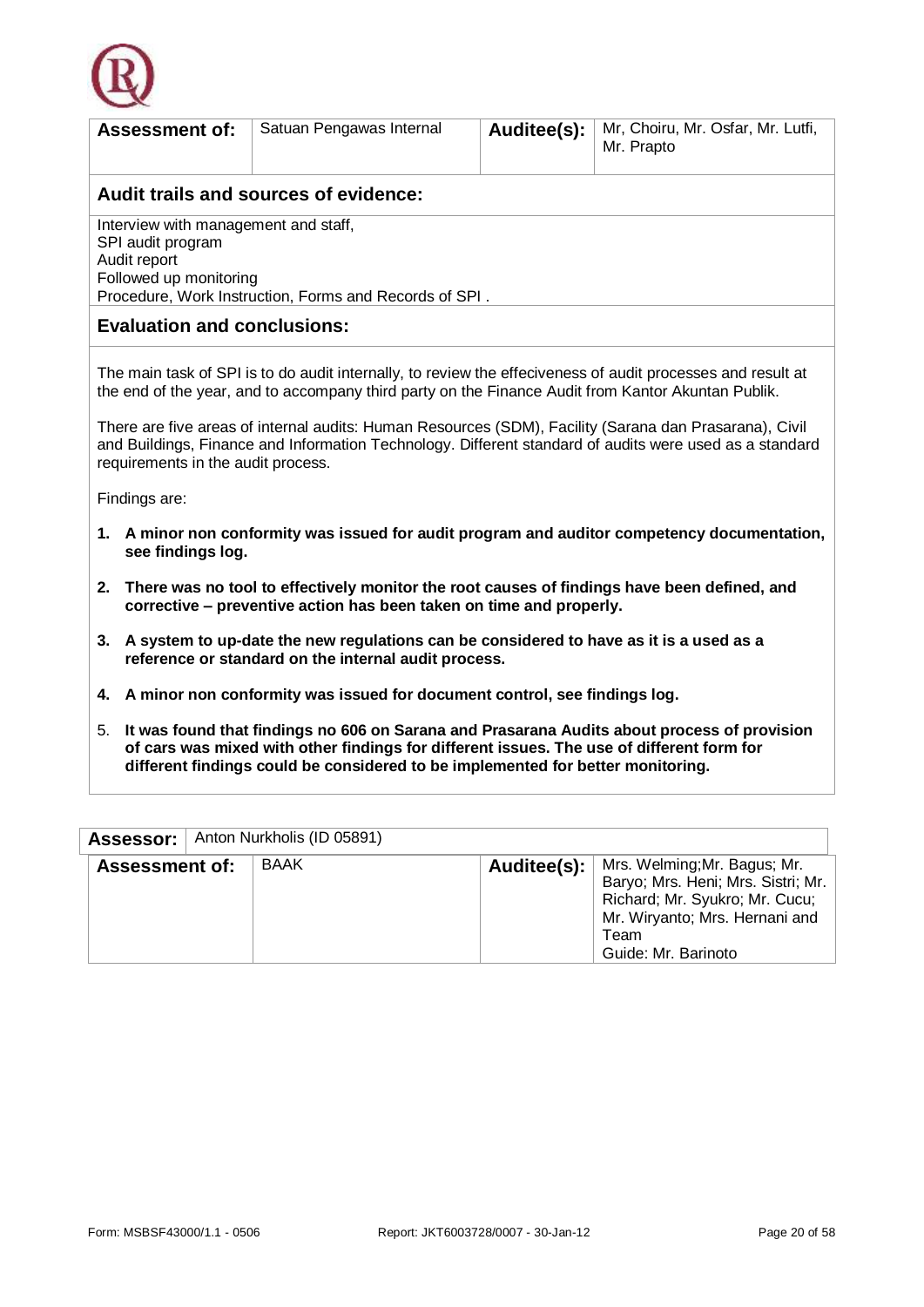

- Quality Manual
- Mandatory Procedure
- Quality Objective and monitoring
- Internal audit and Management Review
- Customer survey
- Customer complain (e-complain)
- **A. Bagian Akademik**
- **B. Bagian Kemahasiswaan**

#### **Evaluation and conclusions:**

Generally activity of BAAK was documented and implemented. Several Mandatory procedures (*Document Control*; *Record Control*; *Audit Mutu Internal*; *Ketidaksesuaian Produk; Corrective Preventive Action* Procedure) and records were implemented to support activities in BAAK.

Internal audit and Management review was implemented and reported.

#### **A. Bagian Akademik**

Several procedures in Bagian Akademik were implemented, such as Penyusunan Kalender Akademik, Mahasiswa Baru, Registrasi Mahasiswa Lama, KTM, Penerimaan Mahasiswa Baru Ujian Tulis (SNMPTN ujian tulis, SPK Ins, SPKD, SPMK), Penerimaan mahasiswa pindahan Procedure, etc.

Online registration was conducted based on Petunjuk Teknis Pendaftaran online Jalur undangan (SNMPTN) tahun 2011. Recruitmen of student was implemented based on DIKTI regulation including proportion of student quantity. Sample was taken on Daftar Program Studi dan Daya Tampung UB tahun 2011. Other activity, such as registration for KTM was also monitored. Sample was taken on Jadwal foto KTM di gedung rektorat tahun 2011/2012.

#### **B. Bagian Kemahasiswaan**

Several procedures in Bagian Kemahasiswaan were established and implemented. Sample was taken on Pengajuan Ijin kegiatan lembaga kemahasiswaan, Pengajuan dana kegiatan lembaga kemahasiswaan, Program Kreatifitas Mahasiswa (PKM), MAWAPRES (Pemilihan Mahasiswa Berprestasi), Beasiswa, Ketrampilan Hidup Kemasyarakatan Procedure.

Implementation of Beasiswa process was demonstrated and shown. Sample was taken on Keputusan Rektor UB No. 367/SL/2011. Implementation of other student activity was monitored and approved by Rector. Sample was taken on Proposal, Permohonan Ijin Kegiatan and Persetujuan Rektor UB no: 4905.

#### **Notes were raised in BAAK as follow:**

- It is consider to review Survey Kepuasan Pelanggan by using scale number, such 1,2,3 and 4. It could be useful to make average for this survey and analyse this survey. By using analysis of this survey, gap was identified and corrective/preventive action could be implemented.
- Consider to be taken to analyse deeply customer complain. It could be useful to implement 5 Why or 4M (Man, Method, Machine, Material) analysis for root cause analysis. By using this methods, corrective/pereventive action could be implemented.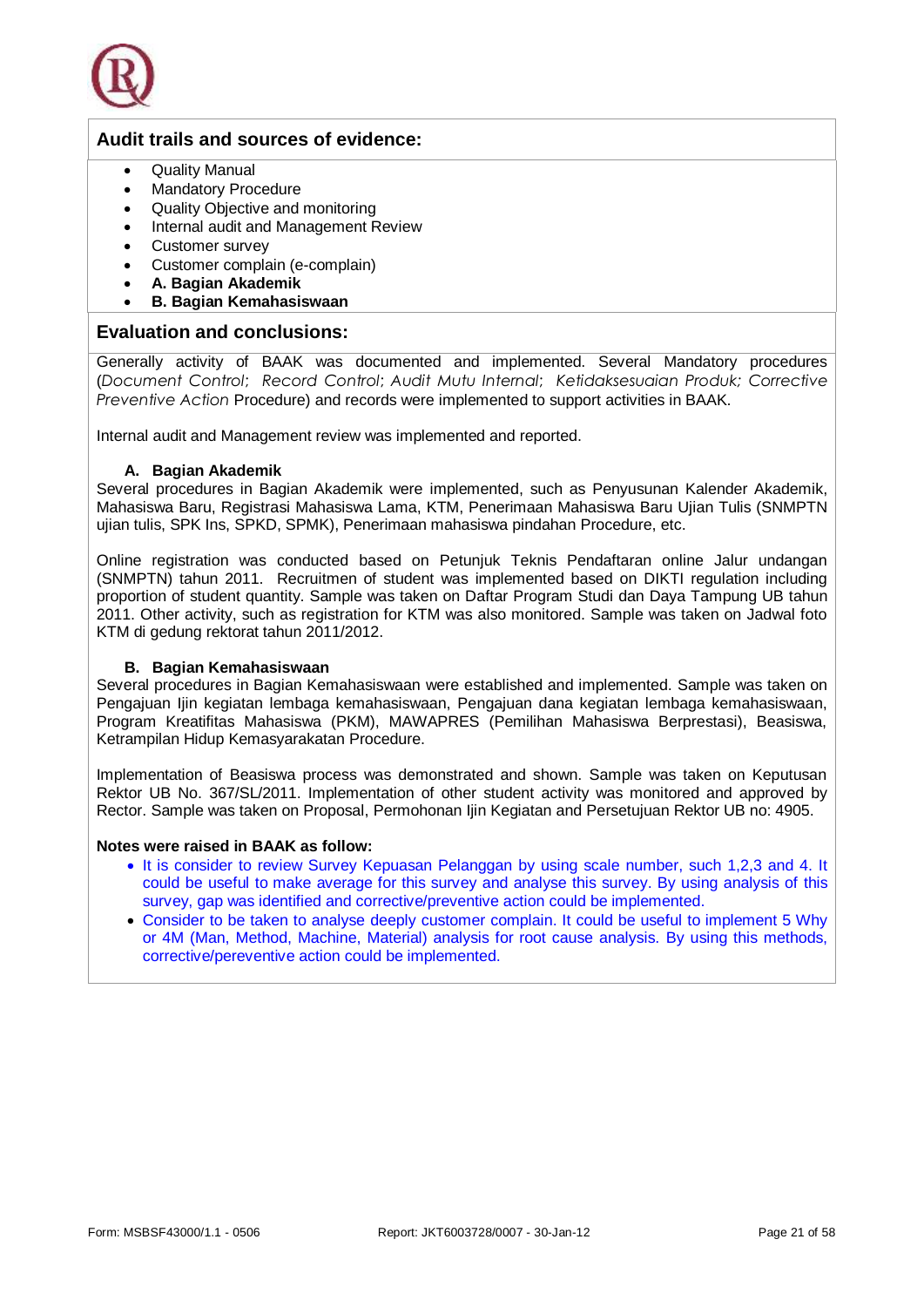

| <b>Assessment of:</b>                                                         | TIK (Teknologi Informasi dan<br>Komunikas) | Auditee(s): | Mr. Harry Soekotjo; Mr. R. Arief<br>Setyawan; Mr. Agus Naba and<br>related staff<br>Guide: Mr. Tunggul |  |  |
|-------------------------------------------------------------------------------|--------------------------------------------|-------------|--------------------------------------------------------------------------------------------------------|--|--|
| Audit trails and sources of evidence:                                         |                                            |             |                                                                                                        |  |  |
| <b>Quality Manual</b><br><b>Mandatory Procedure</b><br>$\bullet$<br>$\bullet$ | Quality Objective and monitoring           |             |                                                                                                        |  |  |

- Internal audit and Management Review
- Work process of TIK (Web demonstration)
- Server Room
- IT Maintenance
- Customer survey
- Customer complain (e-complain)

#### **Evaluation and conclusions:**

Overall, Quality manual, Quality Objective and mandatory procedure were established, implemented and monitored. During assessment document, records, site observation (server) and UB web demonstration were observed and discussed.

#### **Notes were raised as follow:**

It is consider to summarize Survey Pelanggan and analyze it. E-complain was implemented; however it consider to make filtering system in e-complain system. Followed up of complain from satuan kerja or faculty could be implemented by using soft copy. It consider to monitor server room temperature and record it. It could be useful to keep back up data in other building for safety and security reason.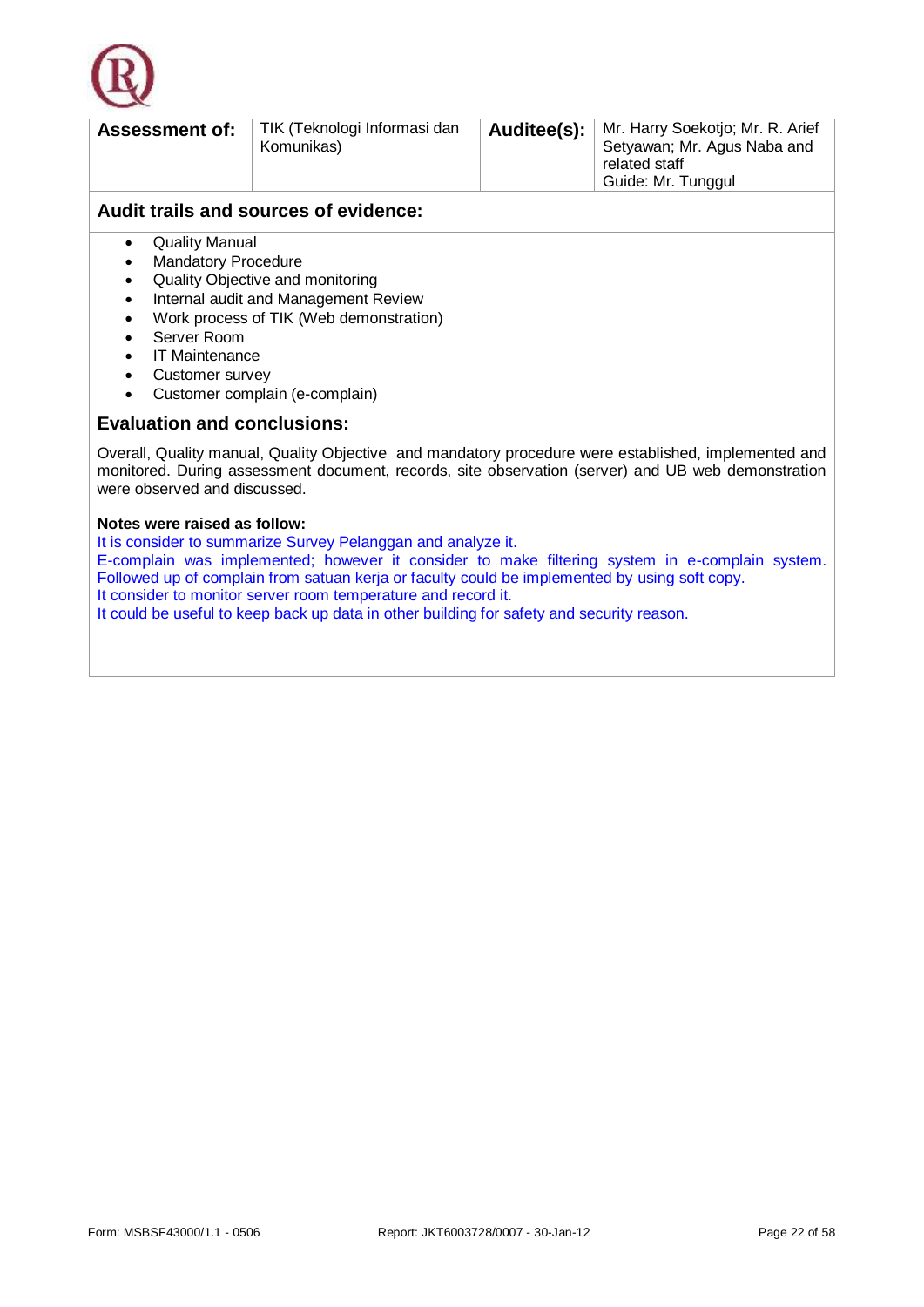

| <b>Assessment of:</b>                                                                                                                                                                         | BAU (Bagian Pengadaan,<br>Bagian Umum and Bagian<br>Kepegawaian)                                                                                 | Auditee(s): | Mrs. Hernani and Team<br>Guide: Mr. Tri Wahyono |  |  |
|-----------------------------------------------------------------------------------------------------------------------------------------------------------------------------------------------|--------------------------------------------------------------------------------------------------------------------------------------------------|-------------|-------------------------------------------------|--|--|
|                                                                                                                                                                                               | Audit trails and sources of evidence:                                                                                                            |             |                                                 |  |  |
| <b>Biro Administrasi Umum</b><br><b>Quality Manual</b><br><b>Mandatory Procedure</b><br>Quality objective and monitoring<br>a. Bagian Pengadaan<br>faculty)<br>Customer complain (e-complain) | Customer Satisfaction survey (survey for Vendor/Supplier and survey for Customer/Satuan kerja and<br>Sampling in Tender and Penunjukkan langsung |             |                                                 |  |  |
| b. Bagian Umum<br>Customer survey<br>Customer complain<br>Maintenance program for Car, AC, Electric Panel, Hydran and Genset                                                                  |                                                                                                                                                  |             |                                                 |  |  |
| c. Bagian Kepegawaian<br>Customer survey<br>Customer complain<br>Training and competency<br>Usulan Kenaikan Pangkat                                                                           |                                                                                                                                                  |             |                                                 |  |  |
| <b>Evaluation and conclusions:</b>                                                                                                                                                            |                                                                                                                                                  |             |                                                 |  |  |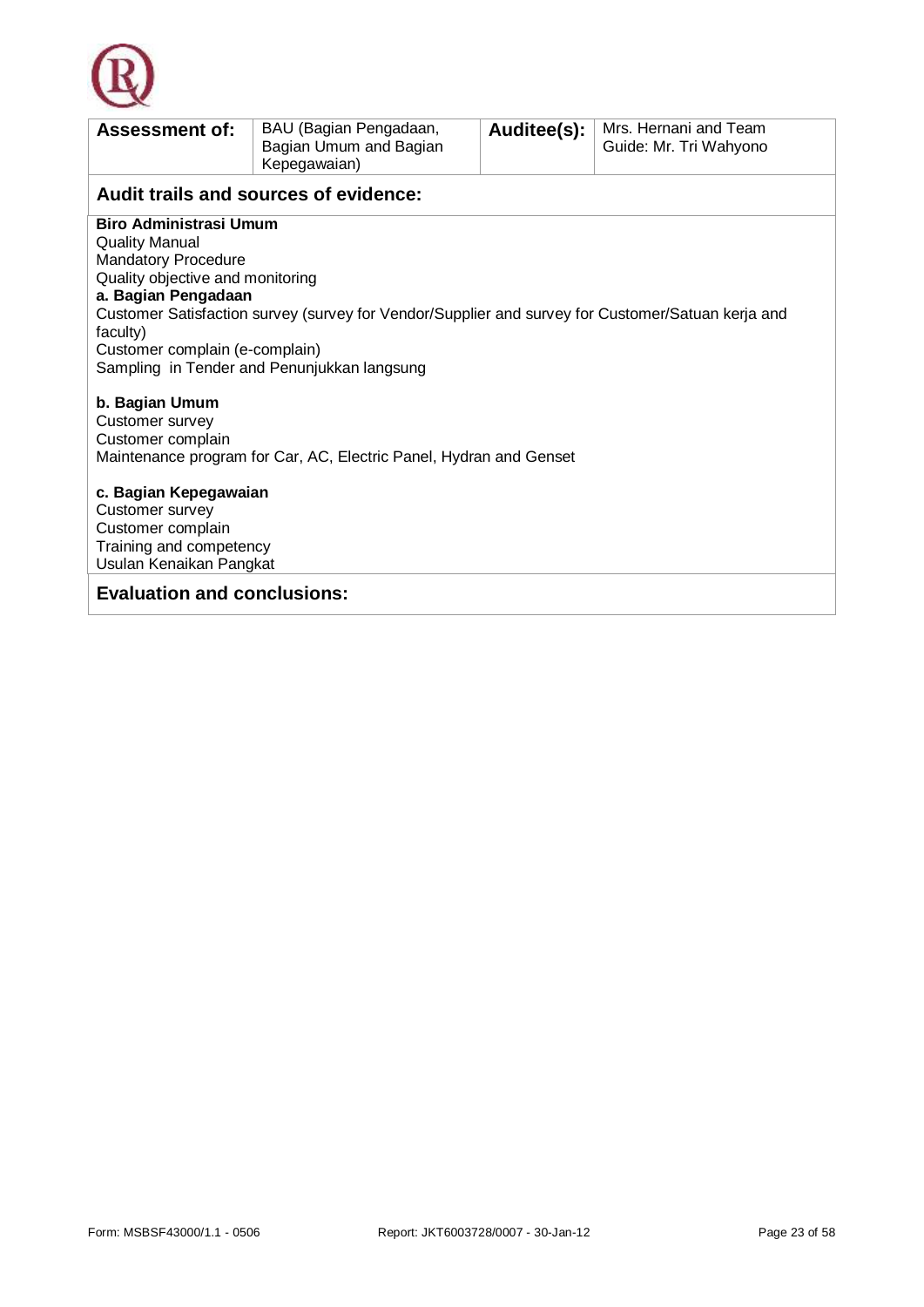

Generally activityof BAU was documented and implemented. Several procedures (mandatory procedure), internal audit and management review were conducted.

Quality objective was established and implemented.

#### **a. Bagian Pengadaan**

Customer satisfaction survey for vendor/supplier was established. Form customer survey for user (Satuan Kerja and Faculty) was established; however implementation of it was not conducted yet.

Monitoring of Tender was conducted.

#### **Notes were raised as follow:**

- It is recommended to record condition of goods when receive the goods. If any non conformance product received; it could be useful to record it.
- It is consider to summarize and analyze evaluation of supplier.
- It is consider to implement ERP system for Pengadaan Barang (purchasing process). It could be useful to make simple and minimize purchasing process.
- It could be useful to copy customer complain from PPID and keep the data.

#### **b. Bagian Umum**

Customer survey was conducted and implemented.

#### **i. Tata Laksana**

#### **Note were raised as follow:**

- Consider to be taken to add a note for measure time of SK Rektor (from request to establishement).
- It could be useful to keep back up data for SK Rektor in different building.

#### **ii. Security**

Records and procedure were established including Kontrak Kerja for security. Sample was taken on Daftar Jaga Regu Satpam UB, Laporan kehilangan, Berita Acara Penangkapan Pencuri. Discussion for security equipment was also conducted.

Evidence for Security patrol was recorded in Serah Terima Tugas Jaga Satpam UB; however evidence or records that should be followed by Security was not established yet.

Consider to be taken to review regulation of Security. Current Practice, UB was open for public for 24 hours.

#### **iii. Site Tour**

**Genset Room**

- Several notes for improvement were raised in maintenance of tools for Genset in bagian umum such as:
	- o APAR in Genset
	- o Isolation for diesel oil (solar) in Genset room
	- o 5R in Genset Room
- Evidence/record for Genset maintenance

#### **Hydran and Panel Room**

It is consider to review hidran system in Rektorat and implement 5 R in Panel room Rektorat.

#### **c. Bagian Kepegawaian**

NC minor was raised in Kepegawaian regarding agenda of Management Review (Please see finding log).

#### **Notes were raised as follow:**

- Consider to be taken to measure receiving letter from faculty until sending letter to BKN or DIKNAS in log book monitoring.
- During discussion, it was observed that competency of PNS (non lecture) could be improved. Current Practice, competency in DP3 (Daftar Penilaian Pelaksanaan Pekerjaan) was too general. It could be completed by others data.
- Communication of complain could be improved. Sample was taken on Date 9 March 2011 and 5 January 2011.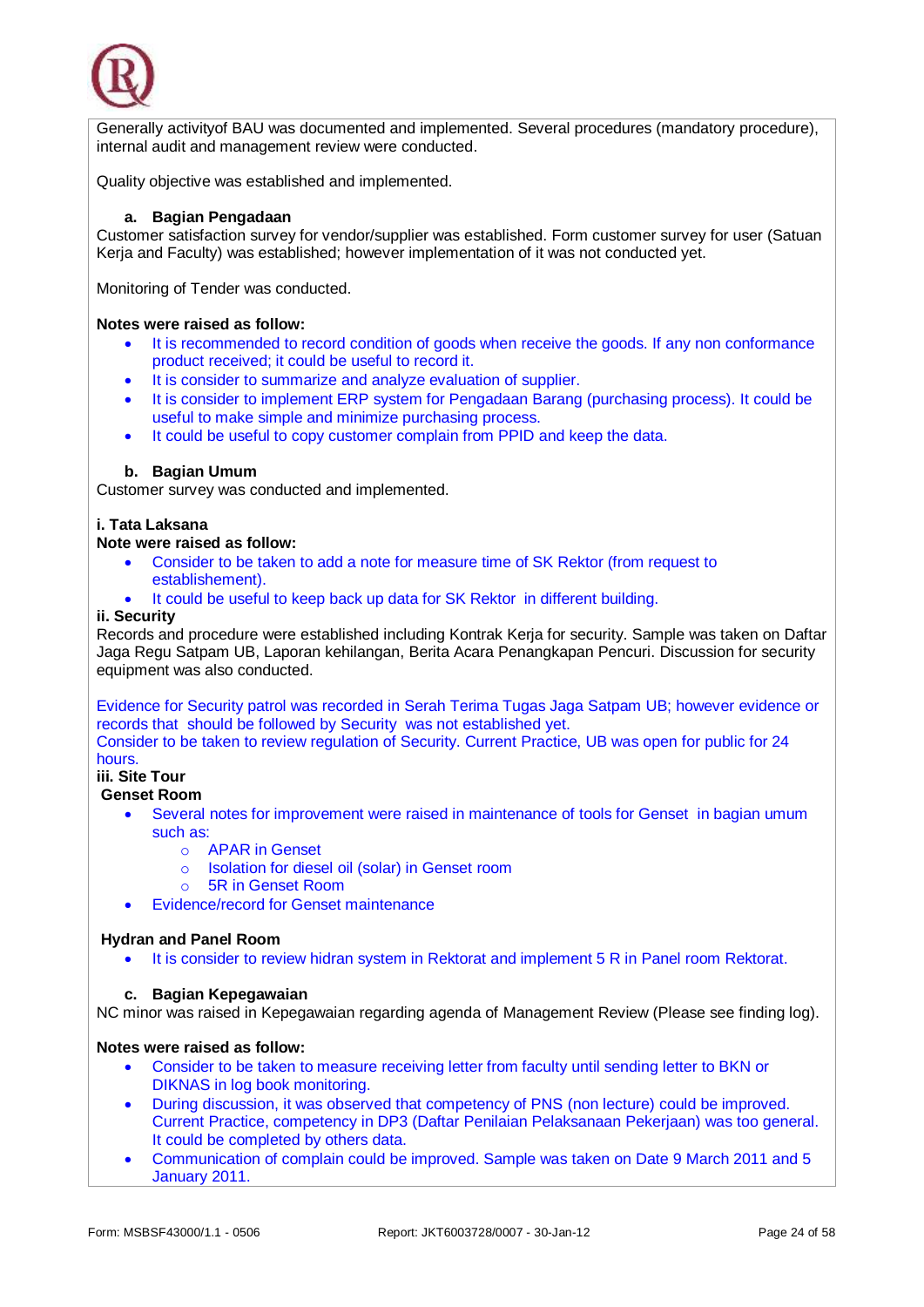

| <b>Assessment of:</b>      | <b>Fakultas Pertanian</b>             | Auditee(s): | Mr. Didik (MR. Fakultas         |
|----------------------------|---------------------------------------|-------------|---------------------------------|
|                            |                                       |             | Pertanian)                      |
|                            |                                       |             | Mrs. Nurul Aini (KAJUR          |
|                            |                                       |             | Budidaya Pertanian); Mr. Arifin |
|                            |                                       |             | (SEKJUR Budidaya Pertanian);    |
|                            |                                       |             | Mrs. Kusriyati; Mrs. Niken; Mr. |
|                            |                                       |             | Wisnu; Mrs. Lili                |
|                            |                                       |             | Guide: Mr. Tunggul Son Haji     |
|                            | Audit trails and sources of evidence: |             |                                 |
| <b>Fakultas Pertanian</b>  |                                       |             |                                 |
| <b>Quality Manual</b>      |                                       |             |                                 |
| <b>Mandatory Procedure</b> |                                       |             |                                 |
| ٠                          | Quality Objective and monitoring      |             |                                 |
| $\bullet$                  | Internal audit and Management Review  |             |                                 |
| Customer survey            |                                       |             |                                 |
|                            | Customer complain (e-complain)        |             |                                 |

#### **Jurusan Budidaya Pertanian**

- Quality Manual
- Mandatory Procedure
- Quality Objective and monitoring
- Internal audit and Management Review
- Customer survey
- Customer complain (e-complain)

#### **Evaluation and conclusions:**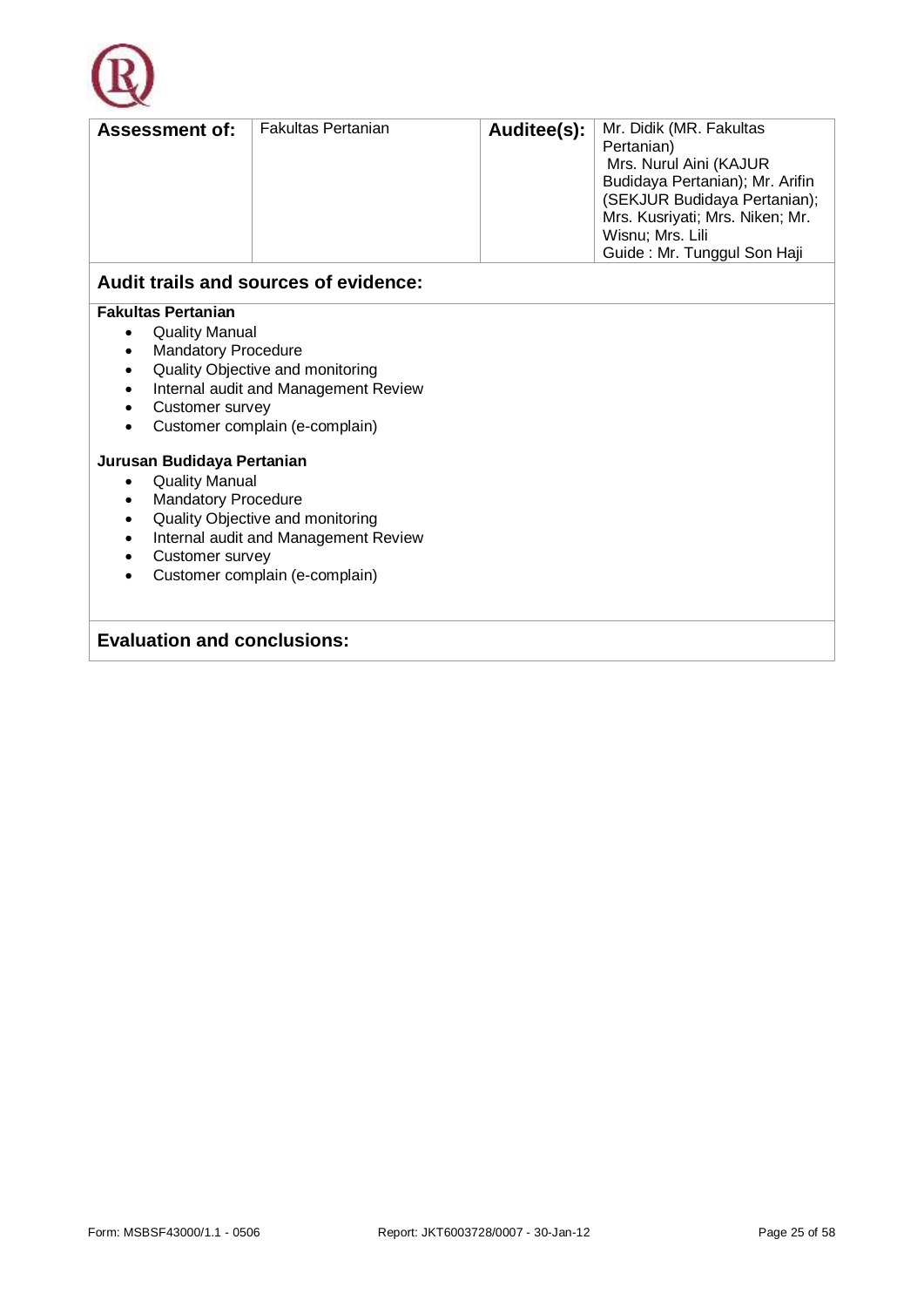

Overall, Quality Manual, Quality Objective, internal audit and Mandatory Procedure (Internal audit, penanganan produk tidak sesuai, corrective preventive action, etc.) in Fakultas Pertanian, Jurusan Budidaya Pertanian, Jurusan Tanah and Jurusan SOSEK were established and implemented. Vision and Mision was established and reffered to UB and DIKNAS.

Organisation structure was established and competency of lecture was well demonstrated. Survey of customer was implemented in Fakultas Pertanian, Jurusan Budidaya Pertanian, Jurusan Tanah and Jurusan SOSEK. Customer complain was followed up properly. Identification of resources was defined and Training or DIKLAT was also implemented. Competency and appraisal was conducted and recorded for Lecture and Staf Admin.

Administration function in Fakultas Pertanian was well shown and recorded. Sample was taken on Function Pengadaan and Logistic.

NC minor was raised regarding Agenda of Management Review. (please see finding log) During assessment, several Jurusan were observed and discussed.

#### **Jurusan Budidaya Pertanian**

Assessment of Jurusan Budidaya Pertanian was conducted. Teaching Learning situation and Laboratory was observed and discussed. Sample was taken on Teaching Learning of Genetika Tanaman, Lab. Bioteknologi, Lab. Pemuliaan and Laboratory Fisiologi.

Customer complain and customer survey was implemented and recorded. NC minor was raised regarding Agenda of Management Review. (please see finding log)

#### **Notes were raised as follow:**

- It is consider to add Competency of Lecture (Lecture certification) in Laporan Akhir Jabatan Ketua dan Sekretaris Jurusan.
- Consider to be taken to conduct internal calibration for tools in laboratory Bioteknologi and Fisiologi.
- It could be useful to complete code of tools in laboratory.
- During discussion, it was found complain about student point was not recorded. It could be useful to record it and analyse it.
- Class observation was conducted in subject Genetika Tanaman, no significant finding was raised during assessment.
- Consider to be taken to improve Lab. Bioteknologi such as 5R in laboratory, Cable arrangement for safety concern, ratio of student and laboratory room.
- It could be useful to set cold storage in Lab. Pemuliaan. During assessment it was found this equipment was not in good condition.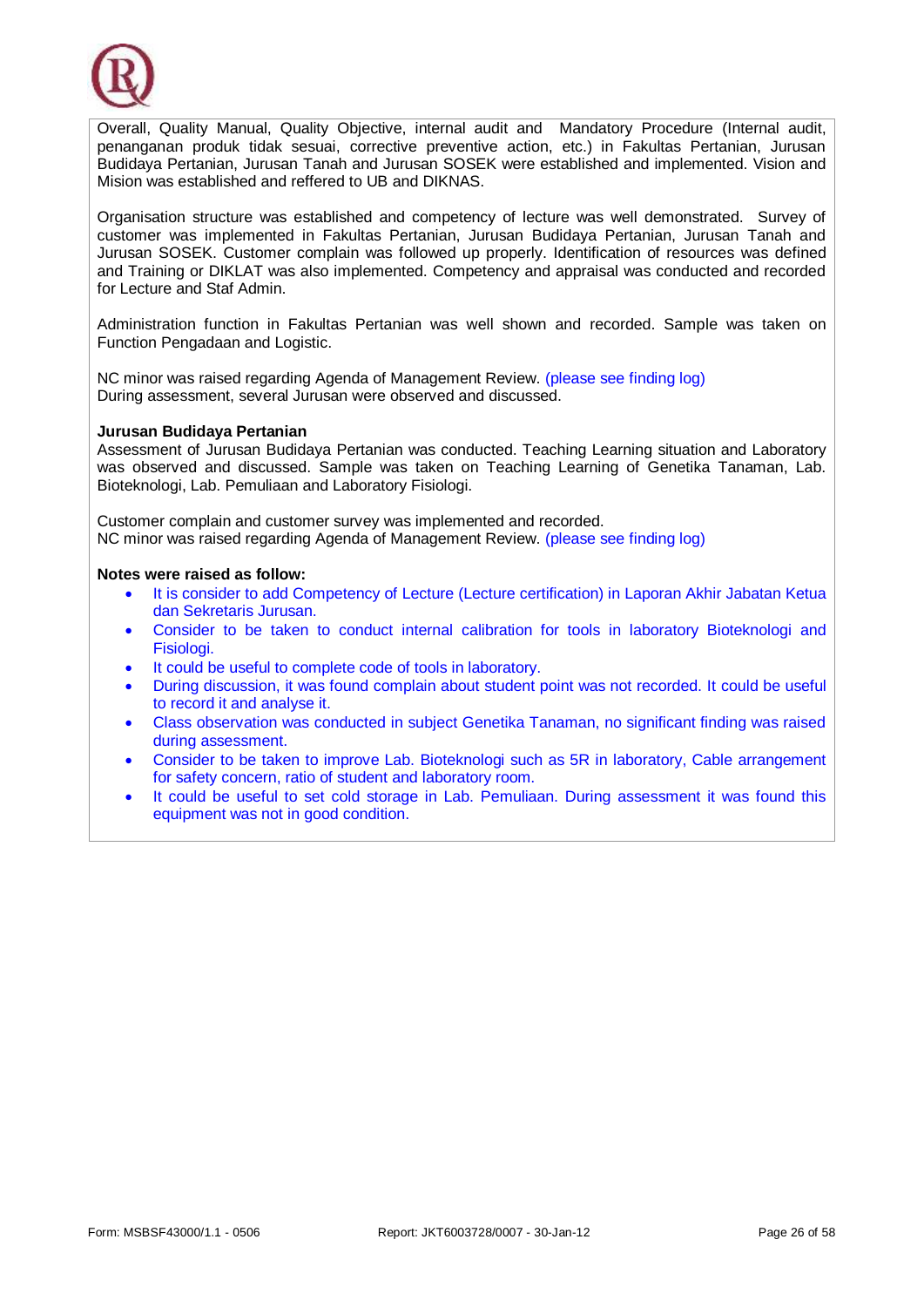

| <b>Assessment of:</b>           | <b>Fakultas Tanah</b>                 | Auditee(s): | Mr. Sugeng (SEKJUR Tanah);<br>Mr. Sudarto; Mrs. Rini; Mr. Sigit;<br>Mr. Syakhfani<br>Mr. Syafrial (KAJUR SOSEK)<br>and Team<br>Guide: Mr. Tunggul Son Haji |
|---------------------------------|---------------------------------------|-------------|------------------------------------------------------------------------------------------------------------------------------------------------------------|
|                                 |                                       |             |                                                                                                                                                            |
|                                 | Audit trails and sources of evidence: |             |                                                                                                                                                            |
| Jurusan Tanah                   |                                       |             |                                                                                                                                                            |
| <b>Quality Manual</b><br>٠      |                                       |             |                                                                                                                                                            |
| <b>Mandatory Procedure</b>      |                                       |             |                                                                                                                                                            |
| ٠                               | Quality Objective and monitoring      |             |                                                                                                                                                            |
| ٠                               | Internal audit and Management Review  |             |                                                                                                                                                            |
| Customer survey<br>٠            |                                       |             |                                                                                                                                                            |
| ٠                               | Customer complain (e-complain)        |             |                                                                                                                                                            |
|                                 |                                       |             |                                                                                                                                                            |
| <b>Jurusan SOSEK</b>            |                                       |             |                                                                                                                                                            |
| <b>Quality Manual</b><br>٠      |                                       |             |                                                                                                                                                            |
| <b>Mandatory Procedure</b><br>٠ |                                       |             |                                                                                                                                                            |
|                                 | Quality Objective and monitoring      |             |                                                                                                                                                            |

- Internal audit and Management Review
- Customer survey
- Customer complain (e-complain)

#### **Evaluation and conclusions:**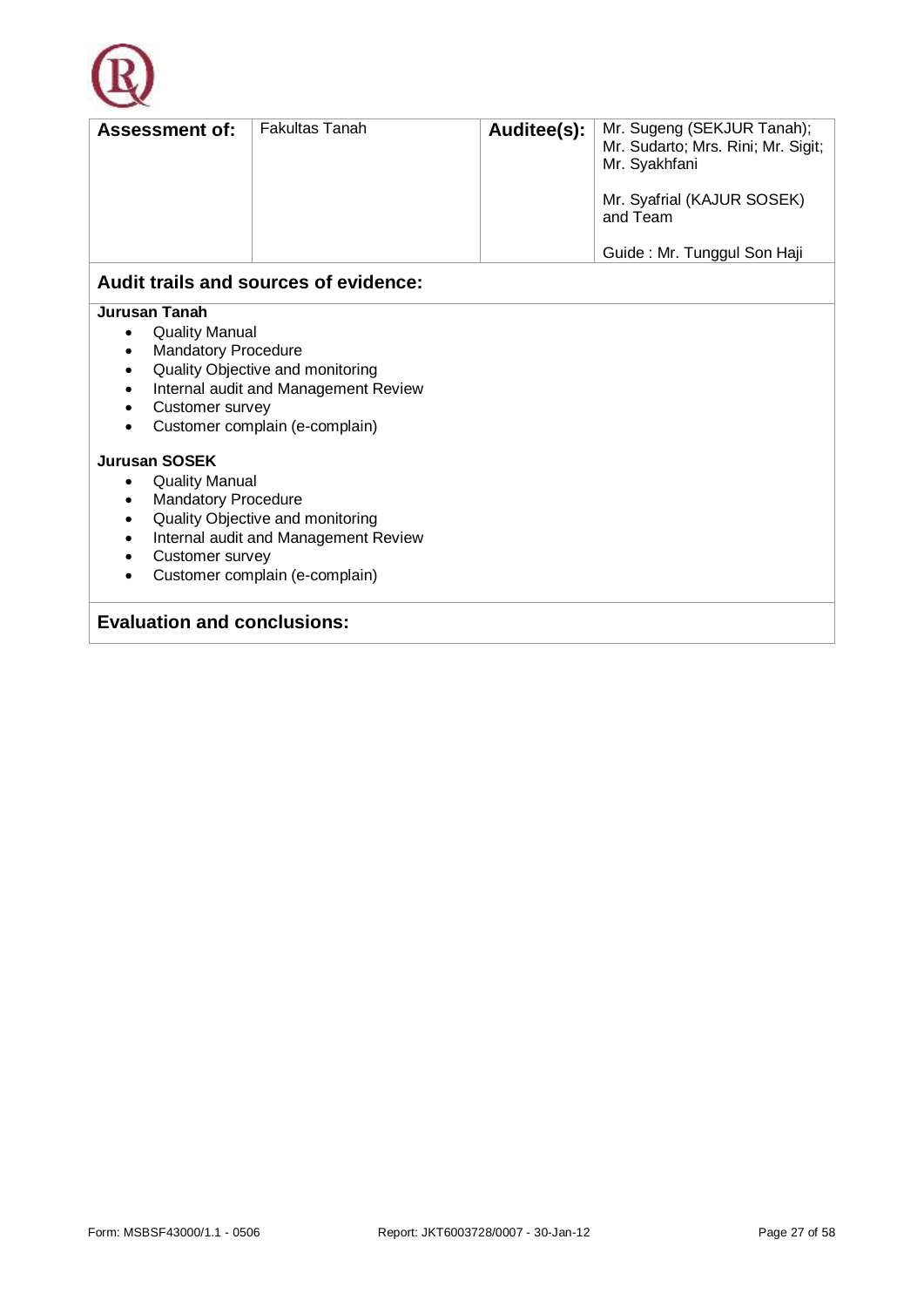

#### **Jurusan Tanah**

Assessment of Jurusan Tanah was conducted. Teaching Learning situation and Laboratory was observed and discussed. Sample was taken on Teaching Learning of Dasar Ilmu Tanah, Lab. Fisika Tanah and and Kimia Tanah.

Customer complain and customer survey was implemented and recorded. NC minor was raised regarding Agenda of Management Review. (please see finding log)

#### **Notes were raised as follow:**

- It is consider to make a complete monitoring of Indikator Kinerja (Quality Objective). During assessment it was not conducted completely.
- Consider to be taken to standardize Survey Kepuasan Pelanggan. This survey in Jurusan Pertanahan was not same with Jurusan Budidaya Pertanian.
- It could be useful to get a feedback from user of UB Alumni. This feedback could be analyzed, and UB can improve from this feedback.
- During assessment, class room observation was conducted. Some improvement could be implemented in class room such as standard for lighting in class room and reducing noise from other class.
- Lab. observation in Lab. Fisika Tanah was conducted. Some notes were raised regarding write off/separation of unused equipment/tools, Schedule for proficency (uji lab ke lab lain), and Internal calibration program.
- Lab. Observation In Lab. Kimia Tanah was conducted. It was observed that Hasil Uji Lab Jan June 2011 was not completed by BPT (Balai Penelitian Tanah). It could be useful to make a feedback or complain to BPT regarding this matter.
- Consider to be taken to conduct internal calibration and write off of unsed tools.
- It is recommended to identify secondary container in Lab. Kimia Tanah with appropriate label.
- It is recommended to provide Kain Majun/Serbuk Kayu in Lab. Kimia Tanah.

#### **Jurusan SOSEK**

Assessment of Jurusan SOSEK was conducted. Teaching Learning situation and Laboratory was observed and discussed. Sample was taken on Teaching Learning of Ekonomi Pertanian, Pengantar Ekonomi Pertanian and Ekonomi Mikro.

Customer complain and customer survey was implemented and recorded.

NC minor was raised regarding Agenda of Management Review. (please see finding log)

#### **Notes were raised in Jurusan SOSEK as follow:**

- It is consider to make a complete monitoring of Indikator Kinerja (Quality Objective). During assessment it was not conducted completely. Current practice It was monitored yearly.
- Consider to be taken to record clearly revision of RKPS if any change was raised. Sample was taken on subject Rancangan Usaha Agribisnis. Modul of subject could be revised based on actual implementation and evidence of Rapat Team Teaching could be reported clearly.

|  | <b>Assessor:</b>   Luhut D Siahaan (ID:06181) |  |
|--|-----------------------------------------------|--|
|--|-----------------------------------------------|--|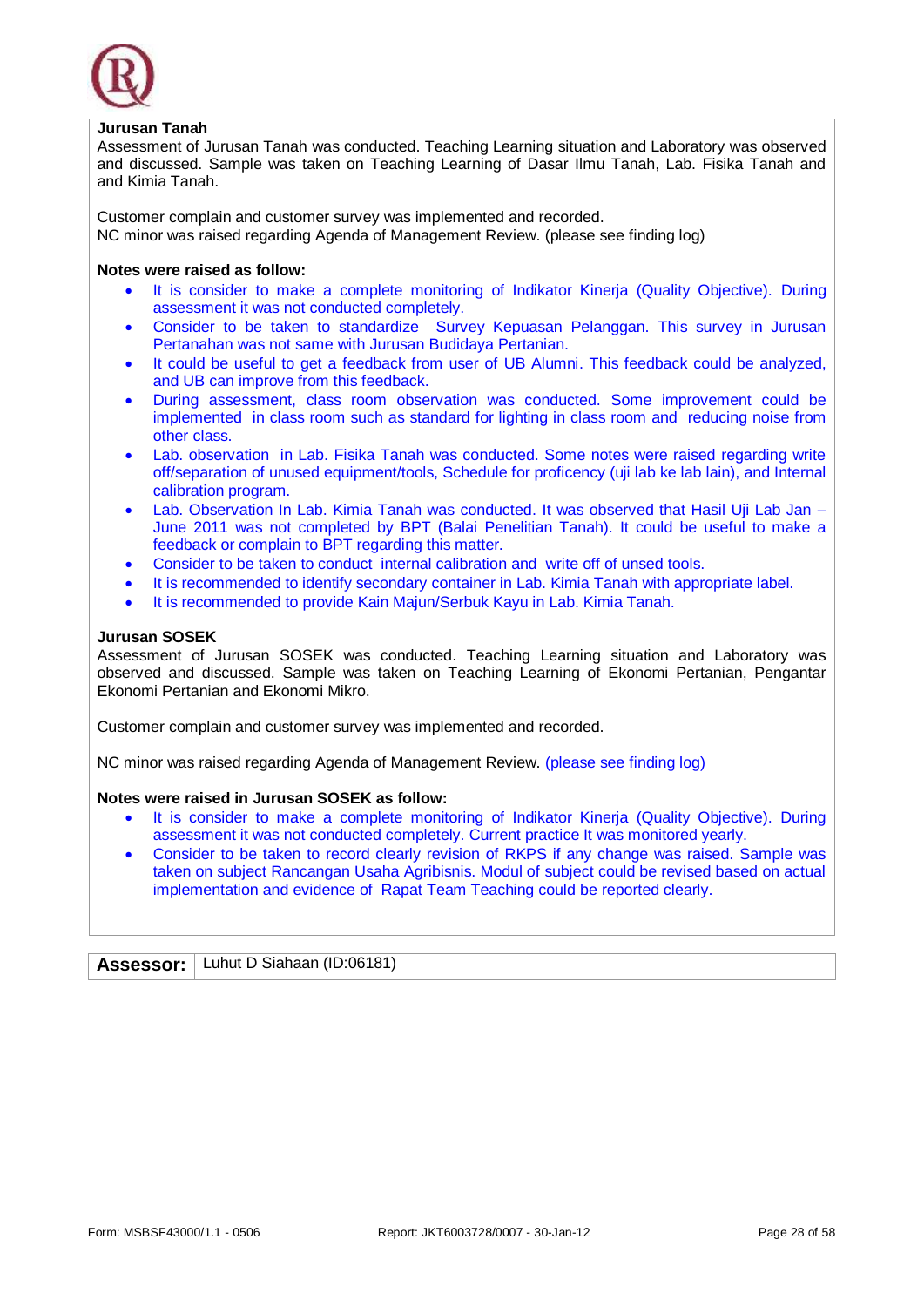

| <b>Assessment of:</b>                 | <b>Fakultas MIPA</b><br>• Prodi S1: Kimia, Fisika,<br>Biologi, Matematika<br>• Prodi S2 : Fisika | Auditee(s): | Abdul Rouf, Widodo, Setyawan<br>PS, Sri Widyarti, Retno Mastuti,<br>Suharjono, Wuryansari, Endang<br>Wahyu, Ratno Bagus, Rahma<br>Fitriani, Adi Susilo, Ahmad<br>Nadhir, Sulen, Aristo yudi, |  |  |  |  |
|---------------------------------------|--------------------------------------------------------------------------------------------------|-------------|----------------------------------------------------------------------------------------------------------------------------------------------------------------------------------------------|--|--|--|--|
| Audit trails and sources of evidence: |                                                                                                  |             |                                                                                                                                                                                              |  |  |  |  |

- Visi & Misi Fakultas MIPA, RENSTRA 2007-2011,
- Structure Organization,
- Final Report Workshop Rekonstruksi Kurikulum & Evaluasi Pembelajaran
- Syllabus Mata Kuliah, Rencana Program & Kegiatan Pembelajaran Semester (RPKPS)
- Tracer Study (Reuni Akbar Alumni F.MIPA)
- Jurusan Kimia Praktikum Kimia Analitik III,
- Jurusan Biologi Praktikum Fitohormon
- Jurusan Fisika Praktikum Elektronika

#### **Evaluation and conclusions:**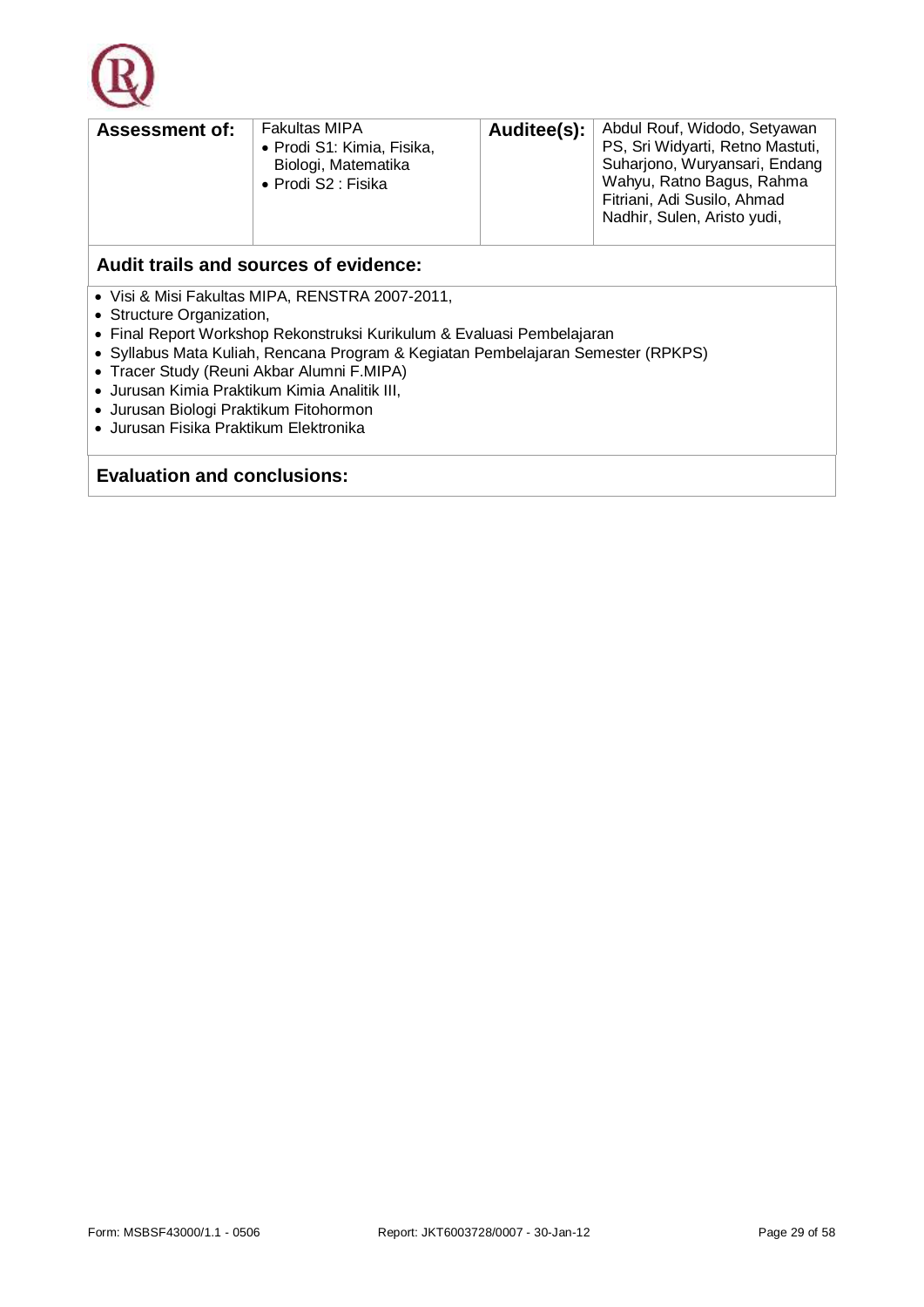

#### Fakultas MIPA:

- Quality Plan for Fakultas MIPA has been determined in "Rencana Strategis (RENSTRA)". Objective Target was stated and achievement was monitored. Random was observed for objective target graduate for student 2005 was not achieved. Problem analysis and corrective action plan has been raised and monitored for implementation. Several records was maintained and shown during audit.
- Several findings from stage-1 assessment was observed and closed

#### Jurusan Kimia:

- Structure Organization has been determined and function process has been explained. Person of Management Representative was stated in Quality Manual (Manual Mutu) point 5.1.
- Document control was maintained including External Document was monitored well.
- Management review has been conducted.
- **It was suggested:** to improve several notes below:
- 1. Mandatory agenda could be clear addressed follow ISO requirement
- 2. Objective target for "Tingkat Kelulusan Tepat Waktu" could be same level with BAN PT requirement for A class was 50%, previously target was planned 34,4%
- 3. Schedule for interval Management Review could be planned and coverage for all mandatory agenda.
- Laboratory activity was observed. Several activities have been reviewed starting from manual for "Praktikum Kimia Analitik III", Equipment list, Label identification, up to environment arrangement. Several deficiencies were noted, therefore NC- minor was raised, see **Table Log Finding no: 0007JKALSD01**

#### Jurusan Matematika:

- Structure Organization has been determined and function process has been explained including Management Representative (MR) position.
- Sample taken has been reviewed for subject of "Linier Programming" was conducted by Mrs. Rahma.F. Several evident have been observed starting Diagram Kurikulum, Syllabus Mata Kuliah, RPKPS, up to Attendance List. RPKPS for 5<sup>th</sup> week has been planed for subject theme "Kasus Kusus & Interpretasi" however actual conducted "Pembahasan Model Metode Big M".
- **It was considered** to consistency use RPKPS for guidance and monitoring actual subject was delivered, and minutes meeting of Management Review could be maintained.

#### Jurusan Biologi:

- Structure Organization has been determined and function process has been explained. Management review was conducted and mandatory agenda was observed. It was considered to make schedule conducting Management Review to remain all mandatory agendas will be covered.
- Document control for records retention was determined in Manual Procedure Pengendalian Dokumen dan Rekaman.
- Laboratory (Green House) activity has been observed. Sample taken for subject Fitohormon was reviewed. Several deficiencies were noted, therefore NC- minor was raised, see **Table Log Finding no: 0007JKALSD01**

#### Jurusan Fisiska S1:

- Management Review has been conducted on 8 June 2011. Mandatory agenda has been observed.
- **It was considered:** to make schedule MR in interval period.
- Fisika S1 for subject "Proteksi Radiasi & Dosimetri" has been reviewed. Content of subject was met with syllabus and RPKPS.
- Laboratory for "Praktikum Elektronika Dasar 1" was observed, several deficiencies were noted, therefore NC- minor was raised, see **Table Log Finding no: 0007JKALSD01**

#### Jurusan Fisika Program Studi S2:

- Objective Target has been determined in Manual Mutu, Graduate achievement was monitored.
- Enter registration was observed for student name : Mr.Marsi Devid S. Several records was shown and maintained.
- **It was considered:** to register and controlled all forms used in student registration activity and set time limit to submitted TOEFL rather than "Boleh Menyusul"
- Back up data system could be determined to control periodic back up and storage external hard disc.
- Document control for records retention was not determined in procedure. NC-Minor was raised, see **Table Log Finding No: 0006JKALSD09**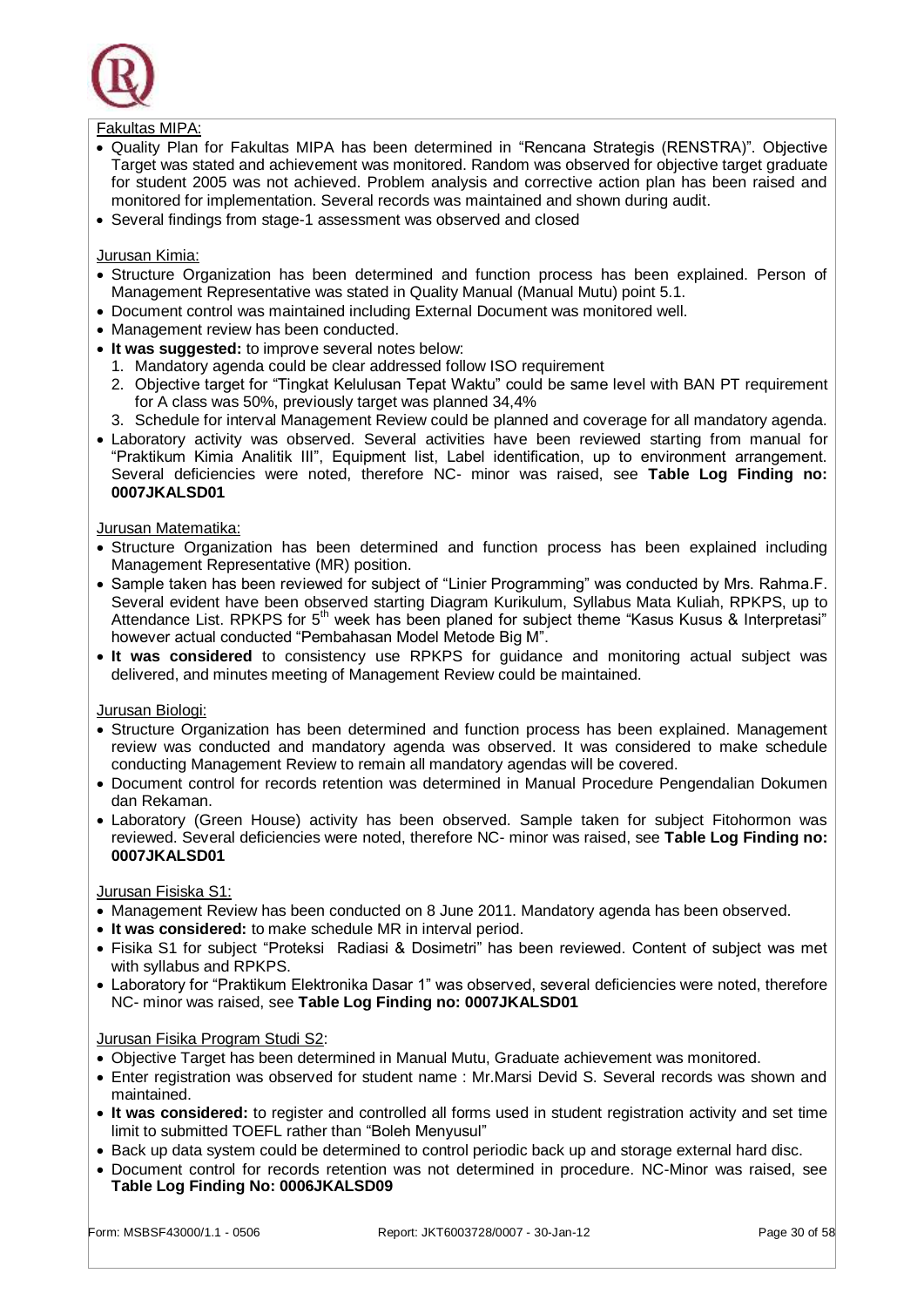

| Bp. Ing Wardana (S2-TS)<br>Wilayah Kota (FT)<br>Bp. M Ruslin Anwar (S2-TS)<br>• Prog. Studi S2 Teknik Sipil | <b>Assessment of:</b> | • Jurusan Perencanaan | Auditee(s): | Bp. Surjono (Kajur PWK)<br>Bp. Achmad Wicaksosno (PJM)<br>And others team PWK - S2TS |
|-------------------------------------------------------------------------------------------------------------|-----------------------|-----------------------|-------------|--------------------------------------------------------------------------------------|
|-------------------------------------------------------------------------------------------------------------|-----------------------|-----------------------|-------------|--------------------------------------------------------------------------------------|

- Profil Jurusan Perencanaan Wilayah Kota (PWK), Visi-Misi, Sasaran Mutu Jurusan PWK
- Interpretasi Important Performance Analysis
- Pedoman Pendidikan Fakultas Teknik UB Jurusan Perencanaan Wilayah Kota (2011/12 2015/16)

#### **Evaluation and conclusions:**

Jurusan Perencanaan Wilayah Kota

- Vision & Mission was stated. Achievement of Objective Target was monitored. However target for next year period was not clear documented. It's was considered to determine next year target achievement.
- Over due student graduate was monitor. Base on data, several students were not complete with period 4,5 to 7 years.
- **It was considered** to made analysis and corrective action plan has been made.
- Retention of records control was not determined in procedure Document and Records control. NC-Minor was raised see table **Log Finding no: 006JKALSD09.**

Program Studi S2 Teknik Sipil:

- Enter registration was implemented as per procedure requirement. Random was observed for student Mr.Nyoman Darma. All requirement starting from transcript, Tesis, up to TOEFL was registered and records were maintained.
- Sample was taken for subject "Kajian Lingkungan" content of subject was same with SAP. However RPKPS was not determined yet to all subjects.
- **It was considered** to made and determine RPKPS for all subjects in all semesters.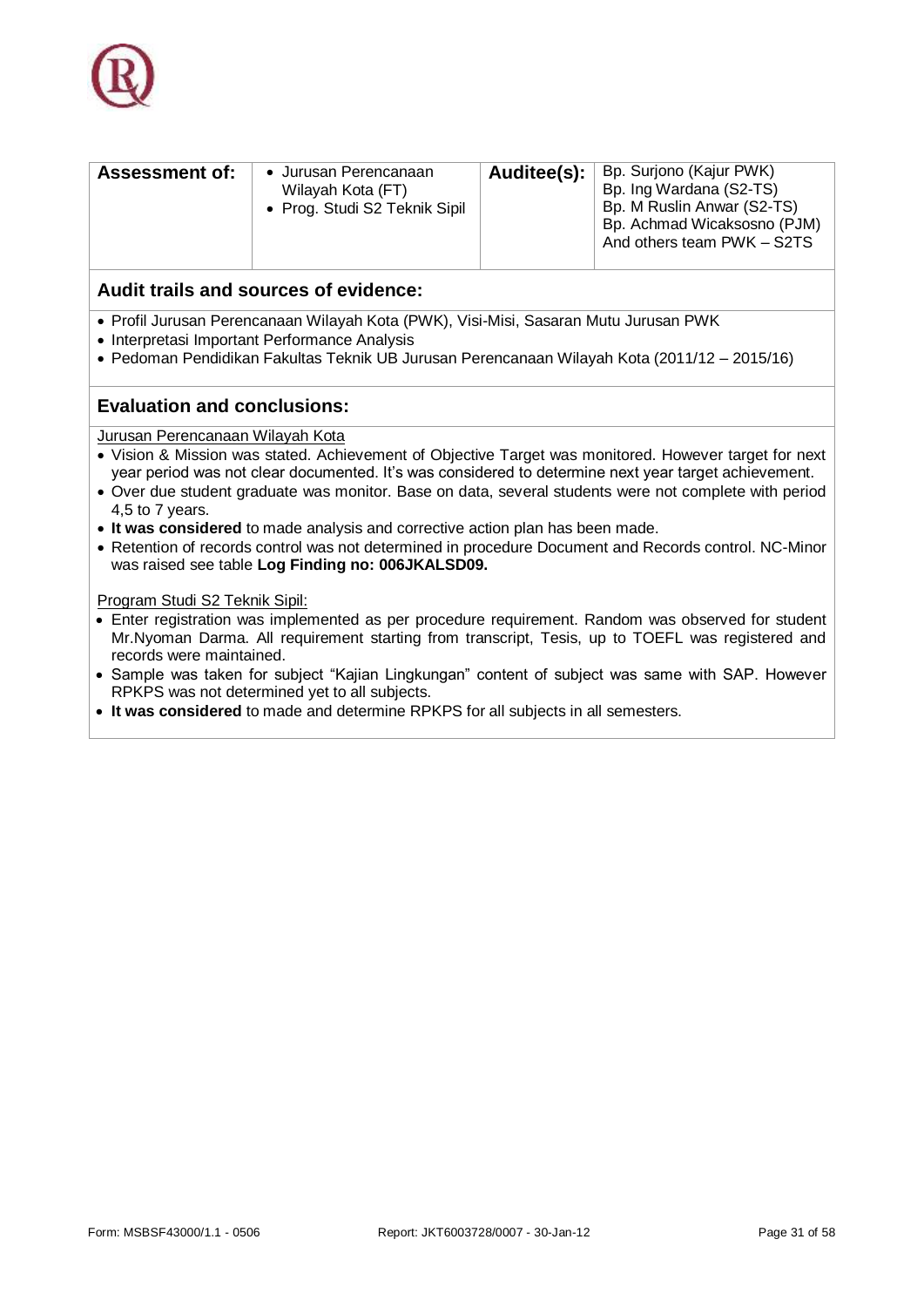

| Biro Administrasi Keuangan<br>Auditee(s):<br><b>Assessment of:</b> | - Bp. Imam Safi'l (Kepala BAK)  |
|--------------------------------------------------------------------|---------------------------------|
| $\bullet$ APBN                                                     | - Bp. Syarif Utomo (Kabag       |
| Akuntansi)                                                         | - Bp. Sagiya (Kasubag APBN)     |
| $\bullet$ PNBP                                                     | - Ibu. Mulyaningwati (Kasubbag  |
| • Monitoring                                                       | - Bp. Lulut Endhi (Kasubbag     |
| PNBP)                                                              | - Bp. Suhartono (Kasubag        |
| Monitoring)                                                        | Akuntasi Keuangan)              |
| Manajemen)                                                         | - Bp. Sutikno (Kasubag Akuntasi |

- Manual Mutu BAK, Structure Organization
- Manual Procedure : Anggaran dan Pendapatan Negara, Penerimaan Negara Bukan Pajak
- Manual Prosedur : Monitoring, Akuntansi Keuangan, Akuntansi Manajemen
- Laporan Keuangan BA:203 Semester-1 Tahun Anggaran 2011

#### **Evaluation and conclusions:**

- Generally, activities Anggaran dan Pendapatan Negara (APBN) was comply with their procedure. Management Review was conducted on 3 Oct 2011, mandatory agenda and objective target was reviewed and founded in order. Therefore several finding from previous audit was verified and closed.
- However method and system disposition of records was not determined vet. Sample taken was reviewed at Subag Anggaran dan Pendapatan Negara, therefore finding last audit still open, see Table Log Finding no: **0006JKALSD09**.
- Several monitoring activity were observed at Sub Bag Penerimaan Negara Bukan Pajak (PNBP) and Sub Bag Monitoring.
- Akuntasi Keuangan was observed starting from report of Rekonsiliasi Pagu Belanja antara Data SAU & SAI Tingkat KPPN, letter of "Berita Acara Rekonsiliasi", up to Laporan Keuangan BA:203. Records was maintained and demonstrated during audit.
- Akuntasi Manajemen was reviewed and sample taken was observed for reporting "Laporan Posisi Persediaan di Neraca Tahun Anggaran 2011 Fakultas Hukum" and founded in order as per quality procedure requirement.

#### **Suggestions were noted as below**:

- 1. PNBP & Monitoring: Target and plan receiving budget could be stated for monthly and achievement could be monitored.
- 2. PNBP & Monitoring Lead time for finishing review of Surat Perintah Membayar (SPM) could be monitored.
- 3. Validation & verification of asset data (ADK:Asset Data Komputer) could be random check and compare with actual condition together with team SPI & BAU.
- 4. Records Room (Ruang Arsip) could be arrange with clear identification.
- 5. Back up data system

Assessor: Sugeng Hartono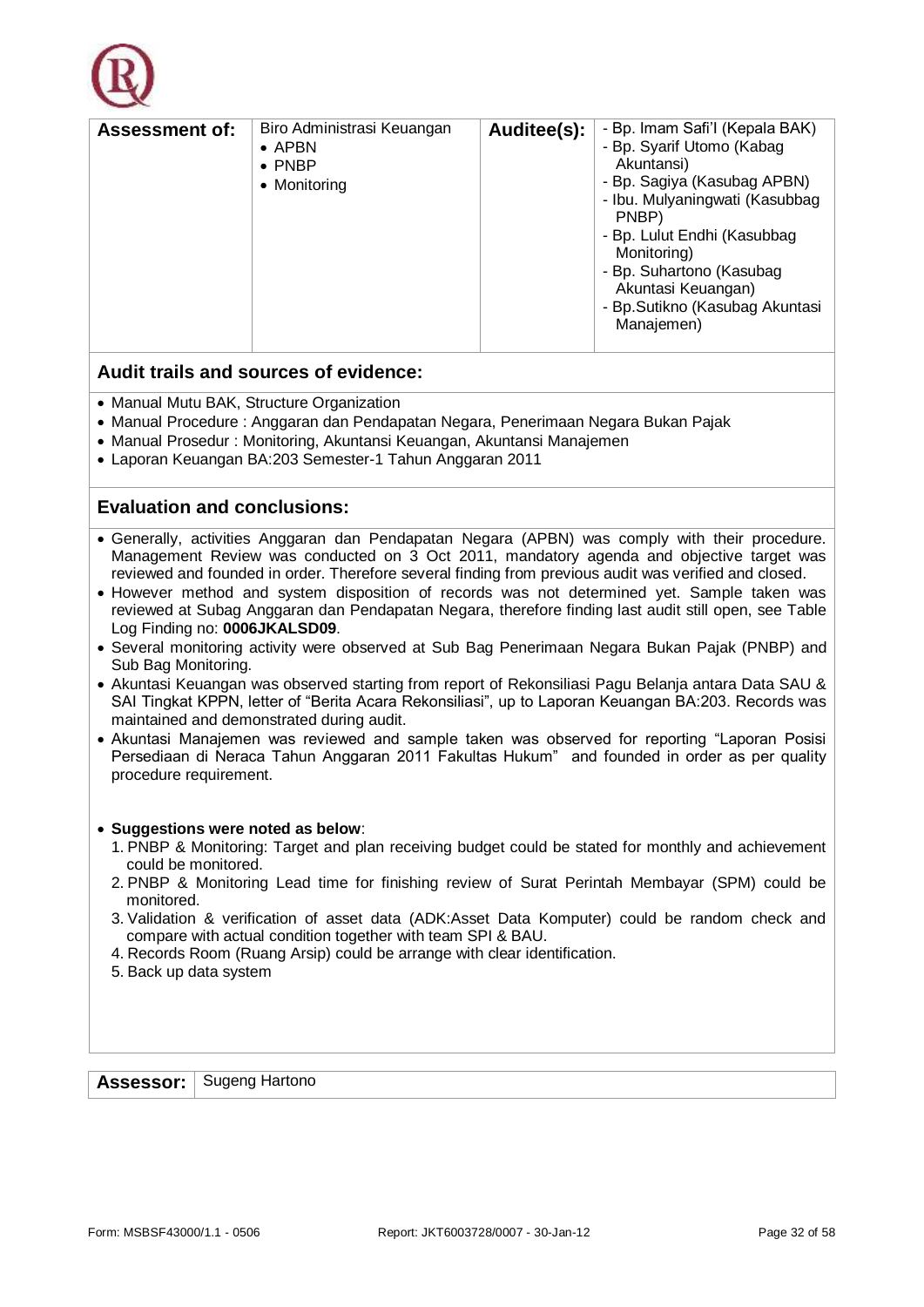

- Vision
- Mission
- **RENSTRA DAN MONEV**
- RENOP DAN MONEV
- PROGRAM KERJA DAN MONEV
- Internal Audit (Borang Internal Audit Mutu dan Daftar Ketidaksesuaian, Borang Permintaan Tindakan Koreksi)
- Management Review (Notulen Rapat Tinjauan Manajemen)
- Customer Satisfaction (data from SINERGI)
- Curriculum, RPKPS (Rencana Program dan Kegiatan Pembelajaran Semester, Jadwal Kuliah, Buku Pedoman Pendidikan)
- Document Control
- Visit to lab Pengujian Bahan
- Visit to lab Motor bakar
- Visit to lab Mekanika Tanah
- Visit to lab Struktur dan bahan konstruksi.
- Visit to lab Tegangan Tinggi
- Visit to lab Elektronika daya
- Visit to lab Hidrolika terapan
- Visit to lab Building Science (Architecture)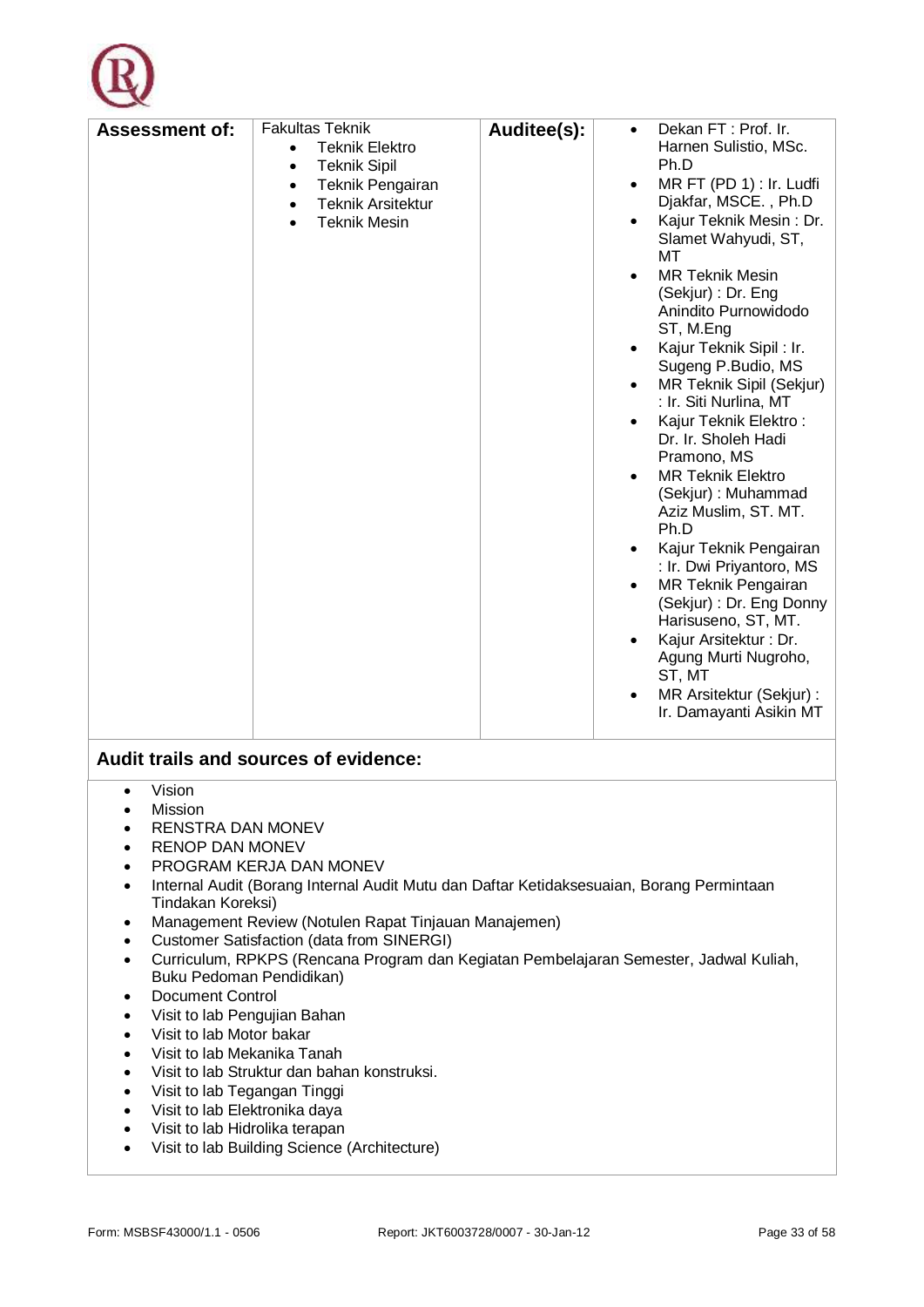

#### **Evaluation and conclusions:**

- Overall, Vision, Mission, and Quality objective had been well established in every department with relevant. Monitoring to the quality objective had been in place.
- Internal Audit had been done in Faculty level and Program study level as per schedule. Overall complied with procedure.
- Management review had been all done as schedule. Overall all complied. Effectiveness was shown in Teknik Sipil.
- Customer Satisfaction including complaint
	- o In term of PENDIDIKAN, customer satisfaction had been measured in every Program Study. Those were found comply.
	- o In term of PENELITIAN and PENGABDIAN MASYARAKAT, measurement of customer satisfaction was done by LPPM. Please see report for area LPPM.
	- $\circ$  One Complaint from student had been found. It had been demonstrated in good handling.
- **Teaching Learning process needed to be improved. Some Jadwal Kuliah doesn't have the RPKPS (Or SAP). Please See Finding Log**
- **Control to the facility needed to be improved. See Finding Log**
- Working environment needed to be improved at Teknik Pengairan, it was found the wet wall in panel box that have risky in safety. Action was demonstrated as the Teknik Pengairan had send requisition of repairing to Fakultas Teknik dated 5 October 2011. Please do fast action.
- Overall, Non Conformance had been under controlled.
- Control of document and record found in place.
- Fulfilment of Human Resource clause was well demonstrated. Competence, awareness and development of teacher and staff were in order.
- Control of non conforming was in order. Corrective and preventive action was demonstrated from response to internal audit result, management review and from teaching and learning process as well as from last external ISO9001 audit. Please refer to audit finding log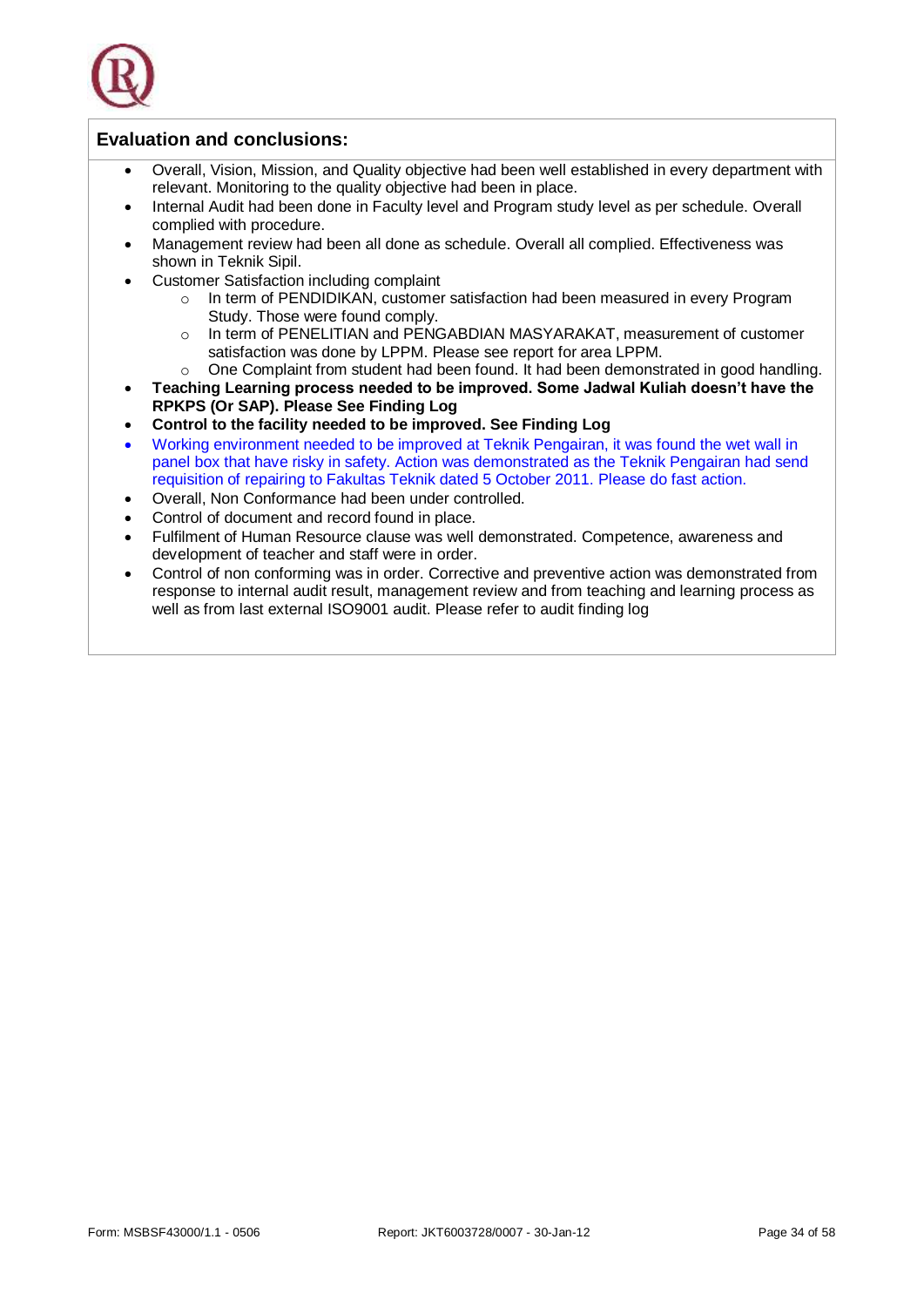

| <b>Assessment of:</b>                     | <b>BAPSI</b>                                                                                                                                                                                                                                                                                                                              | Auditee(s):                                                                                                                                                    | Dra. Ristika MM<br>$\bullet$<br>Ir. Pudji Usmanto<br>$\bullet$                                                                                                                             |  |  |  |
|-------------------------------------------|-------------------------------------------------------------------------------------------------------------------------------------------------------------------------------------------------------------------------------------------------------------------------------------------------------------------------------------------|----------------------------------------------------------------------------------------------------------------------------------------------------------------|--------------------------------------------------------------------------------------------------------------------------------------------------------------------------------------------|--|--|--|
|                                           | Audit trails and sources of evidence:                                                                                                                                                                                                                                                                                                     |                                                                                                                                                                |                                                                                                                                                                                            |  |  |  |
| <b>Quality Objective</b><br>$\bullet$     |                                                                                                                                                                                                                                                                                                                                           |                                                                                                                                                                |                                                                                                                                                                                            |  |  |  |
| <b>Management Review</b><br>$\bullet$     |                                                                                                                                                                                                                                                                                                                                           |                                                                                                                                                                |                                                                                                                                                                                            |  |  |  |
| <b>Internal Audit</b><br>$\bullet$        |                                                                                                                                                                                                                                                                                                                                           |                                                                                                                                                                |                                                                                                                                                                                            |  |  |  |
| $\bullet$                                 | <b>Corrective and Preventive Action</b>                                                                                                                                                                                                                                                                                                   |                                                                                                                                                                |                                                                                                                                                                                            |  |  |  |
| $\bullet$                                 | Competency and awareness                                                                                                                                                                                                                                                                                                                  |                                                                                                                                                                |                                                                                                                                                                                            |  |  |  |
| $\bullet$                                 | Document and record control                                                                                                                                                                                                                                                                                                               |                                                                                                                                                                |                                                                                                                                                                                            |  |  |  |
| Infrastructure/Facility<br>$\bullet$      |                                                                                                                                                                                                                                                                                                                                           |                                                                                                                                                                |                                                                                                                                                                                            |  |  |  |
| <b>Customer satisfaction</b><br>$\bullet$ |                                                                                                                                                                                                                                                                                                                                           |                                                                                                                                                                |                                                                                                                                                                                            |  |  |  |
| $\bullet$                                 | Rekap Payung Kerja Sama dan Tindak Lanjut tahun 2011                                                                                                                                                                                                                                                                                      |                                                                                                                                                                |                                                                                                                                                                                            |  |  |  |
|                                           | Prosedure/ Instruksi kerja Prasetya On Line                                                                                                                                                                                                                                                                                               |                                                                                                                                                                |                                                                                                                                                                                            |  |  |  |
| <b>Evaluation and conclusions:</b>        |                                                                                                                                                                                                                                                                                                                                           |                                                                                                                                                                |                                                                                                                                                                                            |  |  |  |
| $\bullet$                                 |                                                                                                                                                                                                                                                                                                                                           | Lapangan, the target stated 220 days. From discussion shown, the real target was<br>accomplishment for specific Survey Lapangan. Please see Audit finding log. | In Quality Objective, target should be result oriented. For example, Pelaksanaan Survey                                                                                                    |  |  |  |
| $\bullet$<br>shown comply.                |                                                                                                                                                                                                                                                                                                                                           |                                                                                                                                                                | Internal audit and management review had been done as per schedule. The implementations                                                                                                    |  |  |  |
| $\bullet$                                 | external audit. It was complying enough.                                                                                                                                                                                                                                                                                                  |                                                                                                                                                                | Corrective and preventive action was found mainly from internal audit, management review and                                                                                               |  |  |  |
| $\bullet$                                 |                                                                                                                                                                                                                                                                                                                                           | system needed to be improved. It took more than 2 minutes to find the KERJA SAMA file of<br>Pemda Sumbawa. Identification of filing folder might be increased. | Mainly, control of document and record was demonstrated. However, in record control, the filing                                                                                            |  |  |  |
| $\bullet$                                 | Activity for ensure competency and human development was demonstrated in general. However,<br>improvement still needed to ensure all staff clear with available procedure or instruction. During<br>audit, found one staff of HUMAS could not explain completely her own process as stated on<br>instruction related to PRASETYA ON LINE. |                                                                                                                                                                |                                                                                                                                                                                            |  |  |  |
| ٠                                         | Control of facility of BASPSI was generally demonstrated.                                                                                                                                                                                                                                                                                 |                                                                                                                                                                |                                                                                                                                                                                            |  |  |  |
| $\bullet$                                 |                                                                                                                                                                                                                                                                                                                                           | Customer satisfaction had been measured. It was complying.                                                                                                     |                                                                                                                                                                                            |  |  |  |
| $\bullet$                                 | was demonstrated. Overall, record was maintained.                                                                                                                                                                                                                                                                                         |                                                                                                                                                                | Activity related for Perencanaan fisik dan pengembangan, Kerja Sama, Sistem Informasi, and<br>Humas was complying with their procedure in general. Planning, Implementation and monitoring |  |  |  |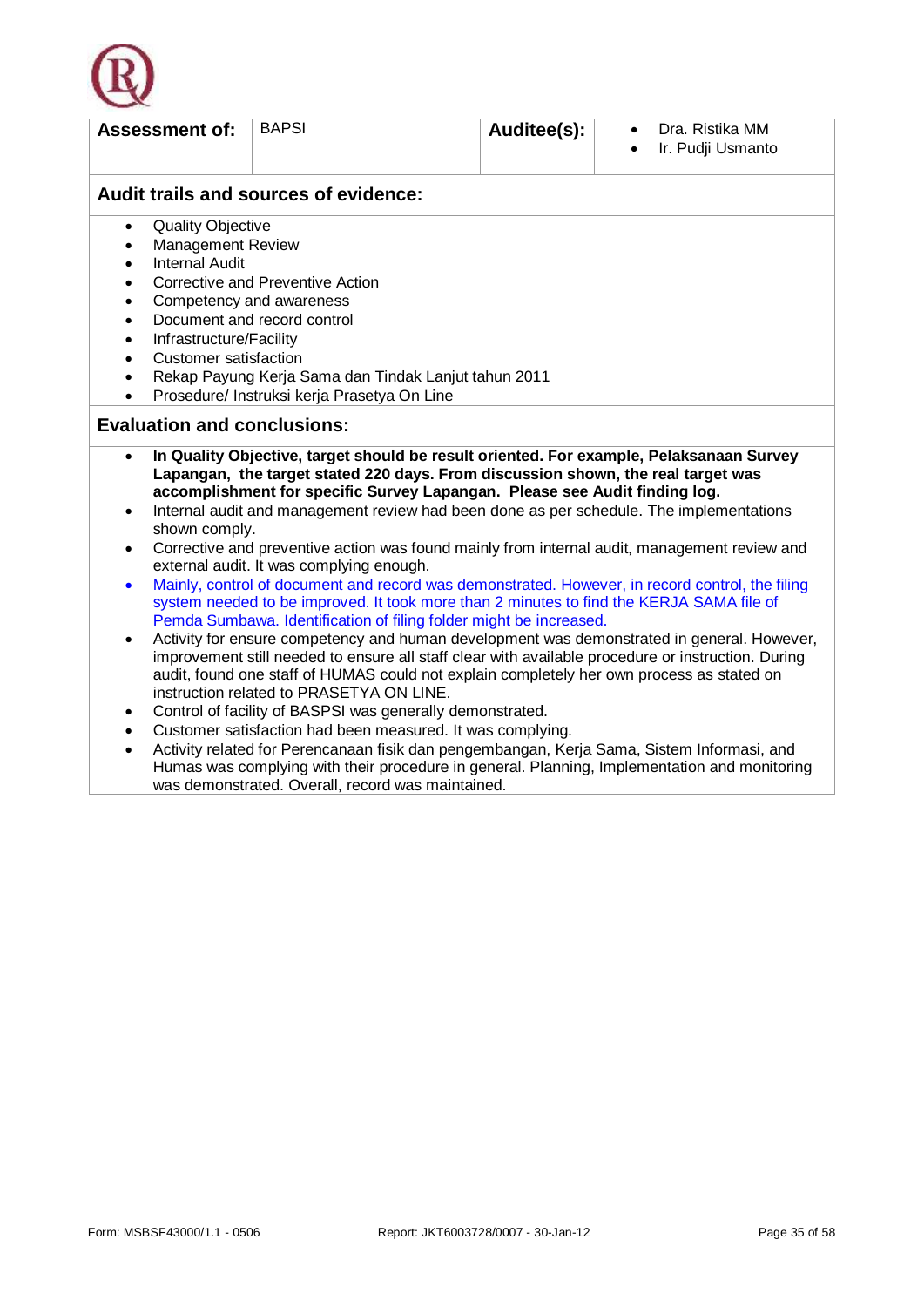

| <b>Assessment of:</b>                 | LPPM | Auditee(s): | $\bullet$<br>$\bullet$ | Prof. Dr. Ir. Siti<br>Chuzaemi, MS<br>Prof. Dr. dr.<br>Noorhamdani A.S. Sp.<br>МK |  |  |  |
|---------------------------------------|------|-------------|------------------------|-----------------------------------------------------------------------------------|--|--|--|
| Audit trails and sources of evidence: |      |             |                        |                                                                                   |  |  |  |

- Quality Objective
- Management Review
- Internal Audit
- Corrective and Preventive Action
- Competency and awareness
- Document and record control
- Infrastructure/Facility
- Customer satisfaction
- Visit to lab to see you evidence of Pengabdian Masyarakat process.
- Prosedur MEMPROSES INFORMASI PENELITIAN DAN PENGABDIAN MASYARAKAT.

#### **Evaluation and conclusions:**

- Overall, existing quality objective had been well measured. However target related of customer satisfaction (kepuasan peneliti dan kepuasan masyarakat terhadap kegiatan pengabdian masyarakat) should be also define, although the measurement of this customer satisfaction had been demonstrated.
- How to get information regarding Penelitian (Research) and Pengabdian Masyarakat from external, how to process this information, and how to deliver this information to Kandidat Peneliti (Researcher candidate) was important related to LPPM main function. It was recommended to improve the procedure of MEMPROSES INFORMASI PENELITIAN DAN PENGABDIAN MASYARAKAT since the procedure was too general. Detail who, how and when might be more specific.
- Control of facility was found in order.
- Management Review and internal audit had been conducted as per schedule. The implementation of these activities found complies. Corrective and preventive action was demonstrated.
- Document was found under control as well as the record.
- Competency and awareness was found in order.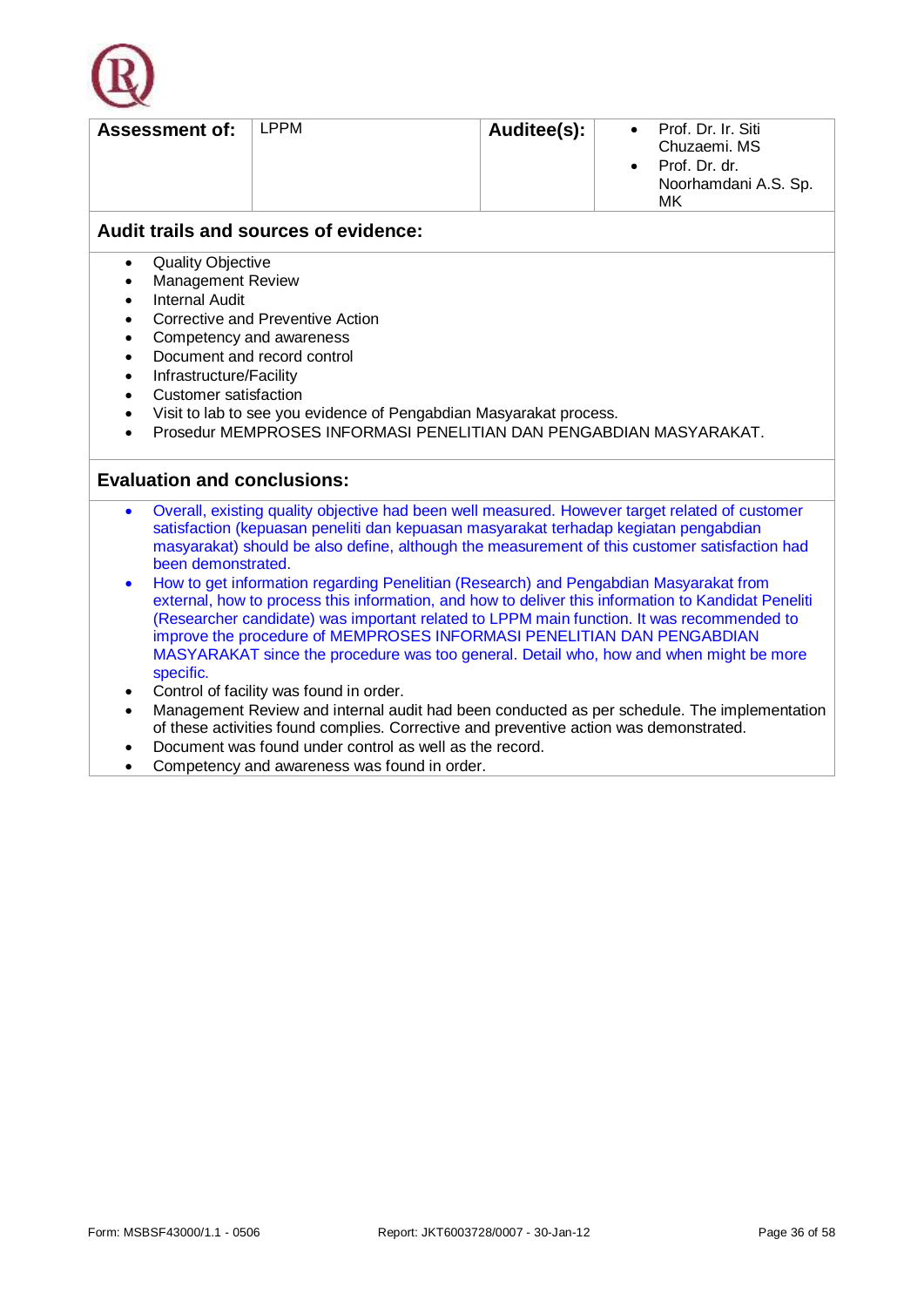### **3. Assessment Findings Log - ISO 9001:2008**

| Grade                 | <b>Status</b><br>$\mathbf{2}$ | <b>Finding</b><br>3                                                                                                                                                                                                                                                                                                                                                                                                                                                                                                                                                                                                                                                                                           | <b>Corrective action review</b>                                                                                                              | Process / aspect                                                      | <b>Date</b><br>6 | <b>Reference</b><br>7 | <b>Clause</b><br>8 |
|-----------------------|-------------------------------|---------------------------------------------------------------------------------------------------------------------------------------------------------------------------------------------------------------------------------------------------------------------------------------------------------------------------------------------------------------------------------------------------------------------------------------------------------------------------------------------------------------------------------------------------------------------------------------------------------------------------------------------------------------------------------------------------------------|----------------------------------------------------------------------------------------------------------------------------------------------|-----------------------------------------------------------------------|------------------|-----------------------|--------------------|
| Potential<br>Major NC | Closed                        | Quality objective was observed different between<br>indicator and object to be measured. The indicator<br>was "Info vacancy 10% growth from last year" but<br>measurement was "number of company that<br>registered vacancy information". See JPC report.<br>Objective to measure service level agreement<br>(SLA) of internet connection has been set.<br>However, summary report has not been prepared<br>yet though raw data was already available. See<br>TIK.                                                                                                                                                                                                                                            | (RAZ 19 Oct 2011): Corrective action was taken<br>found effectively implemented. See similar doc of<br>quality objective report.             | Doc review - Quality<br>Objectives supporting process                 | 27 Jun 11        | 1107RAZ01             | 5.5                |
| Potential<br>Major NC | Closed                        | Job specification / competency requirement was not<br>always provided to ensure that personnel who in<br>charge for respective process was qualified to<br>execute the job. See job at LSIH for position<br>Technical manager and Quality manager.<br>Not all documented procedure has included<br>arrangement to control quality record. LSIH has<br>established documented procedure namely<br>"Prosedur pengendalian dokumen and rekaman" but<br>aspect of quality record control was not available.<br>Note: actually, LSIH has established doc that refer to ISO<br>17025; organization just need to add ISO 9001:2008 as<br>normative reference then such doc can be used as ISO<br>9001:2008 document. | (RAZ 19 Oct 2011): Corrective action was taken<br>found effectively implemented. See similar doc of<br>Job Description report.               | Doc review - Job competency 27 Jun 11 1107RAZ02<br>supporting process |                  |                       | 6.2.2              |
| Potential<br>Major NC | Closed                        | DOC REVIEW AND SPOT ASSESSMENT (FAK<br><b>KEDOKTERAN)</b><br>Control of document was not always managed<br>properly. Approval and controlled stamp was not<br>available. See doc at Nurse Dept of Medical<br>Facultv.<br>Normative reference to established documented<br>procedure that relate to curriculum development<br>was not always provided as well.<br>System to control external document was not<br>always defined to ensure that all document that<br>used as reference to established internal document<br>always updated. See at PD Dept.                                                                                                                                                      | (RAZ 19 Oct 2011): Corrective action was taken<br>found effectively implemented. See similar doc of<br>Manual Mutu and master list document. | Doc review - Doc control FK                                           |                  | 27 Jun 11  1107RAZ03  | 4.2.4              |

<span id="page-36-0"></span>

| 1. Grading of the finding *<br>6. Date of the finding | 2. New, Open, Closed<br>'YYMM <lnitials>seɑ.#_</lnitials> | 3. Description of the LRQA finding<br>8. Clause of the applicable standard | 4. Review by LRQA           | 5. Process, aspect, department or theme           |
|-------------------------------------------------------|-----------------------------------------------------------|----------------------------------------------------------------------------|-----------------------------|---------------------------------------------------|
| Major NC = Major nonconformity                        | Minor $NC =$ Minor nonconformity                          | $RC = Requires correction$                                                 | SFI = Scope for improvement | xLRQA = Issue for follow-up by LRQA at next visit |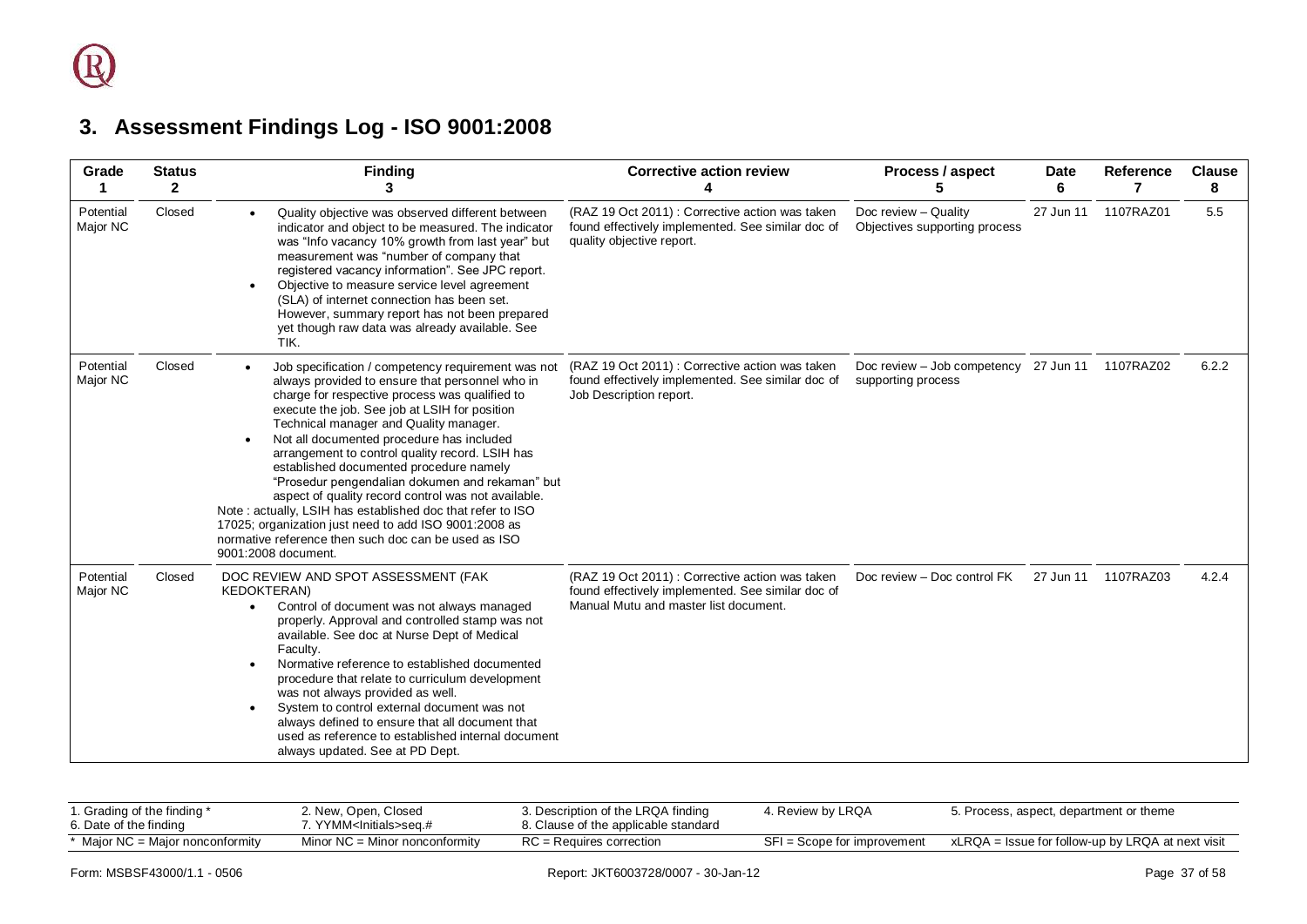

| Grade<br>1            | <b>Status</b><br>$\mathbf{2}$ | <b>Finding</b><br>3                                                                                                                                                                                                                                                                                                                                                                                                                                                                                                                                            | <b>Corrective action review</b>                                                                                                            | Process / aspect<br>5                        | Date<br>6     | Reference<br>7       | <b>Clause</b><br>8 |
|-----------------------|-------------------------------|----------------------------------------------------------------------------------------------------------------------------------------------------------------------------------------------------------------------------------------------------------------------------------------------------------------------------------------------------------------------------------------------------------------------------------------------------------------------------------------------------------------------------------------------------------------|--------------------------------------------------------------------------------------------------------------------------------------------|----------------------------------------------|---------------|----------------------|--------------------|
| Potential<br>Minor NC | Closed                        | Renstra that has been developed at Medical Faculty was not<br>always inline with those at University level. For instance, it<br>was stated that indicator of graduate quality is international<br>recognition from WFME; however, in document Renstra of<br>University aspect of graduate quality has not been defined<br>yet. See also indicator of process quality of education defined<br>at faculty that was not found its relevancy to University<br>Renstra.                                                                                             | (RAZ 19 Oct 2011): Corrective action was taken<br>found effectively implemented. See similar doc of<br>Renstra that was already corrected. | Doc review - Renstra<br>alignment FK         | 28 Jun 11     | 1107RAZ04            | 5.4                |
| Potential<br>Major NC | Closed                        | Internal audit and management review has been done with<br>refer to documented procedure (MP) and also Manual Mutu<br>(MM); however, it was observed that following discrepancy<br>noted.<br>Checklist internal audit has not been prepared as<br>requested by MP internal audit.<br>Frequency of internal audit has not been defined in<br>related documented procedure which was not<br>compliance with ISO clause 8.2.2. See at PSIG.<br>At PSIK, it was observed that auditee not clear<br>stated. It only stated PSIK without specific area /<br>process. | (RAZ 19 Oct 2011): Corrective action was taken<br>found effectively implemented. See similar doc of<br>internal audit report document.     | Internal audit - Spot<br>assessment at FK    | 28 Jun 11     | 1107RAZ05            | 8.2.1              |
| Potential<br>Major NC | Closed                        | Management review was completed in regular manner but no<br>specific documented procedure was defined to explain the<br>nature of management review in term of frequency,<br>discussion agenda, to ensure all mandatory agenda required<br>by ISO standard has met. See at PSIG and PSIK.                                                                                                                                                                                                                                                                      | (RAZ 19 Oct 2011): Corrective action was taken<br>found effectively implemented. See similar doc of<br>Management review document.         | Management review - Spot<br>assessment at FK |               | 28 Jun 11  1107RAZ06 | 5.6                |
| Potential<br>Minor NC | Closed                        | Evaluation of teaching learning was defined in "MP Evaluasi<br>proses belajar mengajar". It was stated that formulation to get<br>final score is "50% x TM and 50% of KU". However, this<br>formulation has no valid justification from normative reference<br>such as Pedoman akademik and Guideline from BAN PT.                                                                                                                                                                                                                                             | (RAZ 19 Oct 2011): Corrective action was taken<br>found effectively implemented. See similar doc of<br>Pedoman akademik document.          | Teaching learning - Spot<br>assessment at FK |               | 28 Jun 11  1107RAZ07 | 7.5                |
| Potential<br>Major NC | Closed                        | Competency requirement was not defined in a documented<br>procedure and record to ensure that personnel who in charge<br>to do the job is suitable. Actually, competency requirement<br>was available in the form statutory regulation; however, those<br>documents was not identified and referred as normative<br>document. See PSIK and PD Dept.                                                                                                                                                                                                            | (RAZ 19 Oct 2011) : Corrective action was taken<br>found effectively implemented. See similar doc of<br>job description document.          | Doc control - Spot<br>assessment at FK       | 28 June<br>11 | 1107RAZ08            | 6.2.2<br>4.2.3     |

| I. Grading of the finding *<br>6. Date of the finding | 2. New, Open, Closed<br>7. YYMM <initials>seq.#</initials> | 3. Description of the LRQA finding<br>8. Clause of the applicable standard | 4. Review by LRQA           | 5. Process, aspect, department or theme           |
|-------------------------------------------------------|------------------------------------------------------------|----------------------------------------------------------------------------|-----------------------------|---------------------------------------------------|
| * Major NC = Major nonconformity                      | Minor $NC =$ Minor nonconformity                           | $RC =$ Requires correction                                                 | SFI = Scope for improvement | xLRQA = Issue for follow-up by LRQA at next visit |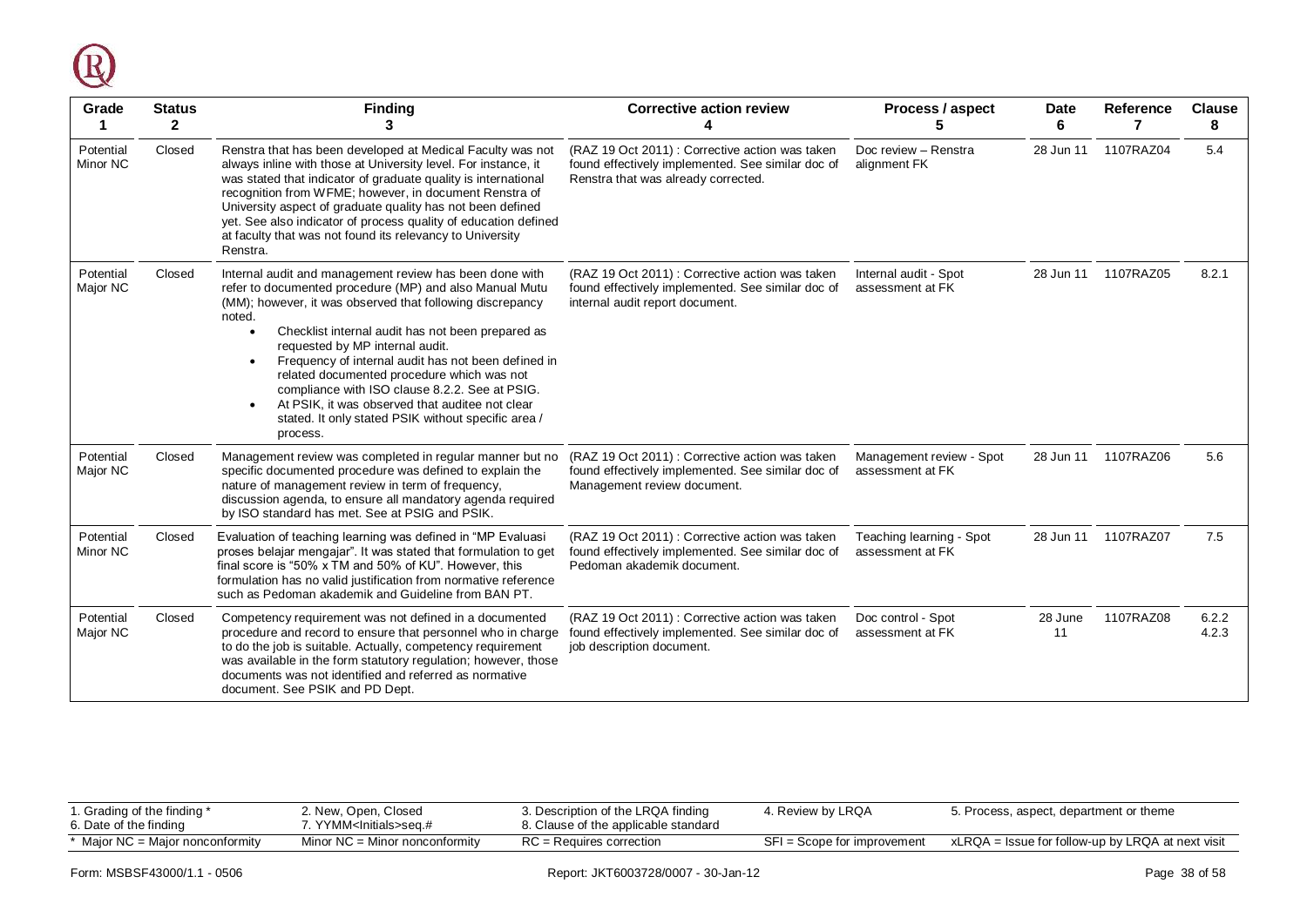

| Grade<br>1                                            | <b>Status</b><br>$\overline{2}$ | <b>Finding</b><br>3                                                                                                                                                                                                                                                                                                                                                                                                                                                                                                                                                                                                                                                                                                | <b>Corrective action review</b><br>4                                       |                                           | Process / aspect<br>5 | <b>Date</b><br>6 | Reference<br>7                                      | <b>Clause</b><br>8 |
|-------------------------------------------------------|---------------------------------|--------------------------------------------------------------------------------------------------------------------------------------------------------------------------------------------------------------------------------------------------------------------------------------------------------------------------------------------------------------------------------------------------------------------------------------------------------------------------------------------------------------------------------------------------------------------------------------------------------------------------------------------------------------------------------------------------------------------|----------------------------------------------------------------------------|-------------------------------------------|-----------------------|------------------|-----------------------------------------------------|--------------------|
| Potential<br>Minor NC                                 | Closed                          | In regard to lab visit, it was observed (3).<br>System to maintain laboratory equipment such as<br>microscope, spectrometer, autoclave etc was not defined yet.<br>Cleanliness of room that use for storing lab equipment has to<br>be improved. See microscope store room.<br>List of equipment need to be distributed at all relevant lab, not<br>only kept at administrative room.                                                                                                                                                                                                                                                                                                                              |                                                                            | Infrastructure - Spot<br>assessment at FK |                       | 28 June<br>11    | 1107RAZ09                                           | 6.3.               |
| Minor NC                                              | <b>New</b>                      | • There was no evaluation on achievement of Renstra 2007-<br>2012 though this activity stated as one of mandatory activity.<br>• Annual program 2011/2012 was not available as record of<br>strategy deployment from University to faculty. (Note: Later,<br>organization has completed it).<br>. It was also observed that "entrepreneurship" that was<br>defined as one of vision of university has not included yet into<br>Faculty Renstra. There was no aspect that deployed and<br>refers to this aspect. In overall, strategy deployment from<br>University to faculty and PS has not been done properly.                                                                                                   |                                                                            | FK - Strategic Planning                   |                       | 12 Oct 11        | 1110RAZ01                                           | 5.4                |
| Minor NC                                              | <b>New</b>                      | • Criteria to accept student at PBL phase has not been define<br>in current Manual Procedure. This criterion was available on<br>Student Guideline document but this document has not<br>included yet as one of official document of this faculty.<br>• There was no clear mechanism to manage final score<br>resulting from remedial and short semester program. See<br>final score of certain student for major AnFis and BioKimol<br>that change from E to C without proper record of remedial.<br>According to auditee, the respective lecturer has informed to<br>admin staff via phone call.<br>. Infrastructure has not been controlled in regard to lighting,<br>safety (electrical plug) at Lab BioKimol. |                                                                            | Gizi                                      |                       |                  | 12 Oct 11  1110RAZ02                                |                    |
| Minor NC                                              | <b>New</b>                      | • Process of curriculum development has been done with<br>output document called "Pedoman akademik PS PD<br>2010/2011". It was noted that<br>• Point of changes in this document has not been identified<br>and recorded as required by ISO 9001:2008 clause 7.3.<br>• There was no evidence can be demonstrated that input of<br>design curriculum was available (such as feedback from user,<br>student, evaluation of previous curriculum implementation).<br>• Pedoman akademik has not been identified as quality<br>record that shall be maintained.<br>• Academic year 2011-2012 has been on going but Pedoman<br>Akademik still use 2010/2011 period.<br>Note: Later, PD has completed this document.      |                                                                            | <b>PD</b>                                 |                       |                  | 13 Oct 11 1110RAZ03                                 | 7.3                |
| 1. Grading of the finding *<br>6. Date of the finding |                                 | 2. New, Open, Closed<br>7. YYMM <lnitials>seq.#</lnitials>                                                                                                                                                                                                                                                                                                                                                                                                                                                                                                                                                                                                                                                         | 3. Description of the LRQA finding<br>8. Clause of the applicable standard | 4. Review by LRQA                         |                       |                  | 5. Process, aspect, department or theme             |                    |
| * Major NC = Major nonconformity                      |                                 | Minor NC = Minor nonconformity                                                                                                                                                                                                                                                                                                                                                                                                                                                                                                                                                                                                                                                                                     | $RC = Requires correction$                                                 | $SFI = Score for improvement$             |                       |                  | $xLRQA =$ Issue for follow-up by LRQA at next visit |                    |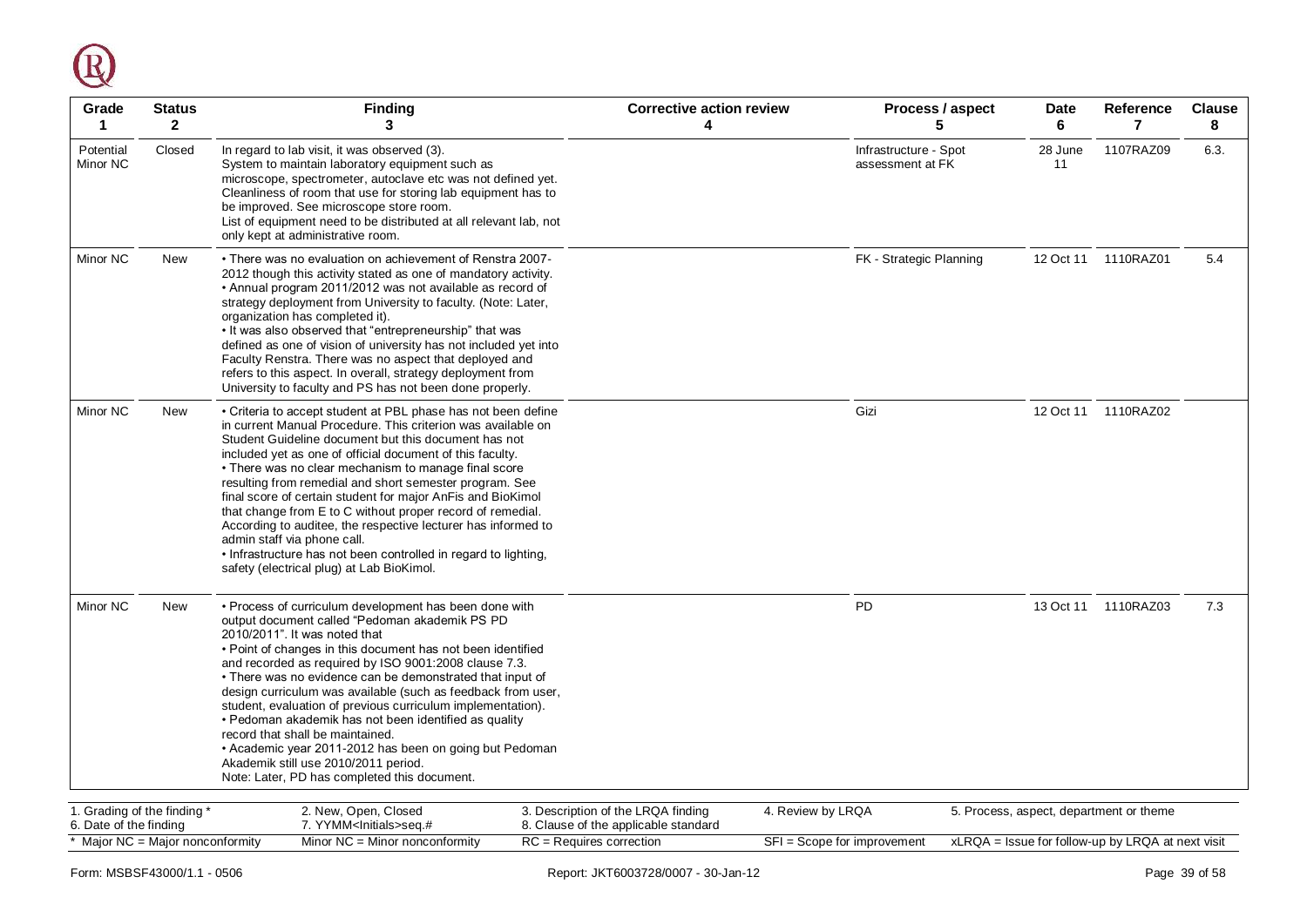

| Grade    | <b>Status</b><br>$\mathbf{2}$ | <b>Finding</b>                                                                                                                                                                                                                                                                                                                                                                                                                                                                                                                                                                                                                                                                                                       | <b>Corrective action review</b><br>4 | Process / aspect<br>5 | <b>Date</b><br>6 | Reference<br>7      | <b>Clause</b><br>8  |
|----------|-------------------------------|----------------------------------------------------------------------------------------------------------------------------------------------------------------------------------------------------------------------------------------------------------------------------------------------------------------------------------------------------------------------------------------------------------------------------------------------------------------------------------------------------------------------------------------------------------------------------------------------------------------------------------------------------------------------------------------------------------------------|--------------------------------------|-----------------------|------------------|---------------------|---------------------|
| Minor NC | <b>New</b>                    | • There was no defined method to measure and analyze<br>customer satisfaction perception though organization has<br>conducted "student hearing" on last Sept 2011. this was not<br>compliance to ISO 9001:2008 requirement clause 8.2.1.<br>• Organization has defined quality objective that relate to<br>customer satisfaction; however, measurement of this<br>objective has not been done. See quality objective of<br>customer satisfaction that was set at 80%.<br>• Class observation was done and there was no discrepancy<br>found unless recommendation to compile lecture material<br>immediately, not waiting until lecture period finished.                                                             |                                      | Kebidanan             | 14 Oct 11        | 1110RAZ04           | 8.2.1               |
| Minor NC | New                           | • "Pedoman akademik" that was defined as reference to<br>conduct teaching and learning process has not been<br>established for 2011/2011 academic year. Latest "Pedoman<br>Akademic" was established for 2009/2010 period.<br>• Kurikulum 2011/2012 was defined to have 143 SKS for<br>graduate level though Pedoman Akademik 2009/2010 has<br>stated 144 SKS as minimum credit to get S1 strata.<br>•There was no academic advisor appointed for the new<br>student 2011/2012 period though "Pedoman academic" has<br>stated that appointment of them.<br>. Not all RPKPS have been developed that cover all period of<br>academic year. See RPKPS from 6th semester to 8th<br>semester that was not developed yet. |                                      |                       |                  | 14 Oct 11 1110RAZ05 | 7.5                 |
| Minor NC | <b>New</b>                    | . Not all mandatory documented procedure has been<br>established such as Internal audit.<br>• MRM that required by ISO standard has not been<br>completed. There was regular review but no action planned,<br>due date and person in charge documented in official minute<br>of meeting. (Note: Later, minute of meeting was prepared).<br>. Quality objective has been defined but monitoring of actual<br>result has not been completed. See all quality objectives such<br>as ratio of lecturer and student, percentage of lecturer with S2<br>and S3 degree etc.                                                                                                                                                 |                                      |                       | 17 Oct 11        | 1110RAZ06           | 4.2.2<br>5.6<br>5.4 |

| . Grading of the finding *       | 2. New, Open, Closed               | 3. Description of the LRQA finding   | 4. Review by LRQA           | 5. Process, aspect, department or theme           |
|----------------------------------|------------------------------------|--------------------------------------|-----------------------------|---------------------------------------------------|
| 6. Date of the finding           | 7. YYMM <initials>seq.#</initials> | 8. Clause of the applicable standard |                             |                                                   |
| * Major NC = Major nonconformity | Minor $NC =$ Minor nonconformity   | RC = Requires correction             | SFI = Scope for improvement | xLRQA = Issue for follow-up by LRQA at next visit |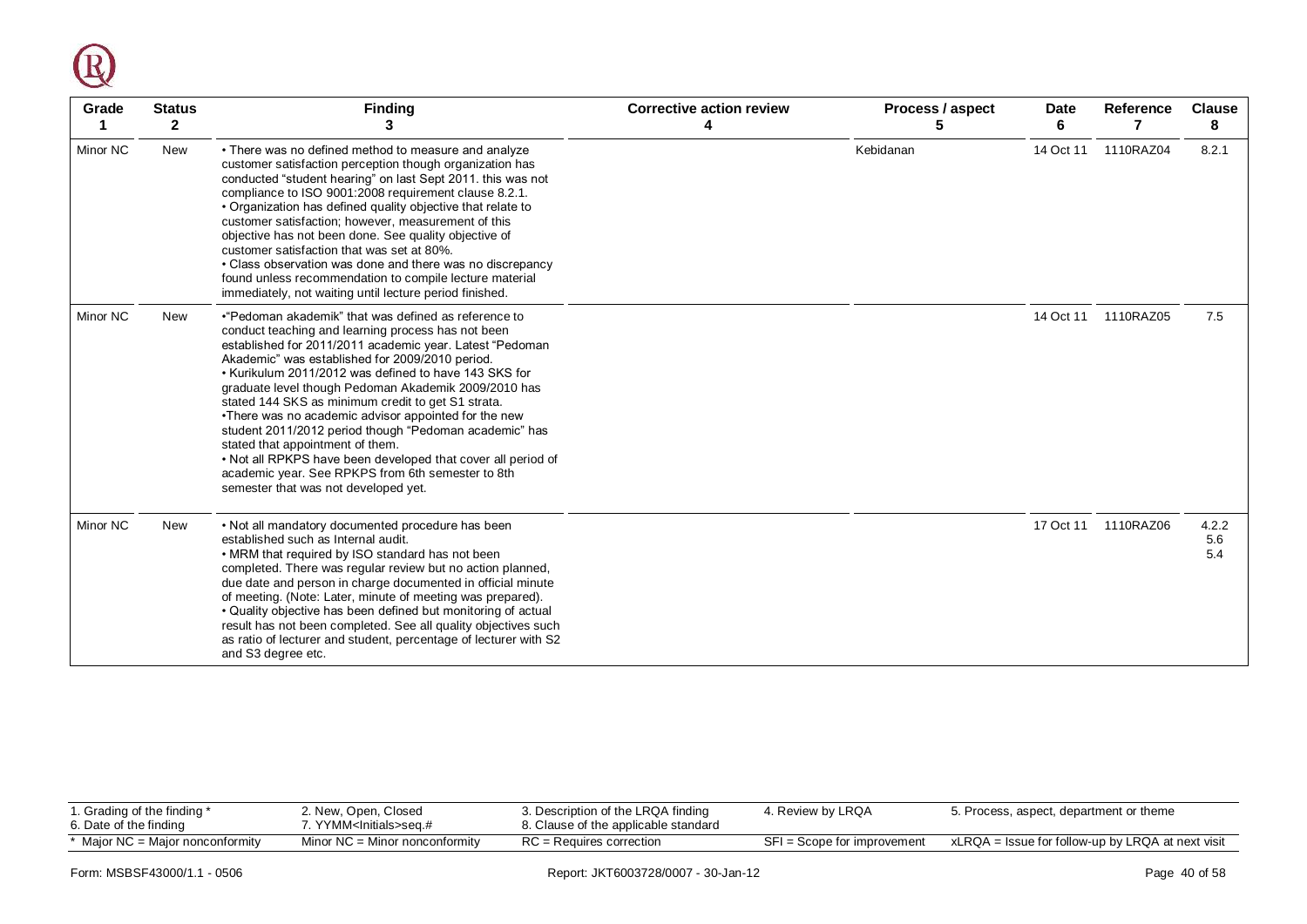

| Grade    | <b>Status</b><br>$\mathbf{2}$ | <b>Finding</b><br>3                                                                                                                                                                                                                                                                                                                                                                                                                                                                                                                                                                                                                                                                                                                                     | <b>Corrective action review</b><br>4 | Process / aspect<br>5 | Date<br>6 | <b>Reference</b><br>7 | <b>Clause</b><br>8 |
|----------|-------------------------------|---------------------------------------------------------------------------------------------------------------------------------------------------------------------------------------------------------------------------------------------------------------------------------------------------------------------------------------------------------------------------------------------------------------------------------------------------------------------------------------------------------------------------------------------------------------------------------------------------------------------------------------------------------------------------------------------------------------------------------------------------------|--------------------------------------|-----------------------|-----------|-----------------------|--------------------|
| Minor NC | <b>New</b>                    | • Composition of final score that consist of examination and<br>assignment was not always consistently followed. See<br>English for Nurse subject that has 60% for exam, 5% for<br>Present and 35 for assignment while Pedoman Akademik<br>stated 70% for examination and 30% for assignment (for<br>subject that has no laboratory practice).<br>. Validation for test material has not been done though the<br>manual procedure required it. The validation was only<br>completed for answer sheet from student. (Note: Later, this<br>document was completed).                                                                                                                                                                                       |                                      | Keperawatan           | 17 Oct 11 | 1110RAZ07             | 7.5<br>7.6         |
| Minor NC | <b>New</b>                    | • Academic advisor has not been defined and established for<br>new student (academic year 2011/2012). According to<br>auditee, this process was responsibility of Dean of Faculty.<br>On the other hand, Pedoman Akademik stated that this<br>activity was responsibility of Head of PS.<br>· Some documented procedure has not been developed yet<br>such as internal audit, doc control etc. Manual mutu was<br>available but still not officially released.                                                                                                                                                                                                                                                                                          |                                      | Gigi                  |           | 17 Oct 11  1110RAZ08  | 7.5                |
| Minor NC | <b>New</b>                    | . Input of process has not been defined and identified with<br>specific flow. See training need analysis that still done based<br>on information received during Management meeting. There<br>was no specific mechanism to identify training need from<br>other faculty or bureau within university.<br>· Quality objective was not always controlled. See evaluation<br>of KBK that was not completed yet. (Note: Later, LP3 has<br>been completed the manual procedure to evaluate KBK,<br>evaluation report still not done yet).<br>. Not all of quality objective was under control of LP 3. See<br>quality objective that related to teaching learning that use<br>multimedia which is the control is belong to respective faculty<br>or lecturer. |                                      | LP <sub>3</sub>       |           | 11 Oct 11  1110RAZ09  | 5.4                |
| Minor NC | <b>New</b>                    | • There was no control to external document that was used<br>as official reference for organization to conduct the process of<br>business. See ISO 17025, SNI 01-2891 standard etc.<br>. Not all part of documented procedure, particularly flow<br>chart, that legible. Quality of copy was poor. See all manual<br>procedure.<br>. Work instruction that contain coding method for sample<br>analysis has not been officially issued.                                                                                                                                                                                                                                                                                                                 |                                      | <b>LSIH</b>           |           | 18 Oct 11  1110RAZ10  | 4.2.2              |

| i. Grading of the finding *<br>6. Date of the finding | 2. New, Open, Closed<br>. YYMM <lnitials>seq.#</lnitials> | 3. Description of the LRQA finding<br>8. Clause of the applicable standard | 4. Review by LRQA             | 5. Process, aspect, department or theme           |
|-------------------------------------------------------|-----------------------------------------------------------|----------------------------------------------------------------------------|-------------------------------|---------------------------------------------------|
| Maior NC = Maior nonconformity                        | Minor $NC =$ Minor nonconformity                          | $RC = Requires correction$                                                 | $SFI = Score for improvement$ | xLRQA = Issue for follow-up by LRQA at next visit |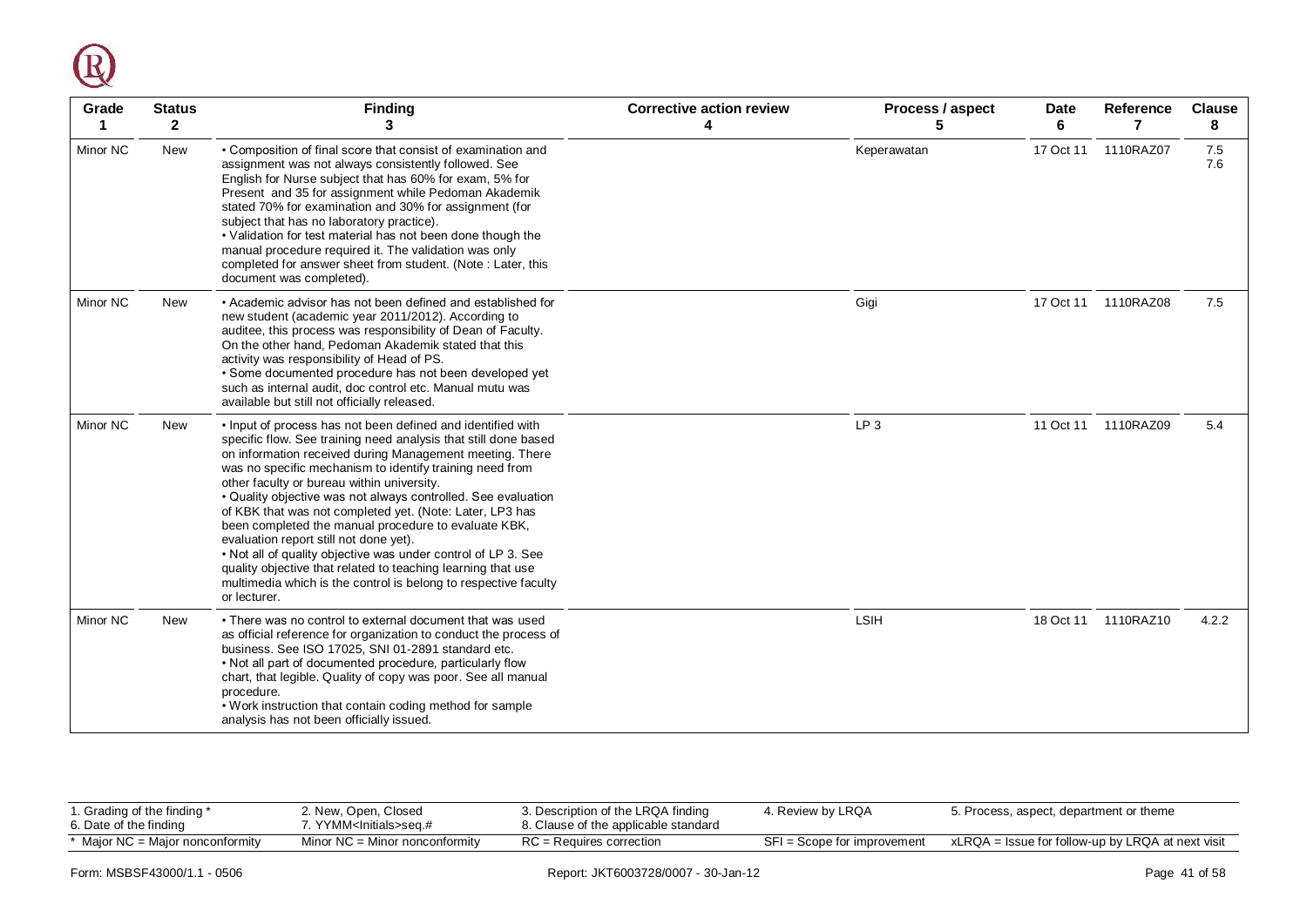

| Grade    | <b>Status</b> | <b>Finding</b>                                                                                                                                                                                                                                                                                                                                                                                                                                                                                                                                                                                                                                      | <b>Corrective action review</b> | Process / aspect | Date      | Reference | <b>Clause</b><br>8 |
|----------|---------------|-----------------------------------------------------------------------------------------------------------------------------------------------------------------------------------------------------------------------------------------------------------------------------------------------------------------------------------------------------------------------------------------------------------------------------------------------------------------------------------------------------------------------------------------------------------------------------------------------------------------------------------------------------|---------------------------------|------------------|-----------|-----------|--------------------|
| Minor NC | New           | . Work environment was not always controlled to ensure that<br>it will not impact to quality analysis. There was no standard<br>for temperature and humidity of Laboratory.<br>• An acceptance criterion has not been defined to judge<br>whether the calibrated equipment status is OK or not. See<br>distillation and titration unit that was reported has uncertainty<br>level 0.02 PH and not decided yet whether this level is<br>acceptable or not. It needs to be reviewed whether the<br>uncertainty due to warm temperature (24 Celsius degree).<br>• Expiry period for reagent that used for analyzing the sample<br>was not defined yet. |                                 | LSIH             | 18 Oct 11 | 1110RAZ11 | 7.6, 6.3           |
| Minor NC | New           | Manual procedure has not been defined for process of<br>quotation and invoicing. It was observed some invoicing to<br>certain client could not be evidenced. See client Honda<br>Prospect Motor, Kalbe Nutritional.                                                                                                                                                                                                                                                                                                                                                                                                                                 |                                 |                  | 18 Oct 11 | 1110RAZ12 | 7.5                |

| . Grading of the finding *<br>். Date of the finding | 2. New, Open, Closed<br>'. YYMM <initials>seq.#</initials> | 3. Description of the LRQA finding<br>8. Clause of the applicable standard | 4. Review by LRQA             | 5. Process, aspect, department or theme           |
|------------------------------------------------------|------------------------------------------------------------|----------------------------------------------------------------------------|-------------------------------|---------------------------------------------------|
| * Maior NC = Maior nonconformity                     | Minor $NC =$ Minor nonconformity                           | $RC = Reauries correction$                                                 | $SFI = Score for improvement$ | xLRQA = Issue for follow-up by LRQA at next visit |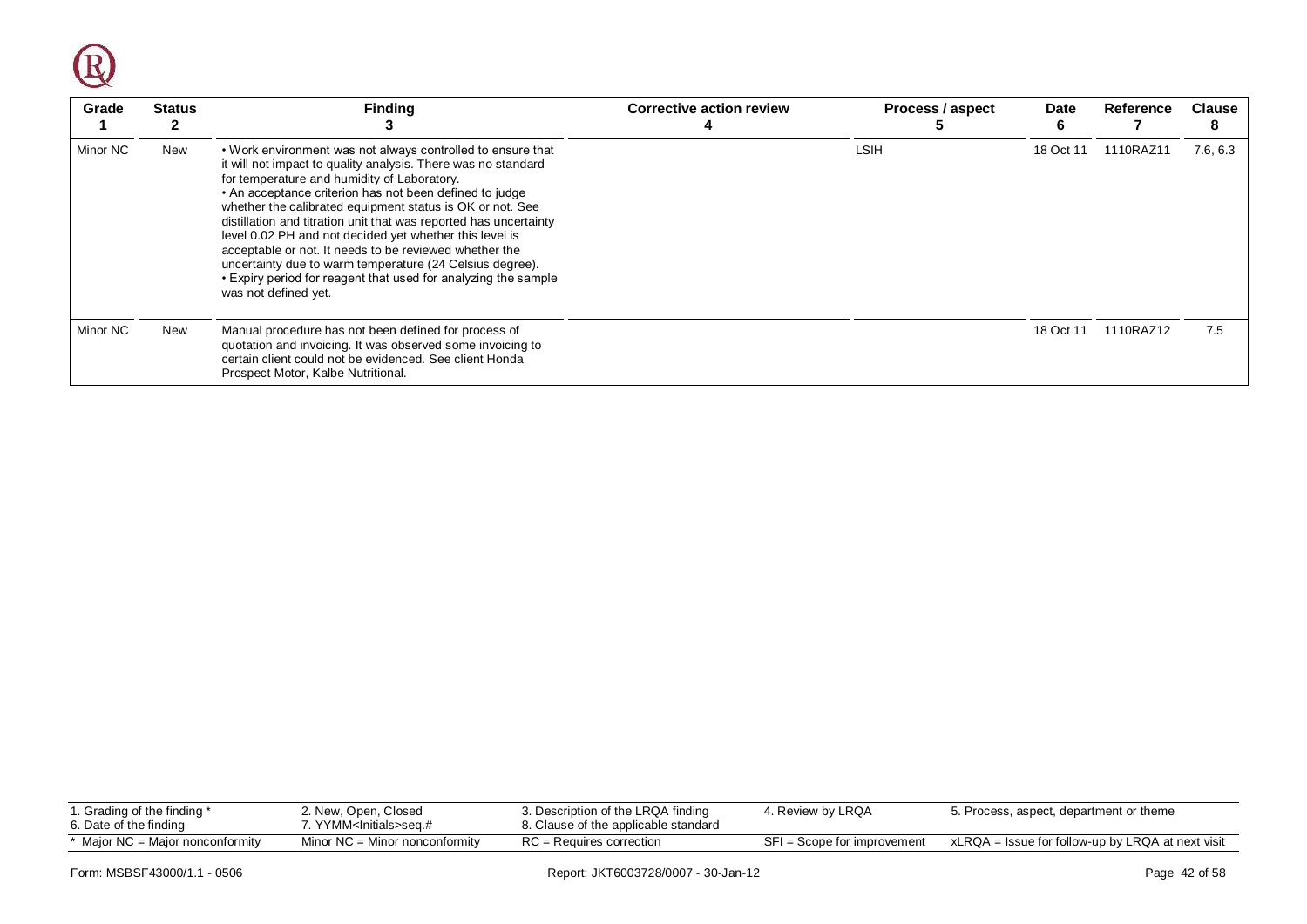<span id="page-42-0"></span>

| Grade<br>1                                                                                | <b>Status</b><br>$\overline{2}$ | <b>Finding</b><br>3                                                                                                                                                                                                                                                                                                                                                                                                          | <b>Corrective action review</b><br>4                                                                                        | Process / aspect<br>5                           | Date<br>6    | <b>Reference</b><br>7                                                                        | <b>Clause</b><br>8 |
|-------------------------------------------------------------------------------------------|---------------------------------|------------------------------------------------------------------------------------------------------------------------------------------------------------------------------------------------------------------------------------------------------------------------------------------------------------------------------------------------------------------------------------------------------------------------------|-----------------------------------------------------------------------------------------------------------------------------|-------------------------------------------------|--------------|----------------------------------------------------------------------------------------------|--------------------|
| Minor NC                                                                                  | New                             | It was found the SAP/RPKPS was not complete. From 10<br>samples found 2 of MATA KULIAH (course subjects) had no<br>SAP i.e FISIKA I (MK TKM4105) for Monday 10 October 2011<br>and KALKULUS (TKM4101) for Tuesday 11 October 2011.<br>This was not complying with procedure Perkuliahan. (Jurusan<br><b>TEKNIK MESIN)</b>                                                                                                    |                                                                                                                             | Fakultas Teknik/Teaching<br>Learning            | 19 Oct 11    | 1110SHS01                                                                                    | 7.3                |
| Minor NC                                                                                  | New                             | It was found some of the equipment not identified as listed on<br>Daftar Barang Ruangan. Example: At Ruang Satya Tirta<br>Teknik Pengairan; Lemari Kaca Besi for code 20701010,<br>Computer set (Code 2120102001), Kursi (Code 2050201003).                                                                                                                                                                                  |                                                                                                                             | Fakultas Teknik/Facility                        |              | 19 Oct 11 1110SHS02                                                                          | 6.3                |
| Potential<br>Minor<br>NC.                                                                 | Closed                          | Management review had been established on quality manual;<br>however the input of management review was only result of<br>Internal Audit. Clause 5.6.2 request :<br>Customer feed back<br>Process performance and product conformity<br>Status of preventive and corrective action<br>Follow up from previous management review<br>Changes that could affect the quality management system<br>Recommendation for improvement | SHS (19 Oct 2011): Last Management Review<br>had been conducted with complete agenda                                        | Faculty of<br>Engineering/Manageme<br>nt Review | 29 Jun<br>11 | 1106SHS0<br>2                                                                                | 5.6.2              |
| Potential<br>Minor<br>NC.                                                                 | Closed                          | Internal audit had been established at manual and at<br>procedure. However, clause 8.2.3 regarding selection the<br>auditor shall ensure objectivity and impartially of audit process<br>was not included at manual and at procedure.                                                                                                                                                                                        | SHS (19 Oct 2011) : Manual and procedure had<br>been included the objectivity and impartially of<br>audit process.          | Faculty of<br>Engineering/Internal Audit        |              | 29 Jun 11 1106SHS03                                                                          | 8.2.3              |
| Potential<br>Minor NC                                                                     | Closed                          | Description of the interaction between clausal and work<br>procedure were not determined in Quality Manual.                                                                                                                                                                                                                                                                                                                  | SHS (19 Oct 2011): Finding was closed<br>The interaction had been determined in manual.                                     | <b>BAPSI/Qaulity Manual</b>                     | 28 Jun 11    | 0006JKALSD<br>01                                                                             | 4.2.2              |
| Potential<br>Minor NC                                                                     | Closed                          | Objective target for has been determined, however<br>consistency for monitoring achievement has not shown during achievement had been demonstrated.<br>audit.                                                                                                                                                                                                                                                                | SHS (19 Oct 2011): Consistency for monitoring                                                                               | <b>BAPSI/Quality Objective</b>                  | 28 Jun 11    | 0006JKALSD<br>02                                                                             | 5.4.1              |
| Minor NC                                                                                  | <b>New</b>                      | In Quality Objective, target should be result oriented. For<br>example, Pelaksanaan Survey Lapangan, the target stated<br>220 days. From discussion shown, the real target was<br>accomplishment for specific Survey Lapangan on time.                                                                                                                                                                                       |                                                                                                                             | <b>BAPSI/Quality Objective</b>                  |              | 19 Oct 11 110SHS03                                                                           | 5.4.1              |
| Potential<br>Minor NC                                                                     | Closed                          | Management review has been conducted, however some of<br>mandatory agendas has not reviewed yet                                                                                                                                                                                                                                                                                                                              | SHS (19 Oct 2011) : Management review had<br>been conducted with complete agenda.                                           | <b>BAPSI/Management Review</b>                  |              | 28 Jun 11 0006JKALSD<br>03                                                                   | 5.6.1              |
| 1. Grading of the finding *<br>6. Date of the finding<br>* Major NC = Major nonconformity |                                 | 2. New, Open, Closed<br>7. YYMM <lnitials>seq.#<br/>Minor <math>NC =</math> Minor nonconformity</lnitials>                                                                                                                                                                                                                                                                                                                   | 3. Description of the LRQA finding<br>4. Review by LRQA<br>8. Clause of the applicable standard<br>RC = Requires correction | SFI = Scope for improvement                     |              | 5. Process, aspect, department or theme<br>xLRQA = Issue for follow-up by LRQA at next visit |                    |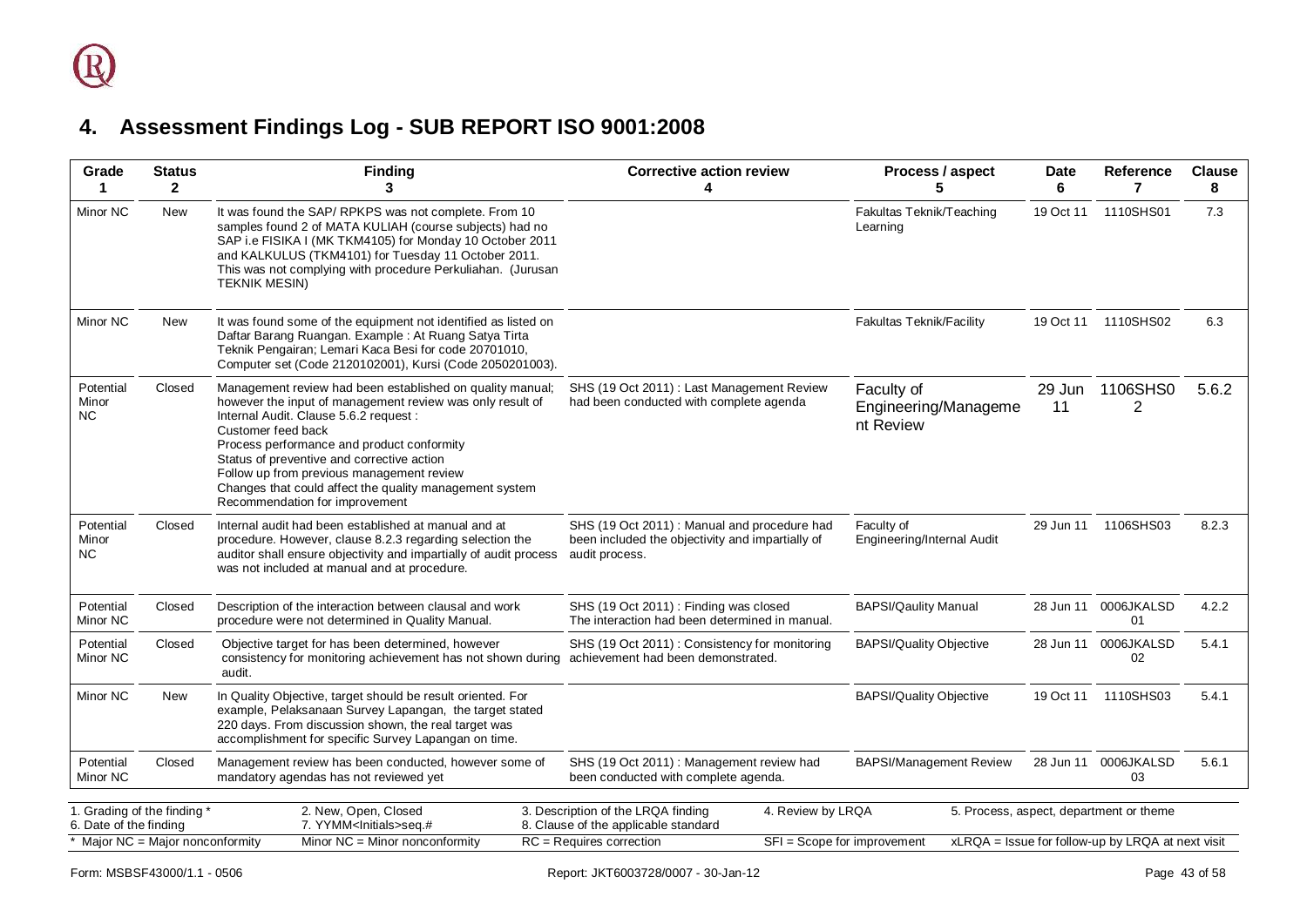<span id="page-43-0"></span>

| Grade<br>1                                            | <b>Status</b><br>$\mathbf{2}$ | <b>Finding</b><br>3                                                                                                                                 | <b>Corrective action review</b>                                                                                                      | Process / aspect<br>5       | <b>Date</b><br>6 | Reference<br>7                                    | <b>Clause</b><br>8 |
|-------------------------------------------------------|-------------------------------|-----------------------------------------------------------------------------------------------------------------------------------------------------|--------------------------------------------------------------------------------------------------------------------------------------|-----------------------------|------------------|---------------------------------------------------|--------------------|
| Minor NC                                              | Closed                        | Exclude Clausal and Description of the interaction between<br>clausal and work procedure were not determined in Quality<br>Manual                   | Verification:<br>17 Oct 11 (LS):<br>Corrective action has been reviewed (CLOSED)                                                     | <b>BAK</b>                  | 28 Jun 11        | 0006JKALSD<br>04                                  | 4.2.2              |
| Minor NC                                              | Closed                        | Management review has been conducted, however some of<br>mandatory agendas has not reviewed yet                                                     | Verification:<br>17 Oct 11 (LS):<br>Corrective action has been reviewed (CLOSED)                                                     | <b>BAK</b>                  |                  | 28 Jun 11 0006JKALSD<br>05                        | 5.6.1              |
| Minor NC                                              | Closed                        | Objective target for has been determined, however<br>consistency for monitoring achievement has not shown during<br>audit                           | Verification:<br>17 Oct 11 (LS):<br>Corrective action has been reviewed (CLOSED)                                                     | <b>BAK</b>                  |                  | 28 Jun 11 0006JKALSD<br>06                        | 5.4.1              |
| Minor NC                                              | Closed                        | Method for Control and Identification of records Retention was<br>not determined. Clausal 4.2.4)                                                    | Verification:<br>11 Oct 11 (LS):<br>Corrective action has been reviewed (CLOSED))                                                    | <b>BAK</b>                  |                  | 28 Jun 11 0006JKALSD<br>07                        | 4.2.4              |
| Minor NC                                              | Closed                        | Quality Manual has not determine :<br>• Exclude Clausal and explanation.<br>• Description of the interaction between clausal and work<br>procedure. | Verification:<br>11 Oct 11 (LS):<br>Corrective action has been reviewed at<br>FAKULTAS MIPA (CLOSED)                                 | F.MIPA                      |                  | 28 Jun 11 0006JKALSD<br>08                        | 4.2.2              |
| Minor NC                                              | Closed                        | Objective target for has been determined, however<br>consistency for monitoring achievement has not shown during<br>audit                           | Verification:<br>11 Oct 11 (LS):<br>Corrective action has been reviewed (CLOSED)                                                     | F.MIPA                      |                  | 28 Jun 11 0006JKALSD<br>10 <sup>1</sup>           | 5.4.1              |
| Minor NC                                              | Closed                        | Management review has been conducted; however some of<br>mandatory agendas have not reviewed yet.                                                   | Verification:<br>11 Oct 11 (LS):<br>Fakultas MIPA and Jurusan Matematika<br>Corrective action has been reviewed founded in<br>order. | F.MIPA                      |                  | 28 Jun 11 0006JKALSD<br>11                        | 5.6.1              |
| Minor NC                                              | Closed                        | External Document used was not monitored properly for listed<br>and distributions controlled                                                        | Verification:<br>11 Oct 11 (LS):<br>Corrective action has been reviewed at Jurusan<br>Kimia (CLOSED)                                 | F.MIPA                      |                  | 28 Jun 11 0006JKALSD<br>12                        | 4.2.3              |
| 1. Grading of the finding *<br>6. Date of the finding |                               | 2. New, Open, Closed<br>7. YYMM <lnitials>seq.#</lnitials>                                                                                          | 3. Description of the LRQA finding<br>4. Review by LRQA<br>8. Clause of the applicable standard                                      |                             |                  | 5. Process, aspect, department or theme           |                    |
| * Major NC = Major nonconformity                      |                               | Minor $NC =$ Minor nonconformity                                                                                                                    | $RC = Requirements correction$                                                                                                       | SFI = Scope for improvement |                  | xLRQA = Issue for follow-up by LRQA at next visit |                    |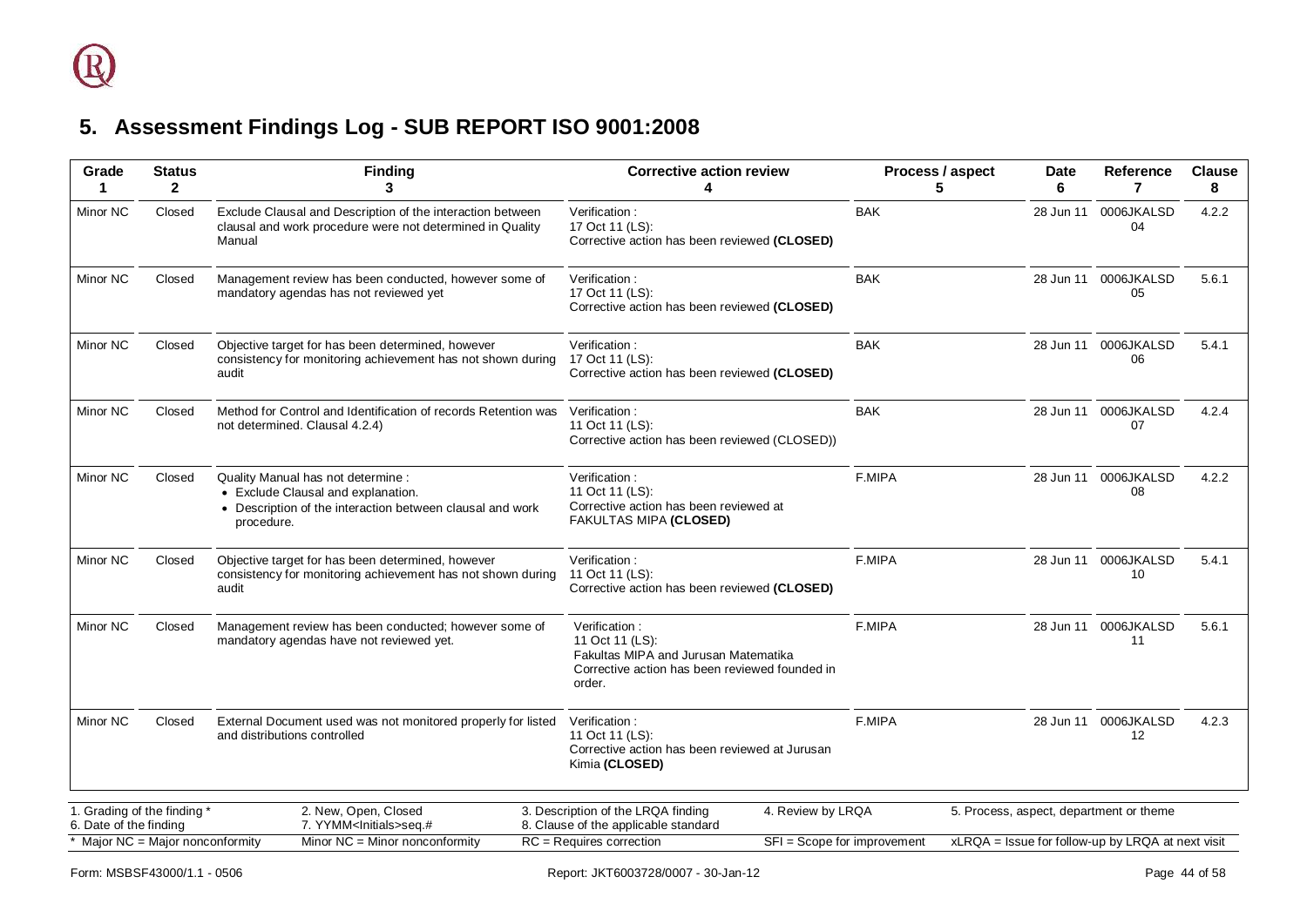

| Grade    | <b>Status</b><br>$\mathbf{2}$ | <b>Finding</b><br>3                                                                                                                                                                                                                                                                                                                                                                 | <b>Corrective action review</b>                                                                                                                                                                                                                                                                                                                                                                                         | Process / aspect<br>C              | <b>Date</b><br>6 | <b>Reference</b>           | <b>Clause</b><br>8 |
|----------|-------------------------------|-------------------------------------------------------------------------------------------------------------------------------------------------------------------------------------------------------------------------------------------------------------------------------------------------------------------------------------------------------------------------------------|-------------------------------------------------------------------------------------------------------------------------------------------------------------------------------------------------------------------------------------------------------------------------------------------------------------------------------------------------------------------------------------------------------------------------|------------------------------------|------------------|----------------------------|--------------------|
| Minor NC | New                           | Laboratory Kimia & Fisika:<br>1. All equipment & Measuring tools were not listed and<br>monitored consistency. Measuring equipment could be<br>planned for calibration or verification retention.<br>2. Label identification was not clear for all bottle, material,<br>Sample test, etc.<br>3. Environment was not kept clean and un-used material was<br>placed with not properly |                                                                                                                                                                                                                                                                                                                                                                                                                         | F.MIPA<br>(Kimia, Fisika, Biology) | 14 Oct 11        | 0007JKALSD<br>01           | 7.6                |
|          |                               | Laboratory(Green House) Biology:<br>1. Label identification was not clear for sample name, status,<br>and expire date.<br>2. Environment was not kept clean and un-used material was<br>placed with not properly.                                                                                                                                                                   |                                                                                                                                                                                                                                                                                                                                                                                                                         |                                    |                  |                            |                    |
| Minor NC | Open                          | Method for Control and Identification of records Retention was<br>not determined. Clausal 4.2.4).                                                                                                                                                                                                                                                                                   | Verification:<br>11 Oct 11 (LS):<br>Fak. MIPA Jurusan. Biologi was not<br>implemented well (OPEN)<br>Fak, MIPA Jurusan Fisika Prodii-S2 was<br>not implemented well (OPEN)<br>Fak, Teknik Jurusan PWK was not<br>implemented well (OPEN).<br>BAK Sub Bag Anggaran & Pendapatan<br>Negara: Retention of records were<br>determined, however system/method for<br>disposition if records was not determined<br>yet (OPEN) | - F.MIPA<br>- PWK (FT)<br>- BAK    |                  | 28 Jun 11 0006JKALSD<br>09 | 4.2.4              |

| i. Grading of the finding *<br>6. Date of the finding | 2. New, Open, Closed<br>. YYMM <lnitials>seɑ.#_</lnitials> | 3. Description of the LRQA finding<br>8. Clause of the applicable standard | 4. Review by LRQA           | 5. Process, aspect, department or theme           |
|-------------------------------------------------------|------------------------------------------------------------|----------------------------------------------------------------------------|-----------------------------|---------------------------------------------------|
| $*$ Major NC = Major nonconformity                    | Minor $NC =$ Minor nonconformity                           | $RC = Reauires correction$                                                 | SFI = Scope for improvement | xLRQA = Issue for follow-up by LRQA at next visit |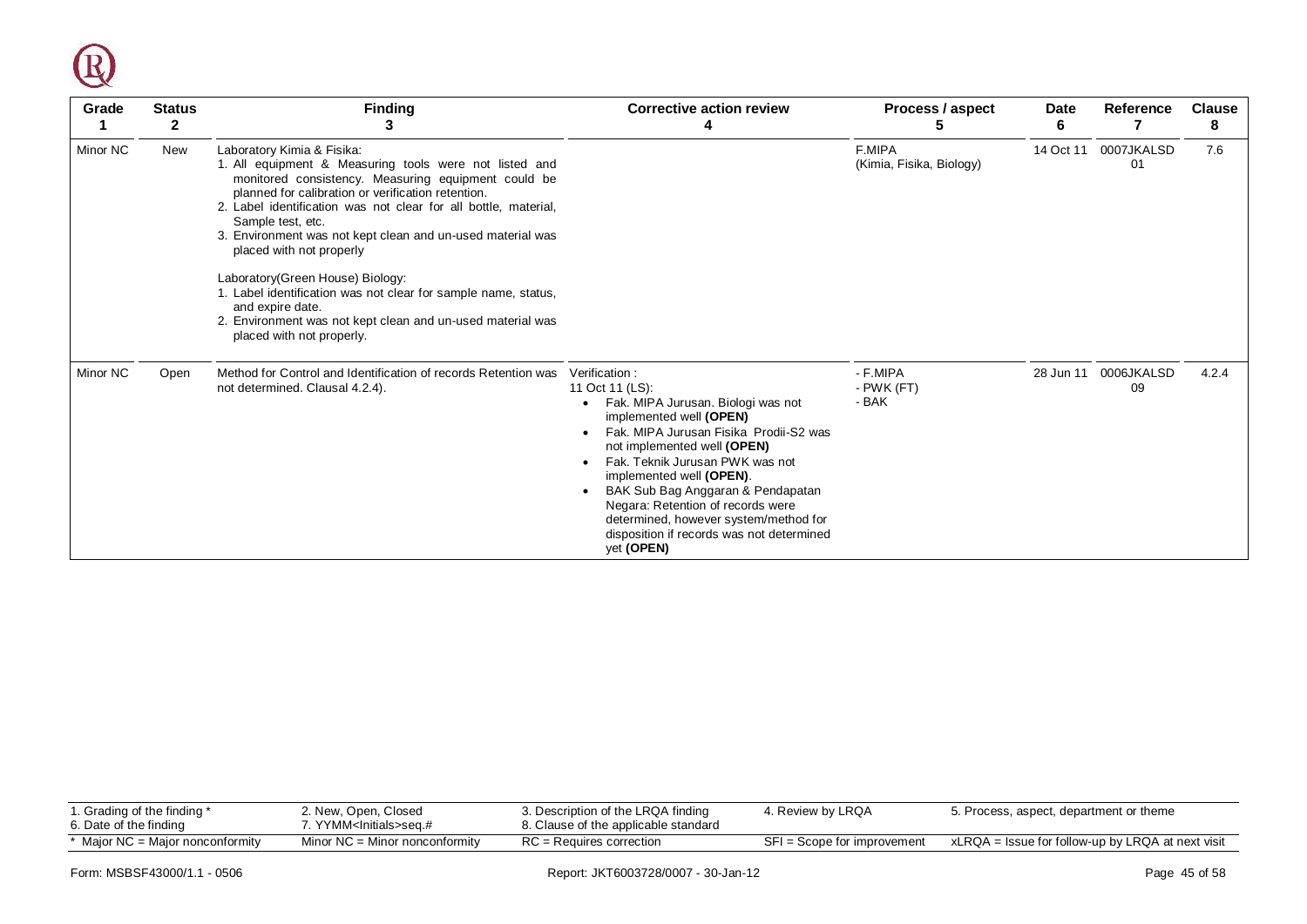<span id="page-45-0"></span>

| Grade                 | <b>Status</b><br>$\mathbf{2}$ | <b>Finding</b><br>3                                                                                                                                                                                         | <b>Corrective action review</b><br>4          | Process / aspect                                   | <b>Date</b><br>6 | <b>Reference</b><br>7 | <b>Clause</b><br>8 |
|-----------------------|-------------------------------|-------------------------------------------------------------------------------------------------------------------------------------------------------------------------------------------------------------|-----------------------------------------------|----------------------------------------------------|------------------|-----------------------|--------------------|
| Minor NC              | <b>New</b>                    | Management review of Kepegawaian was conducted;<br>however the agenda of management review was reffer<br>completely to clausul 5.6 ISO 9001:2008.                                                           |                                               | <b>BAU/Management Review</b>                       | 14 Oct<br>2011   | 1410 ANZ 001          | 5.6                |
| Minor NC              | <b>New</b>                    | Management review of Fakultas Pertanian was conducted;<br>however the agenda of management review was reffer<br>completely to clausul 5.6 ISO 9001:2008.                                                    |                                               | Fakultas<br>Pertanian/Management<br>Review         | 18 Oct<br>2011   | 1810 ANZ 001          | 5.6                |
| Minor NC              | <b>New</b>                    | Management review of Jurusan Budidaya Pertanian was<br>conducted; however the agenda of management review<br>was reffer completely to clausul 5.6 ISO 9001:2008.                                            |                                               | Jurusan Budidaya<br>Pertanian/Management<br>Review | 17 Oct<br>2011   | 1710 ANZ 001          | 5.6                |
| Minor NC              | New                           | Management review of Jurusan Tanah was conducted;<br>however the agenda of management review was reffer<br>completely to clausul 5.6 ISO 9001:2008.                                                         |                                               | Jurusan Tanah/Management<br>Review                 | 17 Oct<br>2011   | 1710 ANZ 002          | 5.6                |
| Minor NC              | <b>New</b>                    | Management review of Jurusan SOSEK was conducted;<br>however the agenda of management review was reffer<br>completely to clausul 5.6 ISO 9001:2008.                                                         |                                               | Jurusan<br>SOSEK/Management<br>Review              | 18 Oct<br>2011   | 1810 ANZ 002          | 5.6                |
| Potential<br>Minor NC | closed                        | There is no evidence of Internal Audit result.                                                                                                                                                              | 11 October 2011<br>It was verified and closed | Document Review BAAK                               |                  | 27 Jun 11 1107ANZ 001 | 8.2.2              |
| Potential<br>Minor NC | closed                        | There is no evidence of Quality Objective monitoring such<br>as every month, every quarter, etc.                                                                                                            | 11 October 2011<br>It was verified and closed | Document Review BAAK                               |                  | 27 Jun 11 1107ANZ 002 | 5.4.1              |
| Potential<br>Minor NC | closed                        | Some of Quality Objective was not reported frequently,<br>such as Ketepatan pelaksanaan proses pengadaan barang.                                                                                            | 11 October 2011<br>It was verified and closed | Document Review BAU                                |                  | 27 Jun 11 1107ANZ 003 | 5.4.1              |
| Potential<br>Minor NC | closed                        | Form Kalender Akademik was established; however<br>revision number was not implemented yet.                                                                                                                 | 11 October 2011<br>It was verified and closed | Spot Audit BAAK                                    |                  | 28 Jun 11 1107ANZ 004 | 4.2.3              |
| Potential<br>Minor NC | closed                        | Implementation of Penerimaan mahasiswa baru ujian tulis<br>(SNMPTN ujian tulis, SPKIns, SPKD, SPMK) was<br>monitored; however Procedure of that activity was not<br>reviewed regarding online registration. | 11 October 2011<br>It was verified and closed | Spot audit BAAK                                    |                  | 28 Jun 11 1107ANZ 005 | 7.5.1              |
| Potential<br>Minor NC | closed                        | Implementation of maintenance programs such as AC,<br>Generator was conducted; however evidence of that<br>activities were not established.                                                                 | 11 October 2011<br>It was verified and closed | Spot Audit BAU                                     |                  | 28 Jun 11 1107ANZ_006 | 7.5.1              |

| 1. Grading of the finding *<br>6. Date of the finding | 2. New, Open, Closed<br>YYMM <lnitials>seq.#</lnitials> | 3. Description of the LRQA finding<br>8. Clause of the applicable standard | . Review by LRQA            | 5. Process, aspect, department or theme           |
|-------------------------------------------------------|---------------------------------------------------------|----------------------------------------------------------------------------|-----------------------------|---------------------------------------------------|
| * Maior NC = Maior nonconformity                      | Minor $NC =$ Minor nonconformity                        | $RC = Requires correction$                                                 | SFI = Scope for improvement | xLRQA = Issue for follow-up by LRQA at next visit |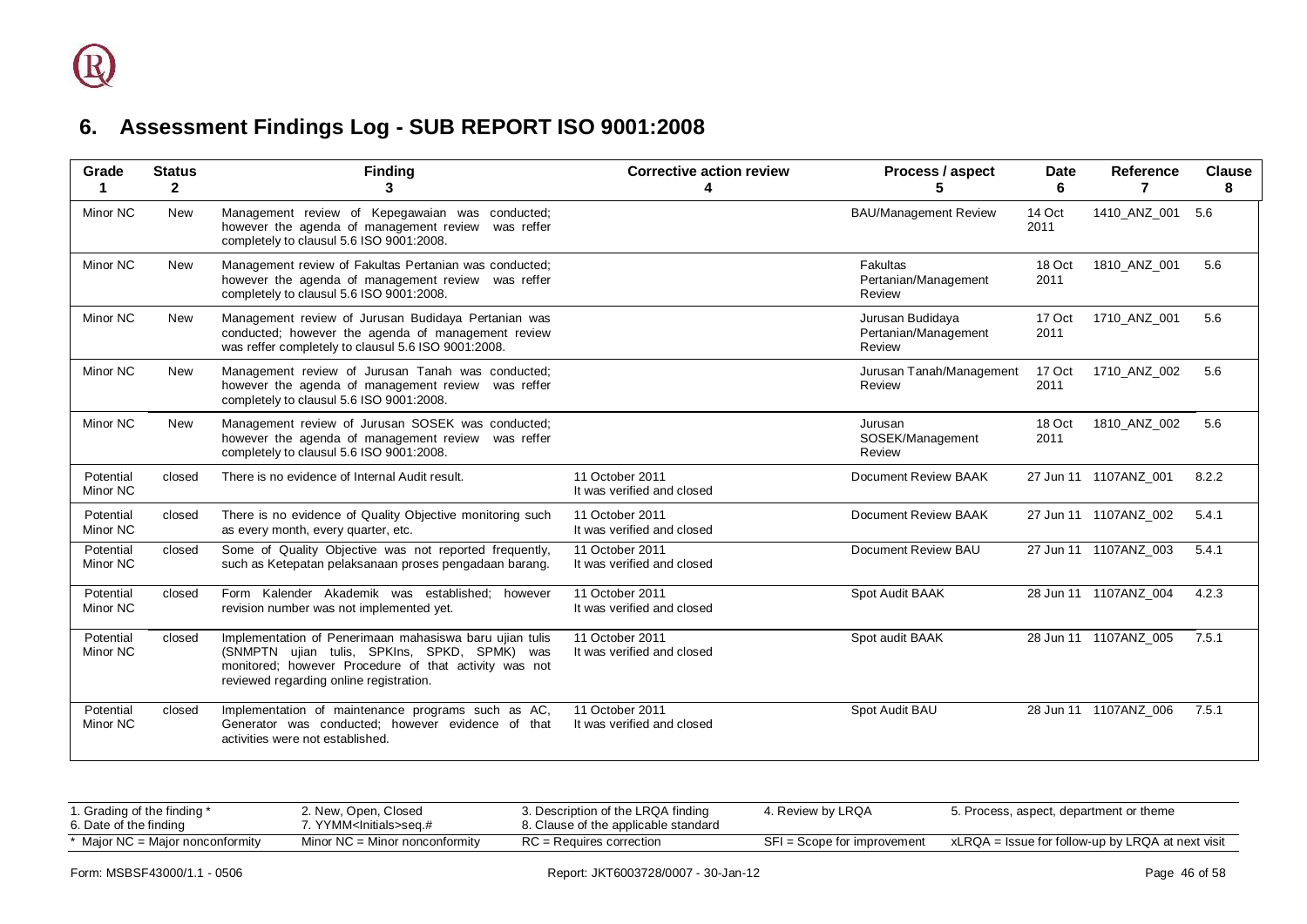<span id="page-46-0"></span>

| Grade           | <b>Status</b><br>$\mathbf{2}$ | <b>Finding</b><br>з                                                                                                                                                                                                                                                                                                                                                                                                                               | <b>Corrective action review</b>                                                                                                                                                                        | Process / aspect<br>5 | <b>Date</b><br>6 | Reference                      | <b>Clause</b><br>8 |
|-----------------|-------------------------------|---------------------------------------------------------------------------------------------------------------------------------------------------------------------------------------------------------------------------------------------------------------------------------------------------------------------------------------------------------------------------------------------------------------------------------------------------|--------------------------------------------------------------------------------------------------------------------------------------------------------------------------------------------------------|-----------------------|------------------|--------------------------------|--------------------|
| <b>Minor NC</b> | New                           | Currently policlinic services covered also for public and<br>insurance but have no a permit from regulator<br>Some measuring equipment was not calibrated yet ;pipette,<br>"tensimeter", weighing scale only by Supplier<br>Expired Medicine and Reagent were found i.e. Widal, (2007)<br>blood test (2010), corsabitol (August 2011) (It was followed<br>up prior closing meeting)<br>Recorded evidence the Daily QC of Cobas, prior analysis as | Point -3-4 already followed up prior closing<br>meeting however for point 1-2 still in process                                                                                                         | Policlinic            |                  | 24 Oct 11 1110DGX19            | 6.3.               |
|                 |                               | per work instruction was not found                                                                                                                                                                                                                                                                                                                                                                                                                |                                                                                                                                                                                                        |                       |                  |                                |                    |
| <b>Minor NC</b> | New                           | The forms and records shown in the audits process were not<br>controlled document for example Laporan Hasil Audit (LHA<br>and LHR), audit questionnaires and borang-borang.                                                                                                                                                                                                                                                                       | Action plan has to be made by auditee and send<br>to LRQA within 90 days from closing meeting. The<br>action plan consist of investigation of root cause<br>problem and corrective action to be taken. | <b>SPI</b>            |                  | 18 Oct 11 1110JKADGX<br>/FBZ18 | 4.2.3              |
| <b>Minor NC</b> | New                           | Audit frequency, duration and exceptions condition which<br>can affect audit plan, and auditor competency's<br>requirements has not been defined the procedure of audit<br>"Audit Chapter" Doc no 0001001000 Rev 2, dated on 19<br>Sept 2011.                                                                                                                                                                                                     | Action plan has to be made by auditee and send<br>to LRQA within 90 days from closing meeting. The<br>action plan consist of investigation of root cause<br>problem and corrective action to be taken. | SPI                   |                  | 18 Oct 11 1110JKADGX<br>/FBZ17 | 8.2.2              |
|                 |                               | Integrated audit was initially planned to be conducted in<br>February 2011, however it was delayed for five months to<br>August, 2011                                                                                                                                                                                                                                                                                                             |                                                                                                                                                                                                        |                       |                  |                                |                    |
| Minor NC        | <b>New</b>                    | There was no requirements has been set to ensure that<br>time to reporting audit result, and time to response corrective<br>actions are taken without undue delay.                                                                                                                                                                                                                                                                                | Action plan has to be made by auditee and send<br>to LRQA within 90 days from closing meeting. The<br>action plan consist of investigation of root cause                                               | <b>PJM</b>            |                  | 18 Oct 11 1110JKADGX<br>/FBZ16 | 8.2.2              |
|                 |                               | The audit summary was not supported by the audit forms<br>which define corrective actions and their causes, and<br>Follow-up activities were not including the verification of the<br>actions. Some evidences are: audit conducted in June 15,<br>2011 to Faculty of Economy, and June 17, 2011 to Jurusan<br>Ekonomi                                                                                                                             | problem and corrective action to be taken.                                                                                                                                                             |                       |                  |                                |                    |

| 1. Grading of the finding *<br>6. Date of the finding | 2. New, Open, Closed<br>. YYMM <lnitials>seq.#_</lnitials> | 3. Description of the LRQA finding<br>8. Clause of the applicable standard | 1. Review by LRQA             | 5. Process, aspect, department or theme           |
|-------------------------------------------------------|------------------------------------------------------------|----------------------------------------------------------------------------|-------------------------------|---------------------------------------------------|
| * Major NC = Major nonconformity                      | Minor $NC =$ Minor nonconformity                           | $RC =$ Requires correction                                                 | $SFI = Score for improvement$ | xLRQA = Issue for follow-up by LRQA at next visit |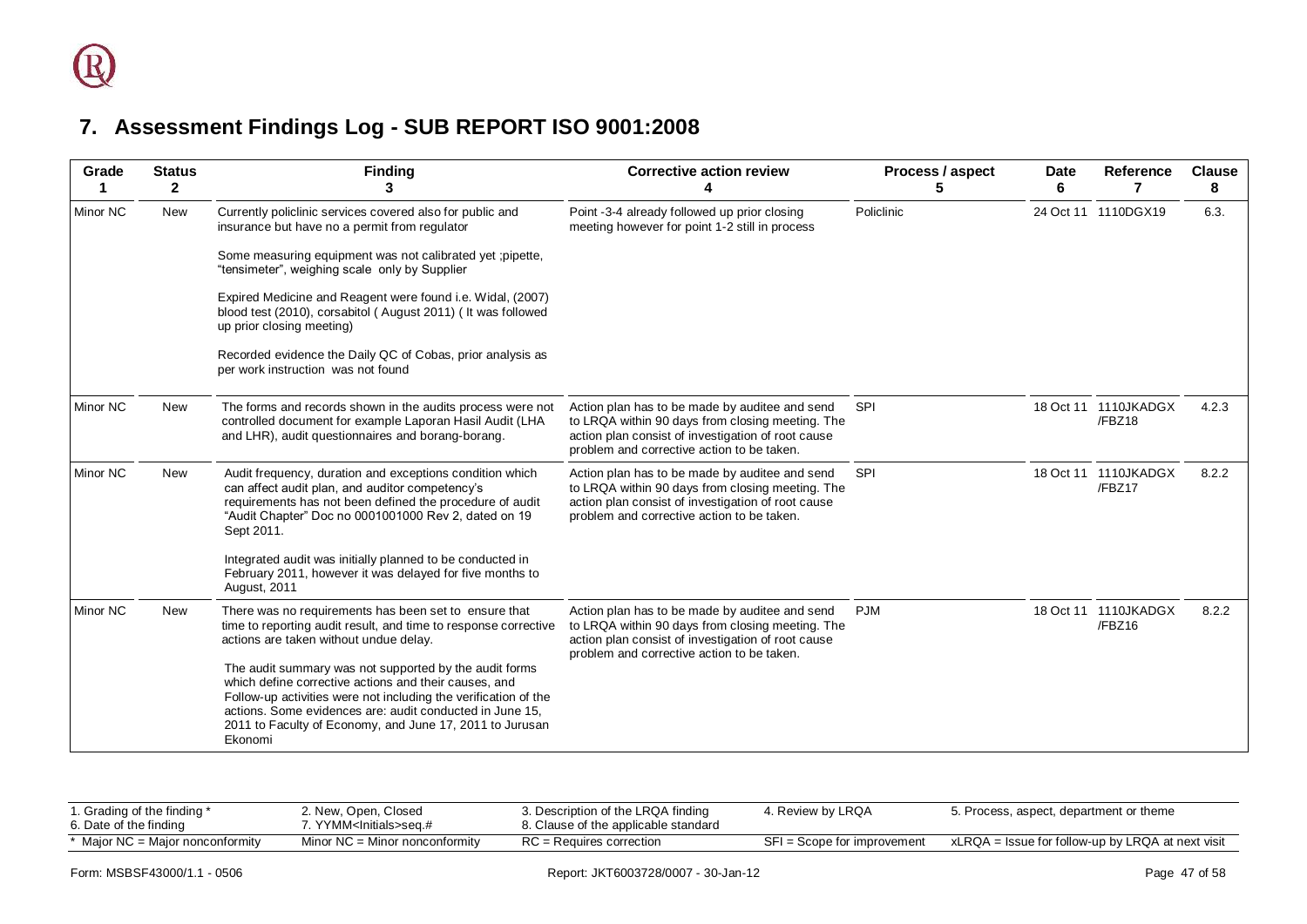

| Grade<br>1      | <b>Status</b><br>$\mathbf{2}$ | <b>Finding</b><br>3                                                                                                                                                                                                                                                                                                                                                                                                                                                                                                                           | <b>Corrective action review</b>                                                                                                                                                                        | Process / aspect<br>5 | <b>Date</b><br>6 | Reference<br>7                 | <b>Clause</b><br>8 |
|-----------------|-------------------------------|-----------------------------------------------------------------------------------------------------------------------------------------------------------------------------------------------------------------------------------------------------------------------------------------------------------------------------------------------------------------------------------------------------------------------------------------------------------------------------------------------------------------------------------------------|--------------------------------------------------------------------------------------------------------------------------------------------------------------------------------------------------------|-----------------------|------------------|--------------------------------|--------------------|
| <b>Minor NC</b> | New                           | There was a meeting in 3 March 2011 discussing<br>preparation of the new semester and another meeting<br>(without date) discussing 11 agenda, however feed back<br>from student, status of corrective and preventive action,<br>follow-up actions from previous management reviews and<br>internal audit findings were not discussed in the meeting<br>and recorded in the minutes.<br>Minutes of meeting only stated bullet point of the item<br>discussed and there was no explanation of the items had<br>been discussed.                  | Action plan has to be made by auditee and send<br>to LRQA within 90 days from closing meeting. The<br>action plan consist of investigation of root cause<br>problem and corrective action to be taken. | Jurusan Akuntansi     |                  | 17 Oct 11 1110JKADGX<br>/FBZ15 | 5.6.2              |
|                 |                               | The format of the minutes of meeting could be structured<br>better by adding column of discussion, person in charge,<br>date expected of corrective action plan/taken and the status<br>of items discussion                                                                                                                                                                                                                                                                                                                                   |                                                                                                                                                                                                        |                       |                  |                                |                    |
| <b>Minor NC</b> | <b>New</b>                    | Tutors performance is available for Semester 1 Year<br>2010/2011. A sample was taken of Dr. Ali Djamhuri, and he<br>was rated high by the student: .4.17 (max 5) as a result of an<br>averages value of Akuntansi Lanjut, Audit Laboratory, and<br>Management Lintas Budaya. In some points in the<br>questionnaires he was rated 3, and It was not found in<br>details the data evaluation and analysis, corrective action<br>plan and the status of the subject when he was rated low by<br>the student, for tutor performance improvement. | Action plan has to be made by auditee and send<br>to LRQA within 90 days from closing meeting. The<br>action plan consist of investigation of root cause<br>problem and corrective action to be taken. | Jurusan Akuntansi     |                  | 17 Oct 11 1110JKAESX/<br>FBZ14 | 8.4a<br>8.4. b     |
|                 |                               | It was found in the Renstra 2007 to 2009 (page 15), there<br>was a decrease significantly in the number of student<br>interested to study in under graduate program, however<br>there was no analysis to evaluate the data.                                                                                                                                                                                                                                                                                                                   |                                                                                                                                                                                                        |                       |                  |                                |                    |
|                 |                               | It was found that IPK was summarized very briefly only on<br>the average, and there was no further evaluation on the IPK<br>to give a comprehensive analysis on the IPK, whether it is<br>distributed normally or need further improvement. For<br>example Murih Yuwono has IPK 2.86 and he was just<br>passed paper test for undergraduate student, although the<br>IPK is below average.                                                                                                                                                    |                                                                                                                                                                                                        |                       |                  |                                |                    |

| 1. Grading of the finding *<br>6. Date of the finding | 2. New, Open, Closed<br>7. YYMM <initials>seɑ.#_</initials> | 3. Description of the LRQA finding<br>8. Clause of the applicable standard | 4. Review by LRQA           | 5. Process, aspect, department or theme           |
|-------------------------------------------------------|-------------------------------------------------------------|----------------------------------------------------------------------------|-----------------------------|---------------------------------------------------|
| Major NC = Major nonconformity                        | Minor $NC =$ Minor nonconformity                            | $RC = Reauires correction$                                                 | SFI = Scope for improvement | xLRQA = Issue for follow-up by LRQA at next visit |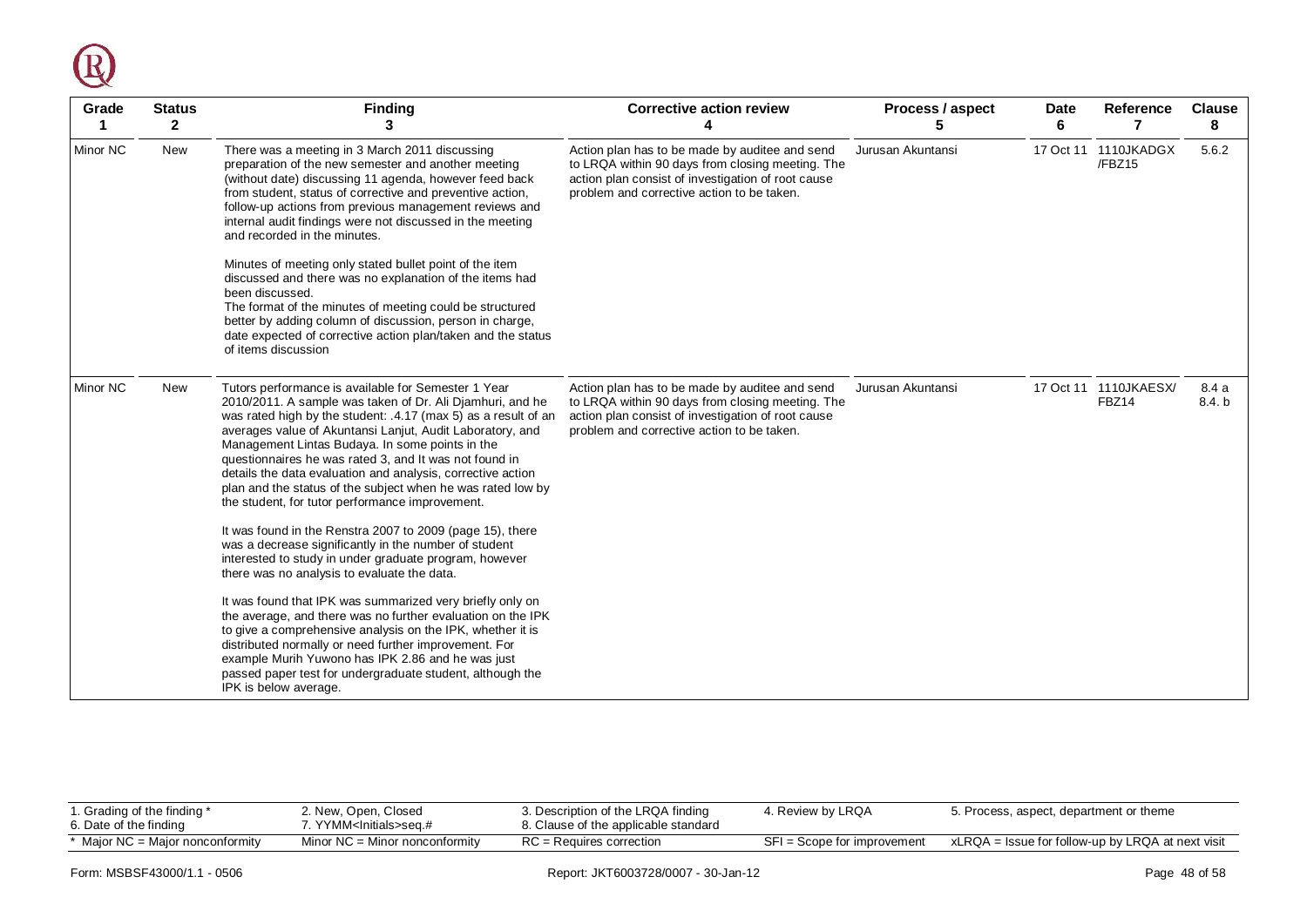

| Grade           | <b>Status</b><br>$\mathbf{2}$ | <b>Finding</b>                                                                                                                                                                                                                                                         | <b>Corrective action review</b>                                                                                                                                                                        | Process / aspect                   | Date<br>6 | Reference                      | <b>Clause</b><br>8 |
|-----------------|-------------------------------|------------------------------------------------------------------------------------------------------------------------------------------------------------------------------------------------------------------------------------------------------------------------|--------------------------------------------------------------------------------------------------------------------------------------------------------------------------------------------------------|------------------------------------|-----------|--------------------------------|--------------------|
| Minor NC        | <b>New</b>                    | Management Review has been conducted in 25 Feb 2011,<br>however feed back from student, status of corrective and<br>preventive action and follow-up actions from previous<br>management reviews and internal audit findings were not<br>discussed.                     | Action plan has to be made by auditee and send<br>to LRQA within 90 days from closing meeting. The<br>action plan consist of investigation of root cause<br>problem and corrective action to be taken. | S2 MM (Magister of<br>Management)  | 14 Oct 11 | 1110JKAFBZ<br>13               | 5.6.2              |
|                 |                               | The format of the minutes of meeting could be structured<br>better by adding column of discussion, person in charge,<br>date expected of corrective action plan/taken and the status<br>of items discussion                                                            |                                                                                                                                                                                                        |                                    |           |                                |                    |
| <b>Minor NC</b> | New                           | It was found in the Renstra the data collection and analysis<br>for timelines of study, IPK and number of student for the<br>year 2007 to 2009; however there was no data analysis for<br>those indicators in year 2010 and 2011, to see the trend and<br>improvement. | Action plan has to be made by auditee and send<br>to LRQA within 90 days from closing meeting. The<br>action plan consist of investigation of root cause<br>problem and corrective action to be taken. | S2 MM (Magister of<br>Management)  |           | 14 Oct 11 1110JKAESX/<br>FBZ12 | 8.4.a<br>8.4.c     |
|                 |                               | There was Evaluation written for lecture Noermijati in year<br>2010/2011, however The data collected in the Evaluasi<br>Kinerja Dosen was not analyzed and evaluated for further<br>improvement.                                                                       |                                                                                                                                                                                                        |                                    |           |                                |                    |
| Minor NC        | New                           | Management Review has been conducted in 23 March 2011<br>and 26 Aug 2011, however feed back from student, status of<br>corrective and preventive action and follow-up actions from<br>previous management reviews were not discussed.                                  | Action plan has to be made by auditee and send<br>to LRQA within 90 days from closing meeting. The<br>action plan consist of investigation of root cause<br>problem and corrective action to be taken. | S2 PMIE (Magister of<br>Economics) |           | 14 Oct 11 1110JKAFBZ<br>11     | 5.6.2              |
|                 |                               | The format of the minutes of meeting could be structured<br>better by adding column of discussion, person in charge,<br>date expected of corrective action plan/taken and the status<br>of items discussion                                                            |                                                                                                                                                                                                        |                                    |           |                                |                    |

| r. Grading of the finding *<br>6. Date of the finding | 2. New, Open, Closed<br>7. YYMM <initials>seq.#</initials> | 3. Description of the LRQA finding<br>8. Clause of the applicable standard | . Review by LRQA              | 5. Process, aspect, department or theme           |
|-------------------------------------------------------|------------------------------------------------------------|----------------------------------------------------------------------------|-------------------------------|---------------------------------------------------|
| * Major NC = Major nonconformity                      | Minor $NC =$ Minor nonconformity                           | $RC =$ Requires correction                                                 | $SFI = Score for improvement$ | xLRQA = Issue for follow-up by LRQA at next visit |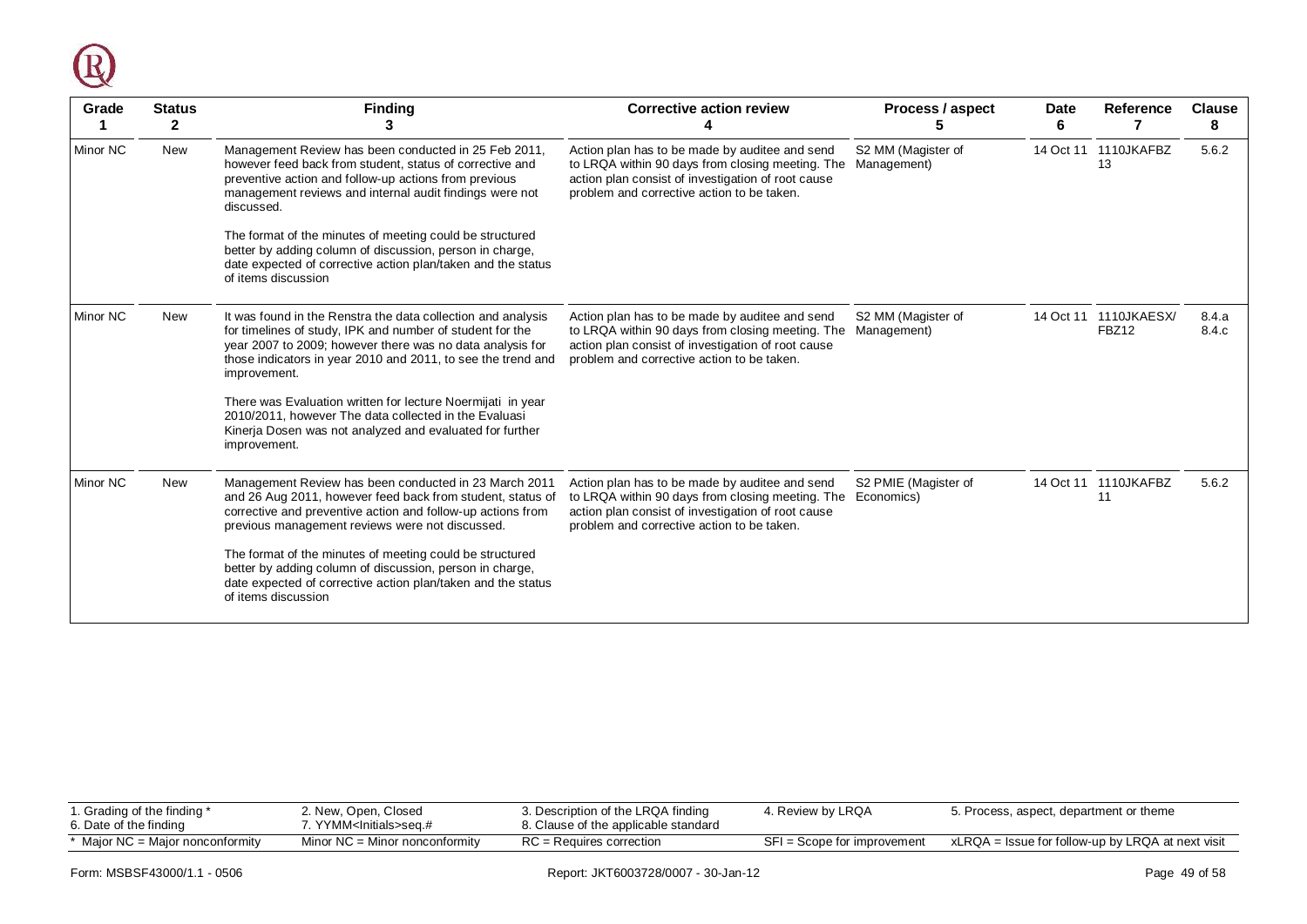

| Grade           | <b>Finding</b><br><b>Corrective action review</b><br><b>Status</b><br>$\mathbf{2}$ |                                                                                                                                                                                                                                                                                                                                                                                                                                                                                                                                                                     | Process / aspect                                                                                                                                                                                       | Date<br>6                          | Reference | <b>Clause</b><br>8             |                |
|-----------------|------------------------------------------------------------------------------------|---------------------------------------------------------------------------------------------------------------------------------------------------------------------------------------------------------------------------------------------------------------------------------------------------------------------------------------------------------------------------------------------------------------------------------------------------------------------------------------------------------------------------------------------------------------------|--------------------------------------------------------------------------------------------------------------------------------------------------------------------------------------------------------|------------------------------------|-----------|--------------------------------|----------------|
| <b>Minor NC</b> | New                                                                                | It was found in the Renstra the data collection and analysis<br>for timelines of study and IPK for the year 2007 to 2009;<br>however there was no data analysis for those indicators in<br>year 2010 and 2011, to see the trend and improvement.<br>There was no Evaluation written for lecture Dwi Budi<br>Santoso SE, MS, PhD from student and also it was not<br>found in the Summary or Rekap Evaluasi Kinerja Dosen in<br>year 2010/2011.<br>The data collected in the Rekap Evaluasi Kinerja Dosed was<br>not analyzed and evaluated for further improvement. | Action plan has to be made by auditee and send<br>to LRQA within 90 days from closing meeting. The<br>action plan consist of investigation of root cause<br>problem and corrective action to be taken. | S2 PMIE (Magister of<br>Economics) | 14 Oct 11 | 1110JKAESX/<br><b>FBZ10</b>    | 8.4.a<br>8.4.c |
| Minor NC        | New                                                                                | Management Review has been conducted in 10 Nov 2010,                                                                                                                                                                                                                                                                                                                                                                                                                                                                                                                | Action plan has to be made by auditee and send                                                                                                                                                         | Ph D Management Program            |           | 13 Oct 11 1110JKAESX/          | 5.6.2          |
|                 |                                                                                    | however feed back from student, status of corrective and<br>preventive action and follow-up actions from previous<br>management reviews were not discussed.                                                                                                                                                                                                                                                                                                                                                                                                         | to LRQA within 90 days from closing meeting. The<br>action plan consist of investigation of root cause<br>problem and corrective action to be taken.                                                   |                                    |           | FBZ09                          |                |
|                 |                                                                                    | The format of the minutes of meeting could be structured<br>better by adding column of discussion, person in charge,<br>date expected of corrective action plan/taken and the status<br>of items discussion                                                                                                                                                                                                                                                                                                                                                         |                                                                                                                                                                                                        |                                    |           |                                |                |
| <b>Minor NC</b> | New                                                                                | Tutors performance is available for Semester Ganjil Year<br>2010/2011. Three samples was picked: Prof Eka Afnan, Dr<br>Mintarti Rahayu, and Prof Armanu. They were rated high by<br>the student: .4.9, 4.5 and .4.8 in the scale of max 5. There<br>were also suggestions listed for the tutors concerning the<br>teaching learning method and tutor's soft skills; however<br>there was no evidence showed that the suggestions have<br>been discussed and evaluate for tutor performance<br>improvement.                                                          | Action plan has to be made by auditee and send<br>to LRQA within 90 days from closing meeting. The<br>action plan consist of investigation of root cause<br>problem and corrective action to be taken. | Ph D Management Program            |           | 13 Oct 11 1110JKAESX/<br>FBZ08 | 8.4 a          |

| 1. Grading of the finding *<br>6. Date of the finding | 2. New, Open, Closed<br>7. YYMM <initials>seq.#</initials> | 3. Description of the LRQA finding<br>8. Clause of the applicable standard | . Review by LRQA              | 5. Process, aspect, department or theme           |
|-------------------------------------------------------|------------------------------------------------------------|----------------------------------------------------------------------------|-------------------------------|---------------------------------------------------|
| * Maior NC = Maior nonconformity                      | Minor $NC =$ Minor nonconformity                           | $RC =$ Requires correction                                                 | $SFI = Score for improvement$ | xLRQA = Issue for follow-up by LRQA at next visit |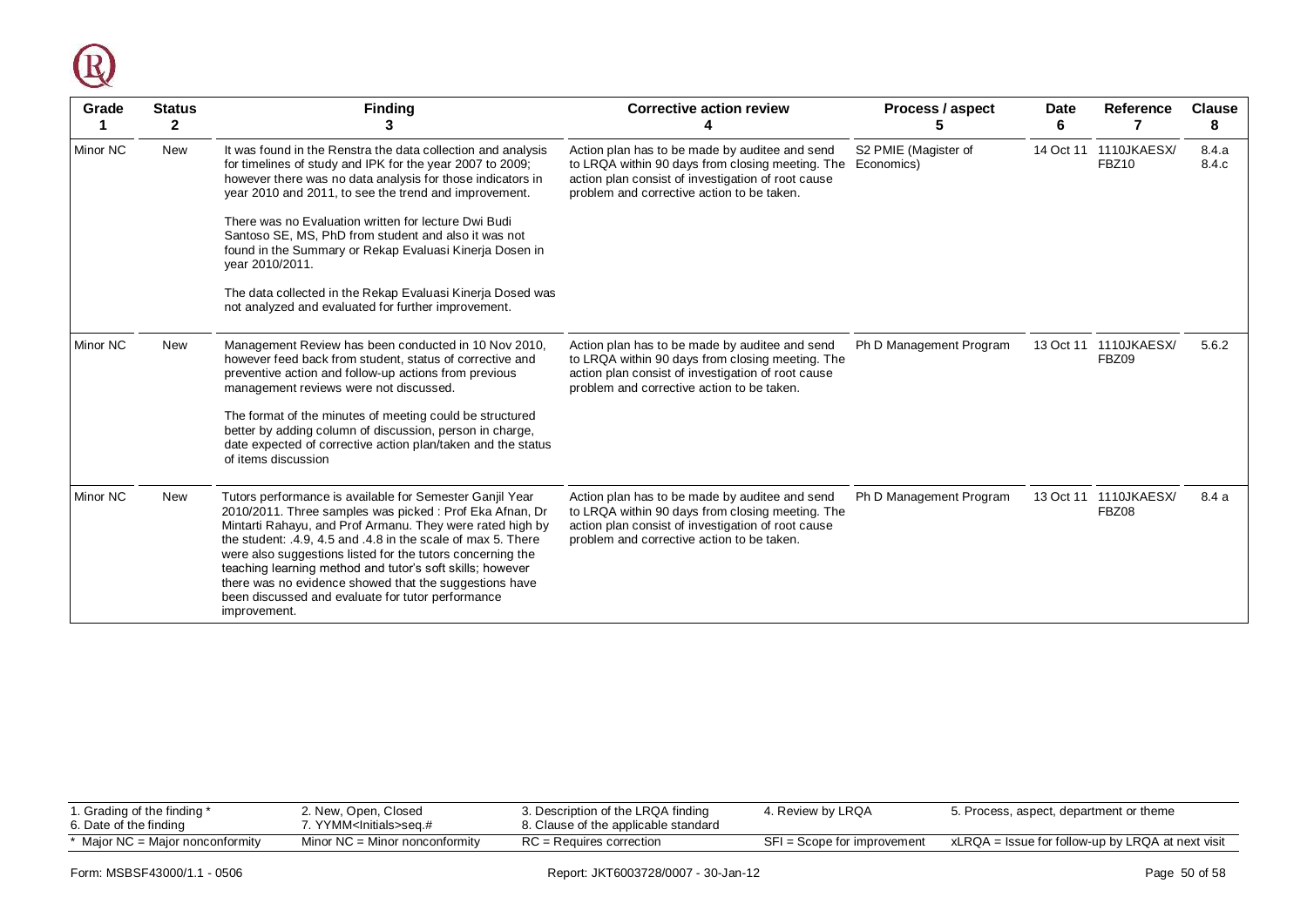

| Grade<br>1. | <b>Status</b><br>$\overline{2}$ | <b>Finding</b><br>3                                                                                                                                                                                                                                                                                                                                                                                                                                                     | <b>Corrective action review</b>                                                                                                                                                                        | Process / aspect     | <b>Date</b><br>6 | Reference<br>7                        | <b>Clause</b><br>8 |
|-------------|---------------------------------|-------------------------------------------------------------------------------------------------------------------------------------------------------------------------------------------------------------------------------------------------------------------------------------------------------------------------------------------------------------------------------------------------------------------------------------------------------------------------|--------------------------------------------------------------------------------------------------------------------------------------------------------------------------------------------------------|----------------------|------------------|---------------------------------------|--------------------|
| Minor NC    | <b>New</b>                      | There were 40 student feedbacks of various matters during<br>August 2010 to September 2011 captured in web based -<br>online SISKA - and there was no procedure and standard<br>service to response the input from student.<br>The data have been collected to figure the performance of<br>tutors every year, for example it was found that in Ilmu<br>Manajemen Atim Djazuli has index of 32 SKS compared to<br>the requirements 12 - 18 max SKS the tutor can teach, | Action plan has to be made by auditee and send<br>to LRQA within 90 days from closing meeting. The<br>action plan consist of investigation of root cause<br>problem and corrective action to be taken. | Jurusan Management   |                  | 12 Oct 11 1110JKAESX/<br><b>FBZ07</b> | 8.4a               |
|             |                                 | however there is no evaluation where actions needs can be<br>made for continual improvement.                                                                                                                                                                                                                                                                                                                                                                            |                                                                                                                                                                                                        |                      |                  |                                       |                    |
| Minor NC    | <b>New</b>                      | There is a documented procedure established to define the<br>record controls, however the list of records has not been<br>completed with identification, storage, protection, retrieval,<br>retention time and disposition of records.                                                                                                                                                                                                                                  | Action plan has to be made by auditee and send<br>to LRQA within 90 days from closing meeting. The<br>action plan consist of investigation of root cause<br>problem and corrective action to be taken. | Jurusan Manajemen    |                  | 12 Oct 11 1110JKAESX/<br>FBZ06        | 4.2.4              |
| Minor NC    | <b>New</b>                      | Management Review has been conducted in several<br>meetings, 7 Feb 2011, 13 April 2011, 2 May 20011, and 6<br>June 2011, however feed back, process performance,<br>status of corrective and preventive action and follow-up<br>actions from previous management reviews were not<br>discussed.                                                                                                                                                                         | Action plan has to be made by auditee and send<br>to LRQA within 90 days from closing meeting. The<br>action plan consist of investigation of root cause<br>problem and corrective action to be taken. | Jurusan Manajemen    |                  | 12 Oct 11 1110JKAESX/<br>FBZ05        | 5.6.2              |
|             |                                 | The format of the minutes of meeting could be structured<br>better by adding column of discussion, person in charge,<br>date expected of corrective action plan/taken and the status<br>of items discussion                                                                                                                                                                                                                                                             |                                                                                                                                                                                                        |                      |                  |                                       |                    |
| Minor NC    | New                             | Management Review has been conducted in several<br>meeting during 2011 however feed back, process<br>performance, status of corrective and preventive action was<br>not discussed in the meeting.                                                                                                                                                                                                                                                                       | Action plan has to be made by auditee and send<br>to LRQA within 90 days from closing meeting. The<br>action plan consist of investigation of root cause<br>problem and corrective action to be taken. | Jurusan Ilmu Ekonomi |                  | 11 Oct 11 1110JKADGX<br>/FBZ04        | 5.6.2              |
|             |                                 | The format of the minutes of meeting could be structured<br>better by adding column of discussion, person in charge,<br>date expected of corrective action plan/taken and the status<br>of items discussion                                                                                                                                                                                                                                                             |                                                                                                                                                                                                        |                      |                  |                                       |                    |
|             |                                 |                                                                                                                                                                                                                                                                                                                                                                                                                                                                         |                                                                                                                                                                                                        |                      |                  |                                       |                    |

| i. Grading of the finding *      | 2. New, Open, Closed             | 3. Description of the LRQA finding   | . Review by LRQA            | 5. Process, aspect, department or theme           |
|----------------------------------|----------------------------------|--------------------------------------|-----------------------------|---------------------------------------------------|
| 6. Date of the finding           | YYMM <lnitials>sea.#</lnitials>  | 8. Clause of the applicable standard |                             |                                                   |
| Major $NC =$ Major nonconformity | Minor $NC =$ Minor nonconformity | $RC =$ Requires correction           | SFI = Scope for improvement | xLRQA = Issue for follow-up by LRQA at next visit |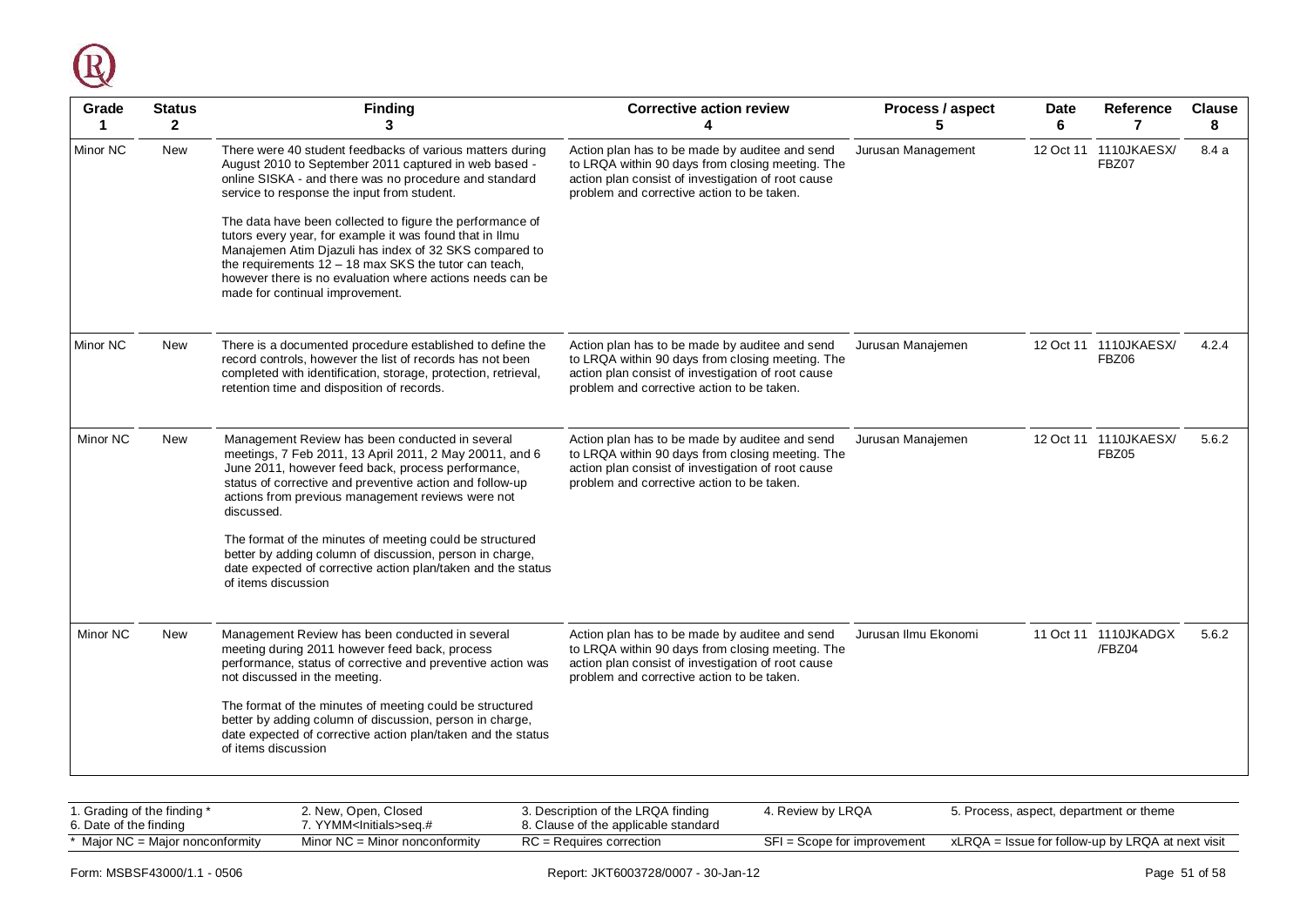Q

| Grade<br>1                                            | <b>Status</b><br>$\mathbf{2}$ | <b>Finding</b><br>3                                                                                                                                                                                                                                                                                                                                                                                                                                                                                                                                                                                                                                                                                                                                                                                                                                                                                                                                                                                                                                                                                                                                                                                                                                                                                                                                                                                                                                                                                                                                                                            | <b>Corrective action review</b><br>Δ                                                                                                                                                                   | Process / aspect<br>5 | Date<br>6 | Reference<br>7                                    | <b>Clause</b><br>8 |
|-------------------------------------------------------|-------------------------------|------------------------------------------------------------------------------------------------------------------------------------------------------------------------------------------------------------------------------------------------------------------------------------------------------------------------------------------------------------------------------------------------------------------------------------------------------------------------------------------------------------------------------------------------------------------------------------------------------------------------------------------------------------------------------------------------------------------------------------------------------------------------------------------------------------------------------------------------------------------------------------------------------------------------------------------------------------------------------------------------------------------------------------------------------------------------------------------------------------------------------------------------------------------------------------------------------------------------------------------------------------------------------------------------------------------------------------------------------------------------------------------------------------------------------------------------------------------------------------------------------------------------------------------------------------------------------------------------|--------------------------------------------------------------------------------------------------------------------------------------------------------------------------------------------------------|-----------------------|-----------|---------------------------------------------------|--------------------|
| Minor NC                                              | New                           | Data Analysis and of monitoring of the measurement was<br>not fully implemented, for example:<br>Time to finish study less than 4 years is conducted<br>a.<br>every semester, and the number for 2011 is 30%,<br>however it is not stated clearly whether the number is<br>a target or actual achievement.<br>The number of student who finish the study less than<br>b.<br>4 years in 2010 was 29,5% while in 2009 is 34,8%,<br>however there is no documented root-cause analysis<br>and corrective or preventive action taken.<br>It was discussed that one contributing factor that<br>C.<br>affecting the timeliness of study is score of TOEFL.<br>The LDC is provided to the student, and so far no data<br>available whether the LDC is an effective corrective<br>answer to the timeliness of the student to finish the<br>study.<br>The number of drop out is considered small 0.89%.<br>d.<br>Preventive action was taken by sending letter to the<br>students and his/her parents. Fifteen students with<br>bad record of academic index was invited to the<br>meeting in Feb 17, 2011 to prevent the number of<br>drop out from being increase, and only five attended<br>the meeting. List of attendance is available (dated on<br>May 30 <sup>th</sup> 2011). The discussion during the meeting<br>was not recorded.<br>The Number of student who has academics index<br>е.<br>more than 3,00 at the end of semester 2010/2011<br>was not available yet. The number of student with<br>academic index $<$ 2.75 in 2010/2011 compared to<br>2009/2010 was increased from 0 to 5, | Action plan has to be made by auditee and send<br>to LRQA within 90 days from closing meeting. The<br>action plan consist of investigation of root cause<br>problem and corrective action to be taken. | Jurusan Ilmu Ekonomi  |           | 11 Oct 11 1110 JKAFBZ<br>03                       | 8.4 a.<br>8.4. b   |
| Minor NC                                              | <b>New</b>                    | Management Review has been conducted in several<br>meeting during 2011:3 January, 15 March, , 23 May, 15 July,<br>24 Aug (Internal Audits) and 5 April (Organizational change),<br>however feed back, process performance, status of<br>corrective and preventive action was not discussed.<br>The format of the minutes of meeting could be structured<br>better by adding column of discussion, person in charge,<br>date expected of corrective action plan/taken and the status                                                                                                                                                                                                                                                                                                                                                                                                                                                                                                                                                                                                                                                                                                                                                                                                                                                                                                                                                                                                                                                                                                            | Action plan has to be made by auditee and send<br>to LRQA within 90 days from closing meeting. The<br>action plan consist of investigation of root cause<br>problem and corrective action to be taken. | Fakultas Ekonomi      |           | 11 Oct 11 1110JKADGX<br>/FBZ02                    | 5.6.2              |
| Minor NC                                              | New                           | of items discussion.<br>The input of the feedback data has not been analyzed<br>(categorized, percentage). For example feedback from Reny                                                                                                                                                                                                                                                                                                                                                                                                                                                                                                                                                                                                                                                                                                                                                                                                                                                                                                                                                                                                                                                                                                                                                                                                                                                                                                                                                                                                                                                      | Action plan has to be made by auditee and send<br>to LRQA within 90 days from closing meeting. The                                                                                                     | Fakultas Ekonomi      |           | 11 Oct 11 1110JKADGX<br>/FBZ01                    | 8.4.a              |
|                                                       |                               | Yustina NIM 0910230115 in Sept 9, 2011 about schedule<br>has not been responded.                                                                                                                                                                                                                                                                                                                                                                                                                                                                                                                                                                                                                                                                                                                                                                                                                                                                                                                                                                                                                                                                                                                                                                                                                                                                                                                                                                                                                                                                                                               | action plan consist of investigation of root cause<br>problem and corrective action to be taken.                                                                                                       |                       |           |                                                   |                    |
| 1. Grading of the finding *<br>6. Date of the finding |                               | 2. New, Open, Closed<br>7. YYMM <lnitials>seq.#</lnitials>                                                                                                                                                                                                                                                                                                                                                                                                                                                                                                                                                                                                                                                                                                                                                                                                                                                                                                                                                                                                                                                                                                                                                                                                                                                                                                                                                                                                                                                                                                                                     | 3. Description of the LRQA finding<br>4. Review by LRQA<br>8. Clause of the applicable standard                                                                                                        |                       |           | 5. Process, aspect, department or theme           |                    |
| * Major NC = Major nonconformity                      |                               | Minor $NC =$ Minor nonconformity                                                                                                                                                                                                                                                                                                                                                                                                                                                                                                                                                                                                                                                                                                                                                                                                                                                                                                                                                                                                                                                                                                                                                                                                                                                                                                                                                                                                                                                                                                                                                               | $RC = Requires correction$<br>$SFI = Score for improvement$                                                                                                                                            |                       |           | xLRQA = Issue for follow-up by LRQA at next visit |                    |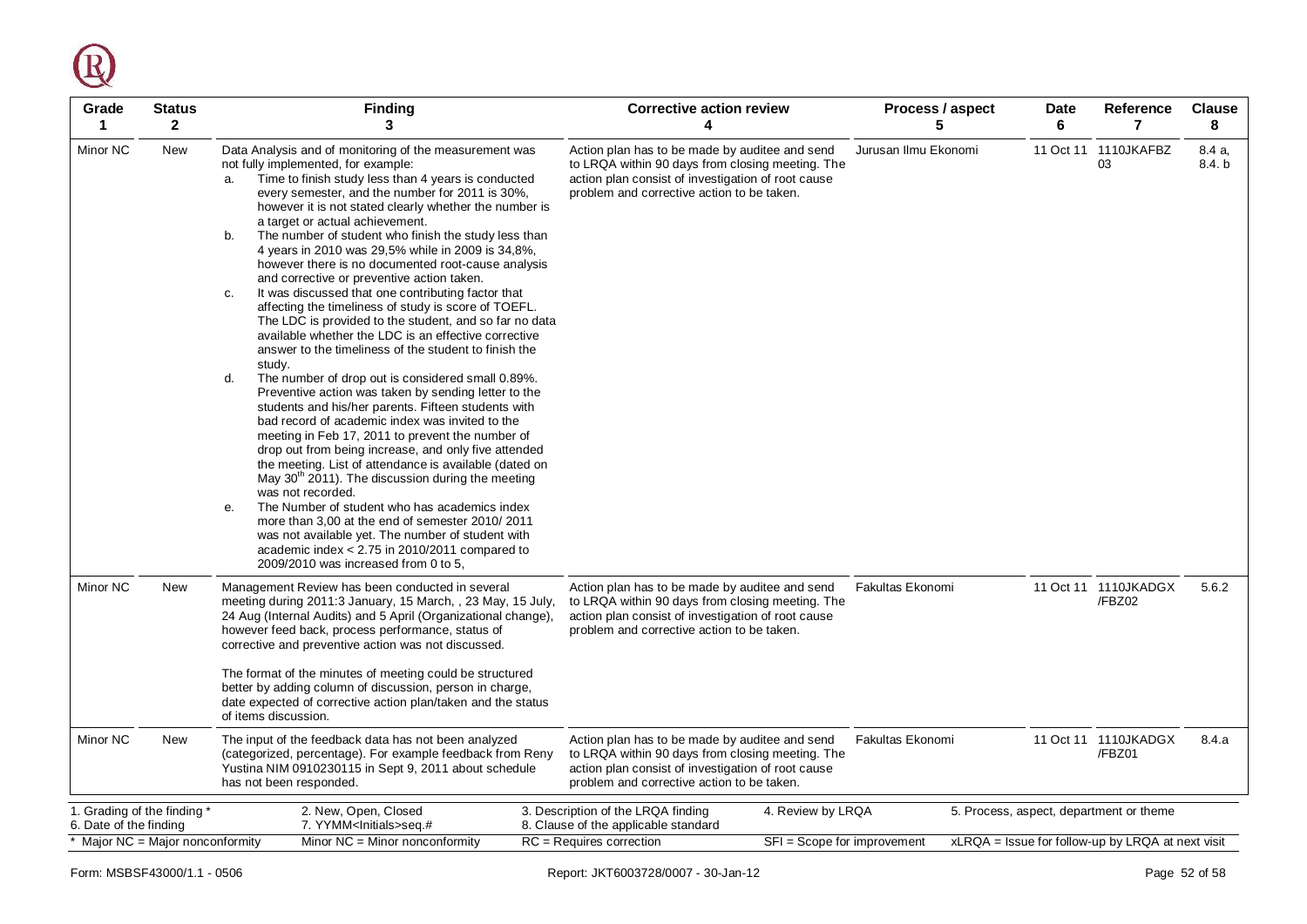

### <span id="page-52-0"></span>**8. Assessment schedule**

| Management system elements to be assessed at each visit:<br>Scheme specific elements: |                                         |                                                                                               |                   |                                   |                                    |                           |                   |                     |
|---------------------------------------------------------------------------------------|-----------------------------------------|-----------------------------------------------------------------------------------------------|-------------------|-----------------------------------|------------------------------------|---------------------------|-------------------|---------------------|
| • Management review                                                                   | • Corrective action                     |                                                                                               |                   |                                   | • Customer feedback and complaints |                           |                   |                     |
| • Management of change                                                                | • Preventive action and system planning |                                                                                               |                   |                                   |                                    | • Legal compliance        |                   |                     |
| • Continual improvement<br>• Use of LRQA logo and other marks                         |                                         |                                                                                               |                   |                                   |                                    | Communications            |                   |                     |
| • Internal audit                                                                      |                                         |                                                                                               |                   |                                   |                                    | • Prevention of pollution |                   |                     |
|                                                                                       |                                         |                                                                                               |                   |                                   |                                    |                           |                   |                     |
| Visit type >                                                                          | Stage                                   | $\sim$<br>Stage                                                                               | ᠇<br>Surveillance | $\mathbf{\Omega}$<br>Surveillance | S<br>Surveillance                  | 4<br>Surveillance         | Ю<br>Surveillance | Certificate renewal |
| Due date $>$                                                                          |                                         | Oct 2011                                                                                      | April<br>2012     | Oct 2012                          | April<br>2013                      | Oct 2013                  | April<br>2014     | Oct 2014            |
| Start date ><br>End date >                                                            | June<br>2011                            | <b>TBA</b>                                                                                    | <b>TBA</b>        | <b>TBA</b>                        | <b>TBA</b>                         | <b>TBA</b>                | <b>TBA</b>        | <b>TBA</b>          |
| Assessor days >                                                                       | 10                                      | 33 MD                                                                                         | 12                | 12                                | 12                                 | 12                        | 12                |                     |
| Process / aspect                                                                      |                                         | Final selection will be determined after review of management elements and actual performance |                   |                                   |                                    |                           |                   |                     |
| Management (Rector and all<br>relevant staff)                                         |                                         | $\sqrt{}$                                                                                     |                   |                                   |                                    |                           |                   |                     |
| Teaching learning at Faculty and<br>Dept, including laboratory.                       |                                         | $\sqrt{}$                                                                                     |                   |                                   |                                    |                           |                   |                     |
| <b>Supporting Processes</b>                                                           |                                         | $\sqrt{}$                                                                                     |                   |                                   |                                    |                           |                   |                     |
|                                                                                       |                                         |                                                                                               |                   |                                   |                                    |                           |                   |                     |
|                                                                                       |                                         |                                                                                               |                   |                                   |                                    |                           |                   |                     |
|                                                                                       |                                         |                                                                                               |                   |                                   |                                    |                           |                   |                     |
|                                                                                       |                                         |                                                                                               |                   |                                   |                                    |                           |                   |                     |
|                                                                                       |                                         |                                                                                               |                   |                                   |                                    |                           |                   |                     |
|                                                                                       |                                         |                                                                                               |                   |                                   |                                    |                           |                   |                     |

### **Next visit details**

| <b>Visit type</b>                                          | SV <sub>1</sub> |          |                   |                                                                |     |  |  |
|------------------------------------------------------------|-----------------|----------|-------------------|----------------------------------------------------------------|-----|--|--|
| <b>Assessor days</b>                                       | 12 MD           | Due date | <b>April 2012</b> | Actual start / end dates                                       | TBA |  |  |
| <b>Locations</b>                                           |                 |          |                   | Universitas Brawijaya - Jl. Veteran Malang, Malang - JawaTimur |     |  |  |
| <b>Activity codes</b>                                      | 8020            |          |                   |                                                                |     |  |  |
| Team                                                       | TBA             |          |                   |                                                                |     |  |  |
| Criteria                                                   | ISO 9001:2008   |          |                   |                                                                |     |  |  |
| <b>Remarks and instructions</b>                            |                 |          |                   |                                                                |     |  |  |
| Note: Travelling from Surabaya to Malang may take 2 Hours. |                 |          |                   |                                                                |     |  |  |
|                                                            |                 |          |                   |                                                                |     |  |  |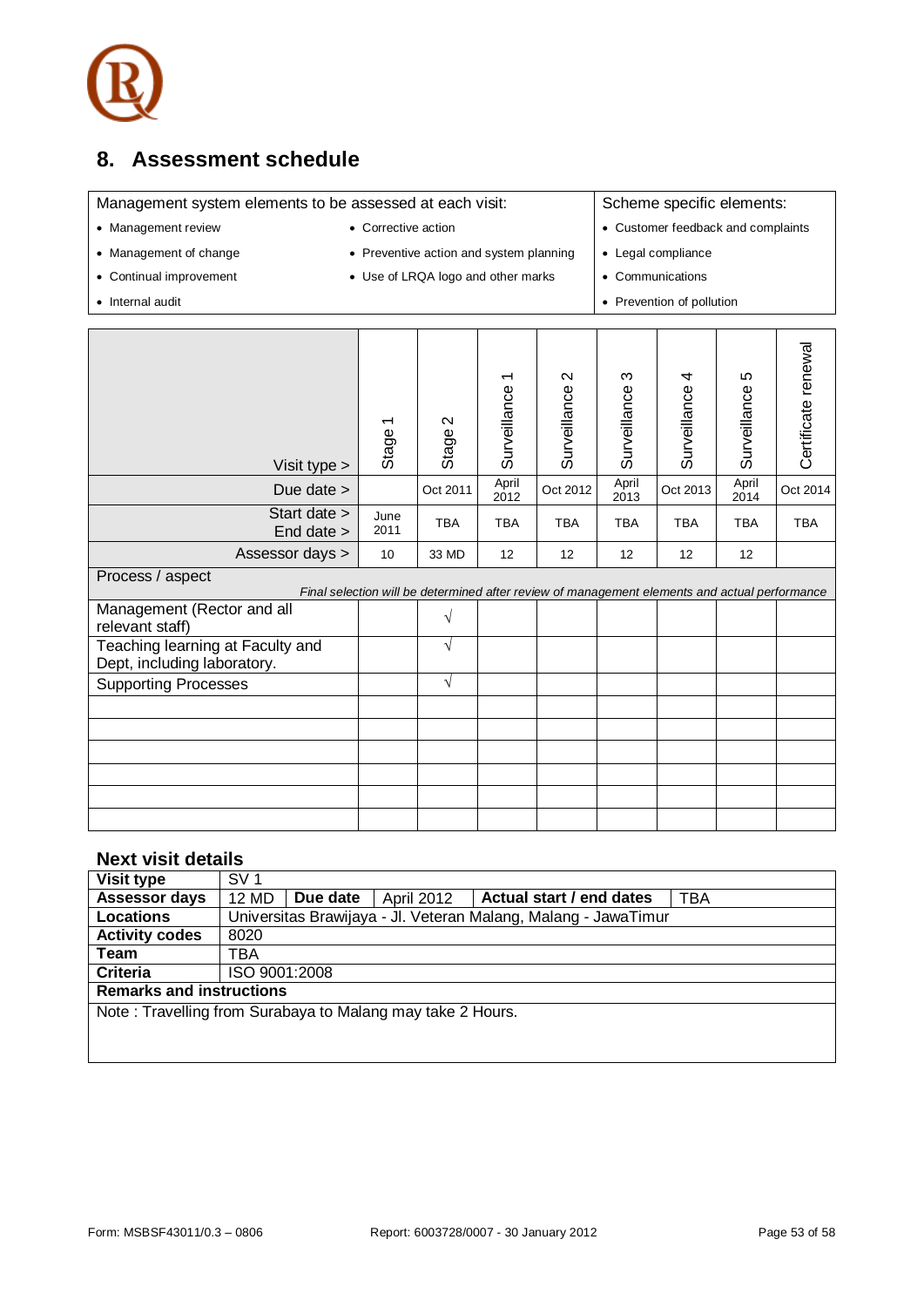

### <span id="page-53-0"></span>**9. Assessment plan**

| <b>Assessment type</b><br>Initial / Re-certification / Change to Approval | <b>Assessment criteria</b><br>ISO 9001:2008 |                   |
|---------------------------------------------------------------------------|---------------------------------------------|-------------------|
| <b>Assessment team</b>                                                    | <b>Assessment dates</b>                     | <b>Issue date</b> |
| Rusli Ananda (ID: 04946), SHS, DGX, ANX, LSD                              | 11-19 Oct 2011                              | <b>June 2011</b>  |

#### (Day 1)

Introductory meeting with management to explain the scope of the visit, assessment methodology, method of reporting and to discuss the company's organisation (approximately 30 minutes). The Team Leader will agree a time to meet with top management to discuss policy and objectives for the management system.

LRQA team briefing for a team of two or more assessors or experts.

Discussion of all outstanding issues from previous visits.

Lunch.

Report writing. Close.

#### (Day )

Review of findings from previous day. Review of the assessment plan for the day.

Lunch.

Report writing. Close.

#### (Day )

Review of findings from previous day. Review of the assessment plan for the day.

Lunch.

Report writing Close.

#### (Day )

Review of findings from previous day. Review of the assessment plan for the day.

Lunch.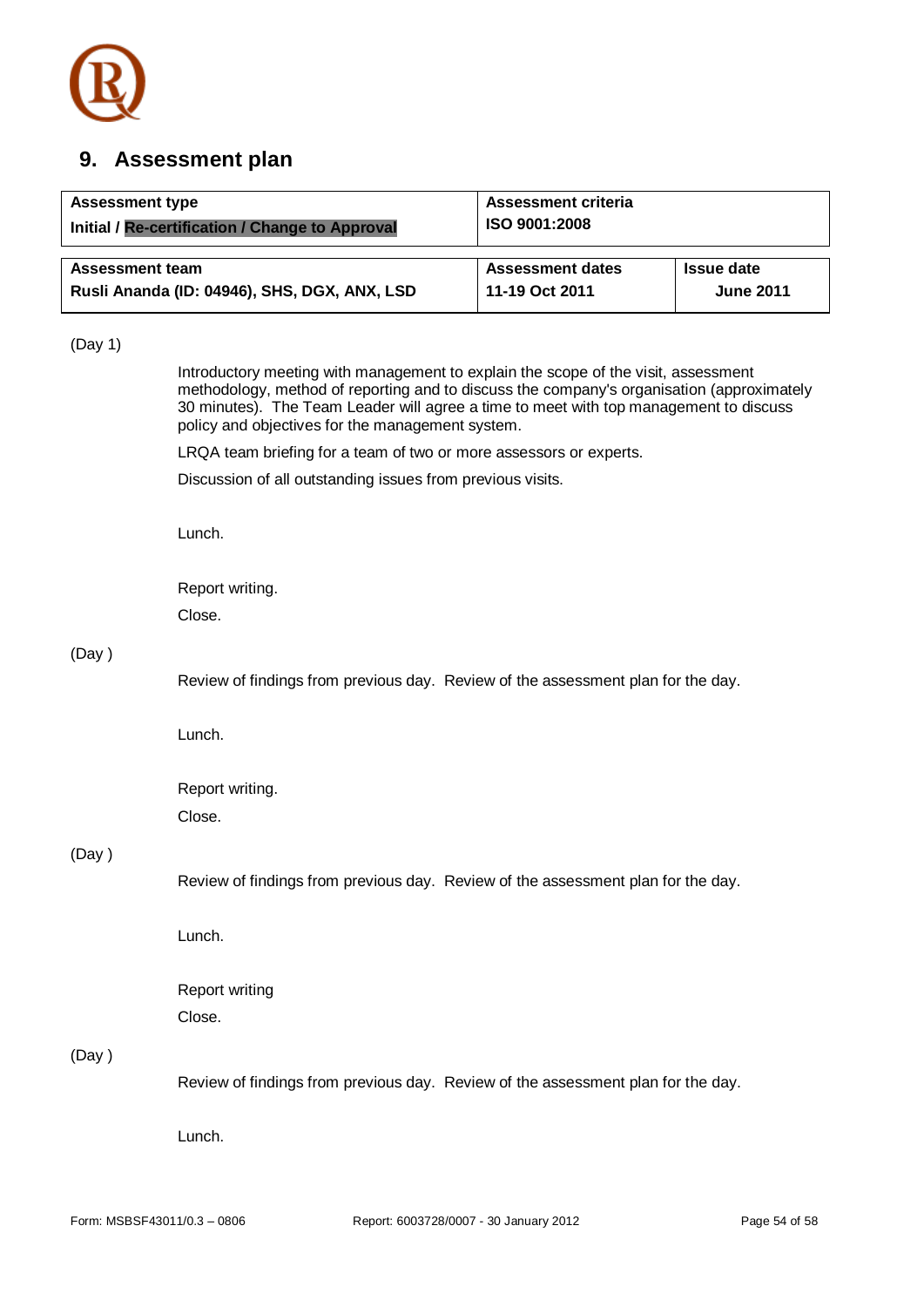

Report writing Close.

(Day )

Review of findings from previous day. Review of the assessment plan for the day.

Lunch.

Review of day's findings. Preparation of final report. Closing meeting with management to present a summary of findings and recommendations.

Note : assessment schedule was made in separated file due to several team member involved.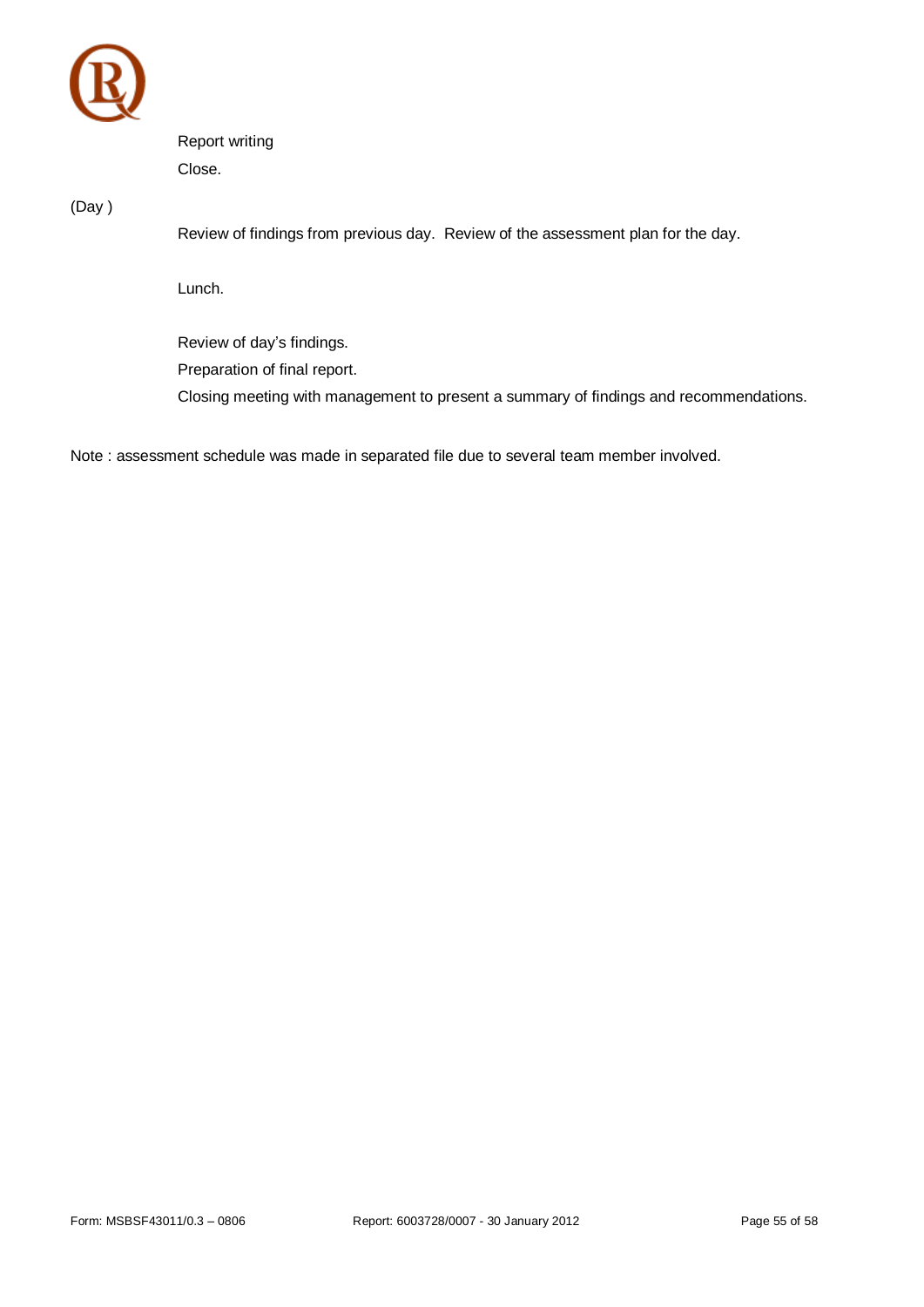

### **10. Continual improvement tracking log (**[ISO 9001:2008], [Malang]**)**

<span id="page-55-0"></span>

| <b>Baseline information</b> |                                            |                         |                        |                                                              |                                     |  |  |  |  |  |  |  |
|-----------------------------|--------------------------------------------|-------------------------|------------------------|--------------------------------------------------------------|-------------------------------------|--|--|--|--|--|--|--|
|                             | 1. Improvement objective reference number: | 1110RAZ01               |                        |                                                              | 18 Oct 2011<br>Date first recorded: |  |  |  |  |  |  |  |
| 2. What is to be improved?  |                                            | 3. Baseline performance | 4. Target performance  | 5. Target<br>completion date                                 |                                     |  |  |  |  |  |  |  |
| Running of E - Complaint    |                                            | ΝA                      |                        | Running effective by next 1 <sup>st</sup> surveillance visit | Mid of 2012                         |  |  |  |  |  |  |  |
| <b>Progress information</b> |                                            |                         |                        |                                                              |                                     |  |  |  |  |  |  |  |
| 6. Visit type<br>and date   | 7. Progress summary                        |                         | 8. Current performance | 9. Findings log<br>cross reference<br>(if applicable)        | 10. Status                          |  |  |  |  |  |  |  |
|                             |                                            |                         |                        |                                                              |                                     |  |  |  |  |  |  |  |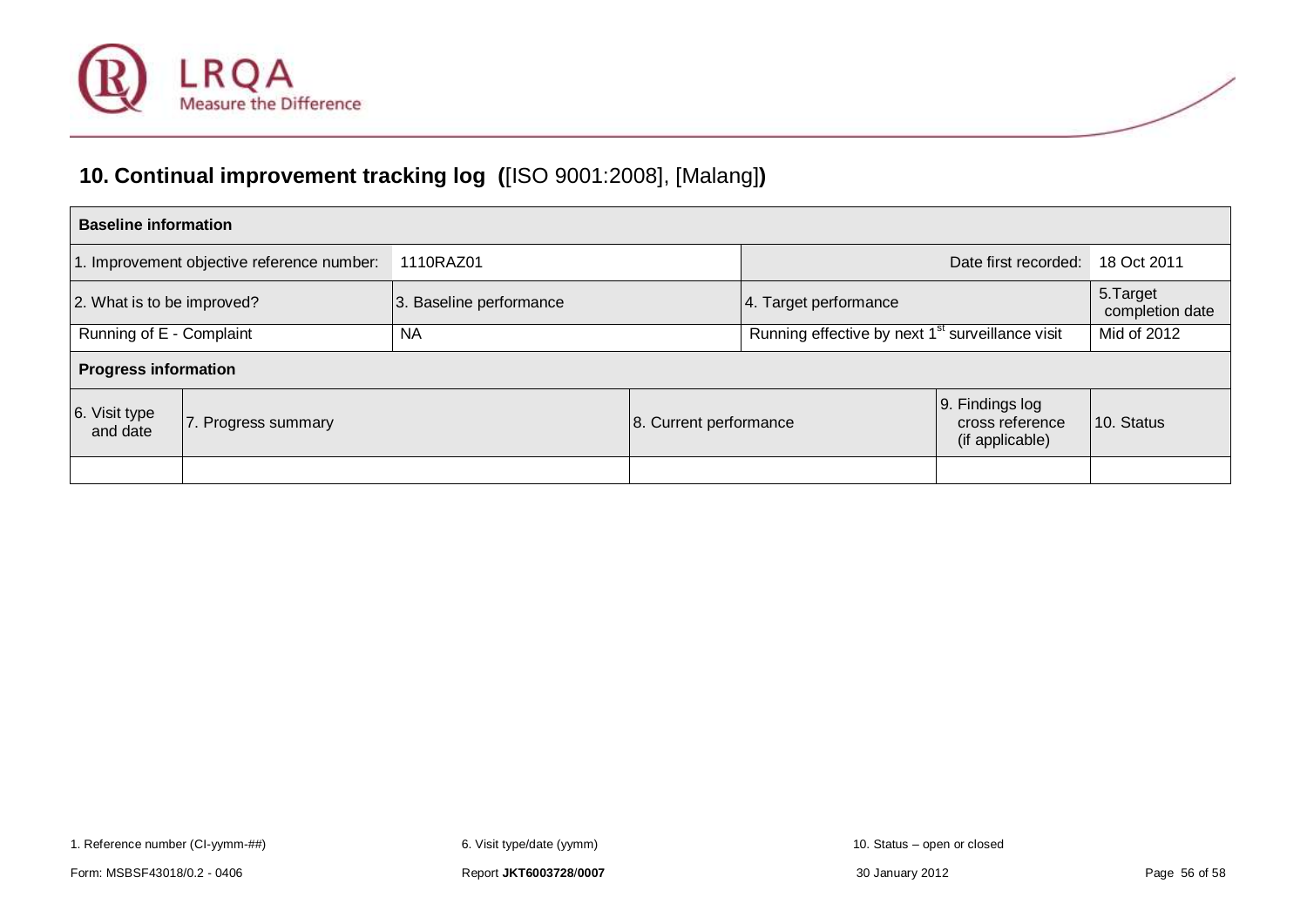

<span id="page-56-0"></span>

|                   | 11. Certificate details                                                                                                |           |                                                                   |        |                               |             |                                                                                                     |                                                  |                   |  |  |  |  |
|-------------------|------------------------------------------------------------------------------------------------------------------------|-----------|-------------------------------------------------------------------|--------|-------------------------------|-------------|-----------------------------------------------------------------------------------------------------|--------------------------------------------------|-------------------|--|--|--|--|
|                   |                                                                                                                        |           |                                                                   |        |                               |             |                                                                                                     |                                                  |                   |  |  |  |  |
|                   | <b>DRAFT CERTIFICATE OF APPROVAL</b><br>This is to certify that the Management System of:                              |           |                                                                   |        |                               |             |                                                                                                     |                                                  |                   |  |  |  |  |
|                   |                                                                                                                        |           |                                                                   |        |                               |             |                                                                                                     |                                                  |                   |  |  |  |  |
|                   | Universitas Brawijaya - Jl. Veteran Malang, Malang - JawaTimur                                                         |           | Universitas Brawijaya                                             |        |                               |             |                                                                                                     |                                                  |                   |  |  |  |  |
|                   | has been approved by Lloyd's Register Quality Assurance                                                                |           | <b>Indonesia</b><br>to the following Management System Standards: |        |                               |             |                                                                                                     |                                                  |                   |  |  |  |  |
|                   |                                                                                                                        |           | ISO 9001:2008                                                     |        |                               |             |                                                                                                     |                                                  |                   |  |  |  |  |
|                   |                                                                                                                        |           | The Management System is applicable to:                           |        |                               |             |                                                                                                     |                                                  |                   |  |  |  |  |
|                   | Provision of higher education academic service (graduated<br>degree and postgraduated degree) including all supporting |           | activities                                                        |        |                               |             |                                                                                                     |                                                  |                   |  |  |  |  |
|                   | <b>Technical review date:</b>                                                                                          |           | Office use only                                                   |        | <b>Certificate</b><br>expiry: | Oct<br>2014 |                                                                                                     | Office use;<br>Assessor enter if<br>non-standard |                   |  |  |  |  |
|                   | Type of certificate:                                                                                                   |           |                                                                   |        |                               |             |                                                                                                     |                                                  |                   |  |  |  |  |
|                   | Single certificate<br>⊠                                                                                                |           | Certificate per location                                          |        | Multi-site<br>certificate     |             |                                                                                                     |                                                  | Multiple language |  |  |  |  |
| mplete this form) |                                                                                                                        | location) | (Complete separate forms for each                                 |        |                               |             | (Complete additional multi-<br>(Complete separate forms fo<br>site form)<br>each required language) |                                                  |                   |  |  |  |  |
|                   | creditation / number of certificates:                                                                                  |           |                                                                   |        |                               |             |                                                                                                     |                                                  |                   |  |  |  |  |
|                   | UKAS/ 2                                                                                                                | $\Box$    | RvA/                                                              | $\Box$ |                               |             | $\Box$                                                                                              | Not accredited /                                 |                   |  |  |  |  |
|                   | ason for issue of certificate                                                                                          |           |                                                                   |        |                               |             |                                                                                                     |                                                  |                   |  |  |  |  |
|                   | Initial certification                                                                                                  |           | Change of certification                                           |        |                               |             |                                                                                                     | Certificate renewal                              |                   |  |  |  |  |
|                   | urther instructions: (e.g. module and / or annex for directives):                                                      |           |                                                                   |        |                               |             |                                                                                                     |                                                  |                   |  |  |  |  |
|                   |                                                                                                                        |           |                                                                   |        |                               |             |                                                                                                     |                                                  |                   |  |  |  |  |
|                   | A Register entry (for UKAS accreditation only)                                                                         |           |                                                                   |        |                               | Required    | $\boxtimes$                                                                                         | Not required                                     | $\sqcup$          |  |  |  |  |